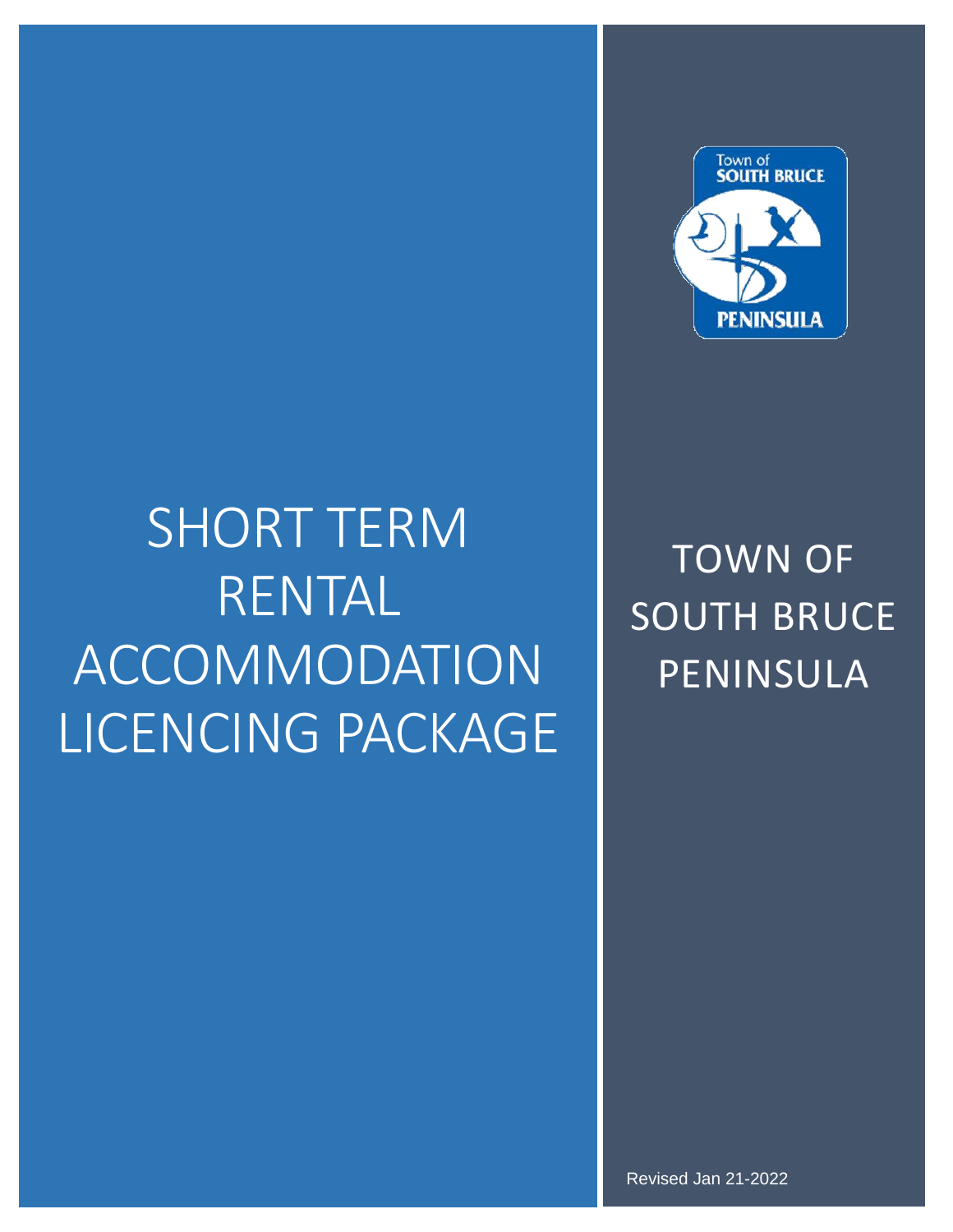

New Application

### **Table of Contents**

| <b>Table of Contents:</b>                            | Page<br>No.    | Return signed to TSBP STA<br><b>Licensing Office</b> |
|------------------------------------------------------|----------------|------------------------------------------------------|
| <b>Short Term Rental Accommodation Licence Guide</b> | $\overline{2}$ |                                                      |
| Form A                                               |                |                                                      |
| Section A – Property, Ownership & Application Form   | 3              | <b>Complete Form</b>                                 |
| Section B - Application Check List                   | $\overline{4}$ | <b>Check list Required</b>                           |
| Section C - Licence Fee                              | 5              |                                                      |
| Section D - Property Maintenance                     | 6              | Applicant Acknowledgement                            |
| Section E - Declaration                              | $7 - 8$        | <b>Applicant Signature</b>                           |
| Form B - Owner Authorization                         | $9 - 10$       | <b>Signature Required</b>                            |
|                                                      |                |                                                      |
| Form C                                               |                |                                                      |
| <b>Insurance Declaration</b>                         | 11             | <b>Signature Required</b>                            |
| Example of Floor Plan                                | 12             | <b>Submit Floor Plan</b>                             |
| <b>Example of Site Plan</b>                          | 13             | <b>Submit Site Plan</b>                              |
| <b>Renter's Code of Conduct</b>                      | $14 - 16$      |                                                      |
| Noise By-Law 28-2016                                 | $17 - 26$      |                                                      |
| Fireworks By-Law 122-2015                            | 27-36          |                                                      |
| Short Term Rental Accommodation By-Law104-2022       | 37-48          |                                                      |
|                                                      |                |                                                      |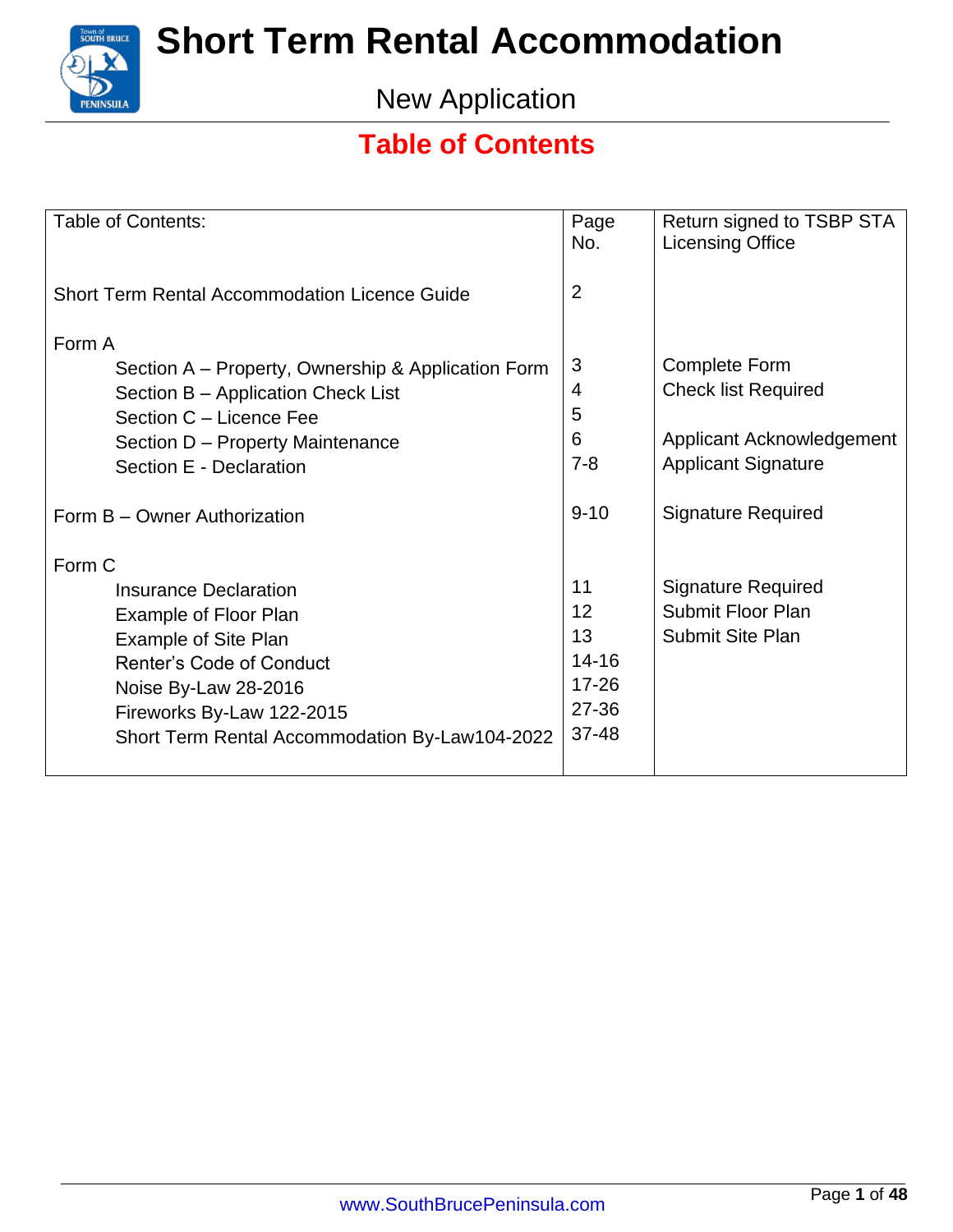

New Application

### **Short Term Rental Accommodation Licence Guide**

This guide will provide all the information and applicable forms required to apply for a Short Term Rental Accommodation licence.

The Town of South Bruce Peninsula has a substantial number of Short Term Rental Accommodations. These accommodations provide many benefits to our local economy, as well as provide additional income for homeowners. On the flip side, Short Term Rental Accommodations can also impact character and quality of neighbourhoods. Licencing these accommodations will bring Short Term Rental Accommodations into conformity with the Town's Zoning Bylaw as well as, create rules and regulations to ensure that Short Term Rental Accommodations will not adversely impact neighbouring property owners. Licencing will also ensure that occupants are provided with safe accommodations.

#### **A Short Term Rental Accommodation means**:

the commercial use of a residential dwelling that may be rented for up to 30 consecutive days as temporary accommodation, lodging or occupancy by way of concession, permit, lease, license, rental, rental agreement or similar arrangement, whether written or verbal, unless otherwise prohibited by by-law of the Town of South Bruce Peninsula.

NOTE: The definition of Short Term Rental Accommodation does not apply to a hotel, motel, tourist cottage rental establishment, tourist home, campground, bed and breakfast establishment, hospital, long term care home, retirement home, camping establishment, school dormitory (if being rented to students actively enrolled in educational courses), lodge, motor hotel, boarding/lodging/rooming establishment, temporary farm accommodation, or group home. Note: A 'garden suite' is not permitted to be used for Short Term Rental Accommodation.

A Short Term Rental Accommodation use must be licensed with the Town of South Bruce Peninsula.

Short Term Rental Accommodations are permitted in the following zones: RU1, RU2, R1A, R1B, R2, R3, R4, C1A, C1B, C2, C3, C4, C5, C6

The Town of South Bruce Peninsula is also implementing a Municipal Accommodation Tax (MAT). Short Term Rental Accommodations will be required to participate in the MAT program as well.

Information regarding the MAT program is available at: [https://www.southbrucepeninsula.com/en/business-and-development/municipal-accommodation](https://www.southbrucepeninsula.com/en/business-and-development/municipal-accommodation-tax.aspx)[tax.aspx](https://www.southbrucepeninsula.com/en/business-and-development/municipal-accommodation-tax.aspx)

Hard copies of the Licencing Application Package can be obtained from and submitted to Town Hall, located at: 315 George St, Wiarton, Ontario.

<span id="page-2-0"></span>For information regarding Short Term Rental Accommodation Licencing, contact: Town of South Bruce Peninsula Licencing and Compliance Officer Kim Thompson e-mail [licensing.officer@southbrucepeninsula.com](mailto:licensing.office@southbrucepeninsula.com)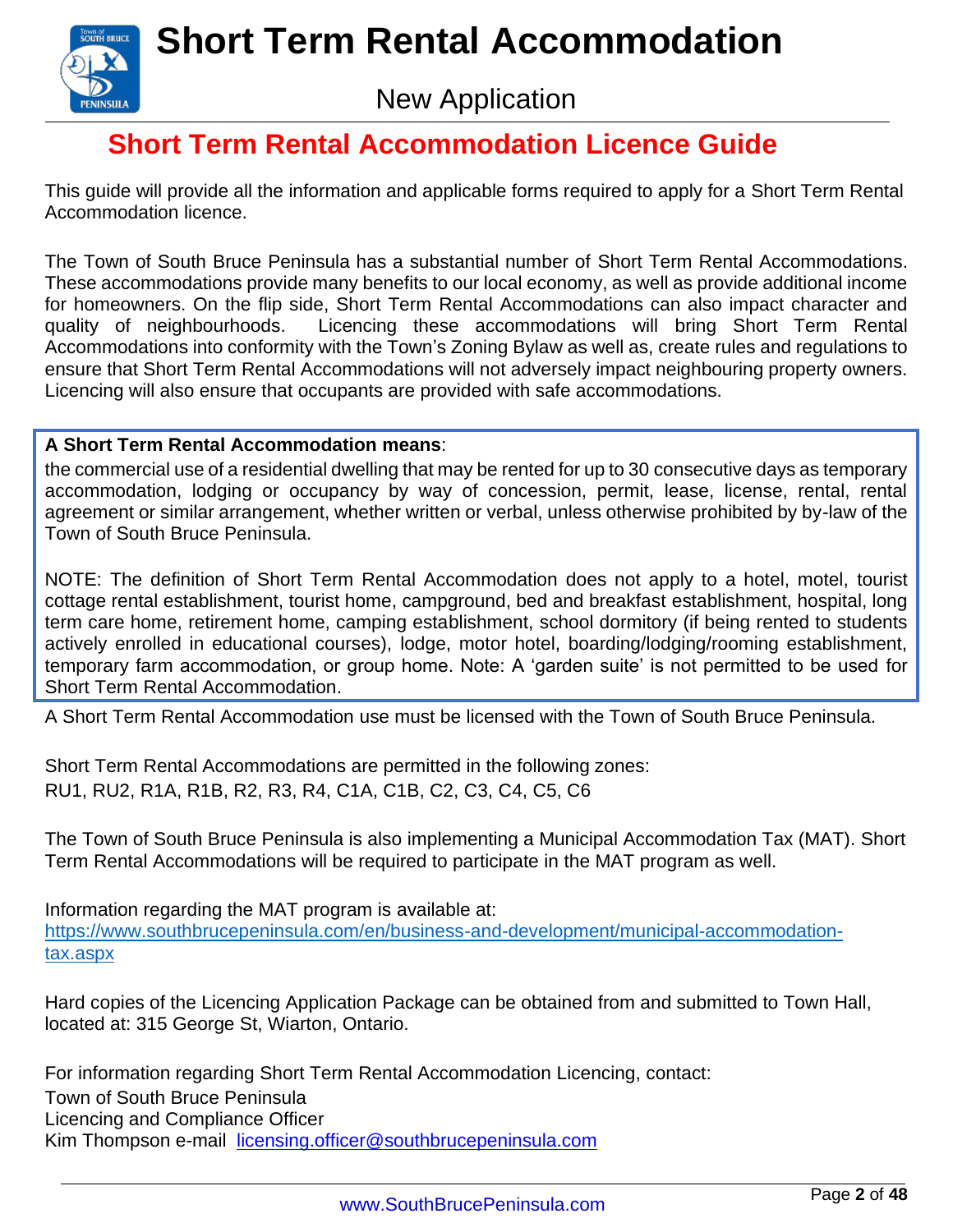

New Application

### **[Form A]**

#### **Section A: Property, Ownership & Applicant Information**

|                                            |                                                                                                                                                                                                                                |                            |                                                    | Unit: $\_\_$ |
|--------------------------------------------|--------------------------------------------------------------------------------------------------------------------------------------------------------------------------------------------------------------------------------|----------------------------|----------------------------------------------------|--------------|
|                                            |                                                                                                                                                                                                                                |                            |                                                    |              |
| Type of Dwelling:                          |                                                                                                                                                                                                                                |                            |                                                    |              |
| $\Box$ Single Detached                     | $\square$ Semi Detached                                                                                                                                                                                                        |                            | $\Box$ Townhouse $\Box$ Duplex                     |              |
| $\Box$ Triplex                             | $\square$ Second Unit                                                                                                                                                                                                          | $\Box$ Accessory Apartment |                                                    |              |
| <b>Owner</b>                               |                                                                                                                                                                                                                                |                            |                                                    |              |
|                                            |                                                                                                                                                                                                                                |                            |                                                    |              |
|                                            |                                                                                                                                                                                                                                |                            |                                                    |              |
|                                            |                                                                                                                                                                                                                                |                            |                                                    |              |
|                                            |                                                                                                                                                                                                                                |                            |                                                    |              |
|                                            |                                                                                                                                                                                                                                |                            |                                                    |              |
| <b>Applicant</b> (if different from owner) |                                                                                                                                                                                                                                |                            |                                                    |              |
|                                            | (Owner Authorization Form [Form B] must be completed)                                                                                                                                                                          |                            |                                                    |              |
|                                            | Mailing Address: Unit: Unit: Unit: Unit: Unit: Unit: Unit: Unit:                                                                                                                                                               |                            |                                                    |              |
|                                            | Town: Town: Town: Town: Town: Town: Town: Town: Town: Town: Town: Town: Town: Town: Town: Town: Town: Town: Town: Town: Town: Town: Town: Town: Town: Town: Town: Town: Town: Town: Town: Town: Town: Town: Town: Town: Town:  |                            |                                                    |              |
|                                            | Phone: E-mail: E-mail: E-mail: E-mail: E-mail: E-mail: E-mail: E-mail: E-mail: E-mail: E-mail: E-mail: E-mail: E-mail: E-mail: E-mail: E-mail: E-mail: E-mail: E-mail: E-mail: E-mail: E-mail: E-mail: E-mail: E-mail: E-mail: |                            |                                                    |              |
|                                            |                                                                                                                                                                                                                                |                            |                                                    |              |
|                                            |                                                                                                                                                                                                                                |                            |                                                    |              |
|                                            |                                                                                                                                                                                                                                |                            | <u>Unit: Unit: Unit: Little Section 2001 (Unit</u> |              |
| <b>Property Manager</b> (if applicable)    |                                                                                                                                                                                                                                |                            |                                                    |              |

Person who will be contacted by the Town at any time and respond to any issue, emergency, or contravention of any Town bylaws within 30 minutes of initial contact and who can attend at the property/premises not later than 60 minutes after the initial contact.

Owner  $\square$  Applicant  $\square$  Property Manager  $\square$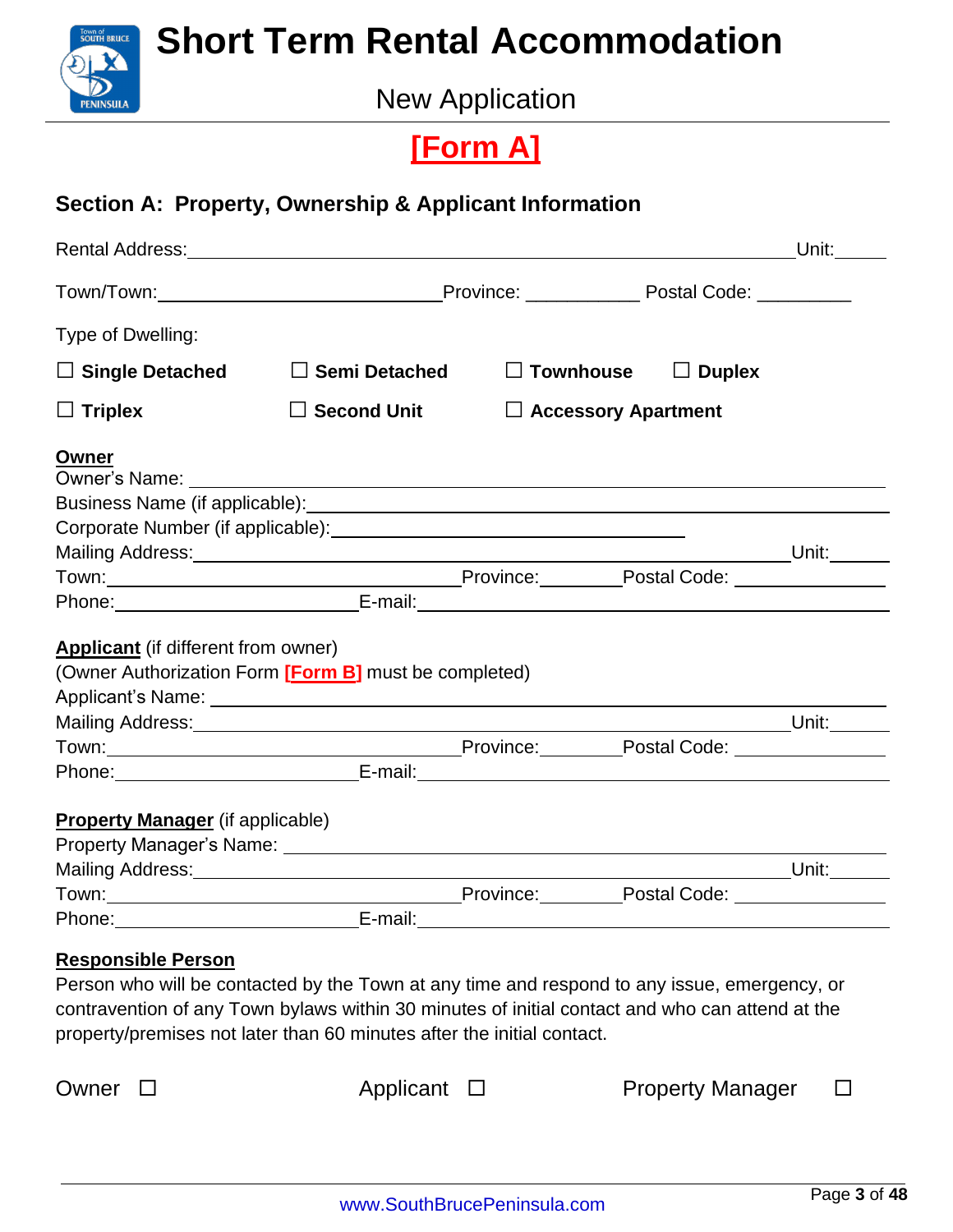

### New Application

### **Section B: Application Checklist (required)**

\*A copy of all the following documents must be submitted at time of application submission:

#### **□ Application Form [\[Form A\]](#page-2-0)**

• All owner/applicant (and corporate information) completed in full.

#### **□ Proof of Ownership (Deed, Tax Bill or other acceptable documentation)**

• Deed-Normally received at the time of purchase or available at the Land Registry Office.

#### **□ Corporate Ownership (if the owner is <sup>a</sup> corporation)**

- Certificate of Status or Corporate Profile Report (Provincial Corporation).
- Certificate of Compliance or Corporate Profile Report (Federal Corporation).

#### **□ Floor Plans - each floor, including basements, must have the following:**

- Accurate measurements and labeling of **ALL** rooms, hallways, common spaces, entrances/exits, windows, smoke/CO alarms, fire extinguishers.
- Licenced Occupancy will be based on number of guestrooms (bedrooms) shown on the floor plans with a maximum of 2 persons per guestroom (bedroom).
- NOTE: exception from the maximum occupancy of 2 persons per guestroom (bedroom) will be granted for children of the renter, under the age of 12, where the Town will permit no more than three (3) persons per guestroom (bedroom).

#### **□ Site Plan, Parking & Storage Plan – must include the following:**

- A drawing with measurements of all lot, structures, well, septic system, garages, driveways and other parking areas on the property.
- Must depict the location of garbage/recycling storage.
- **□ Owner Authorization (if the applicant is not the owner) [\[Form](#page-9-0) B]**
	- Authorization for the applicant to apply on the owner's behalf.
- **□ Insurance Declaration [\[Form](#page-10-0) C]**
- **□ Application Fee**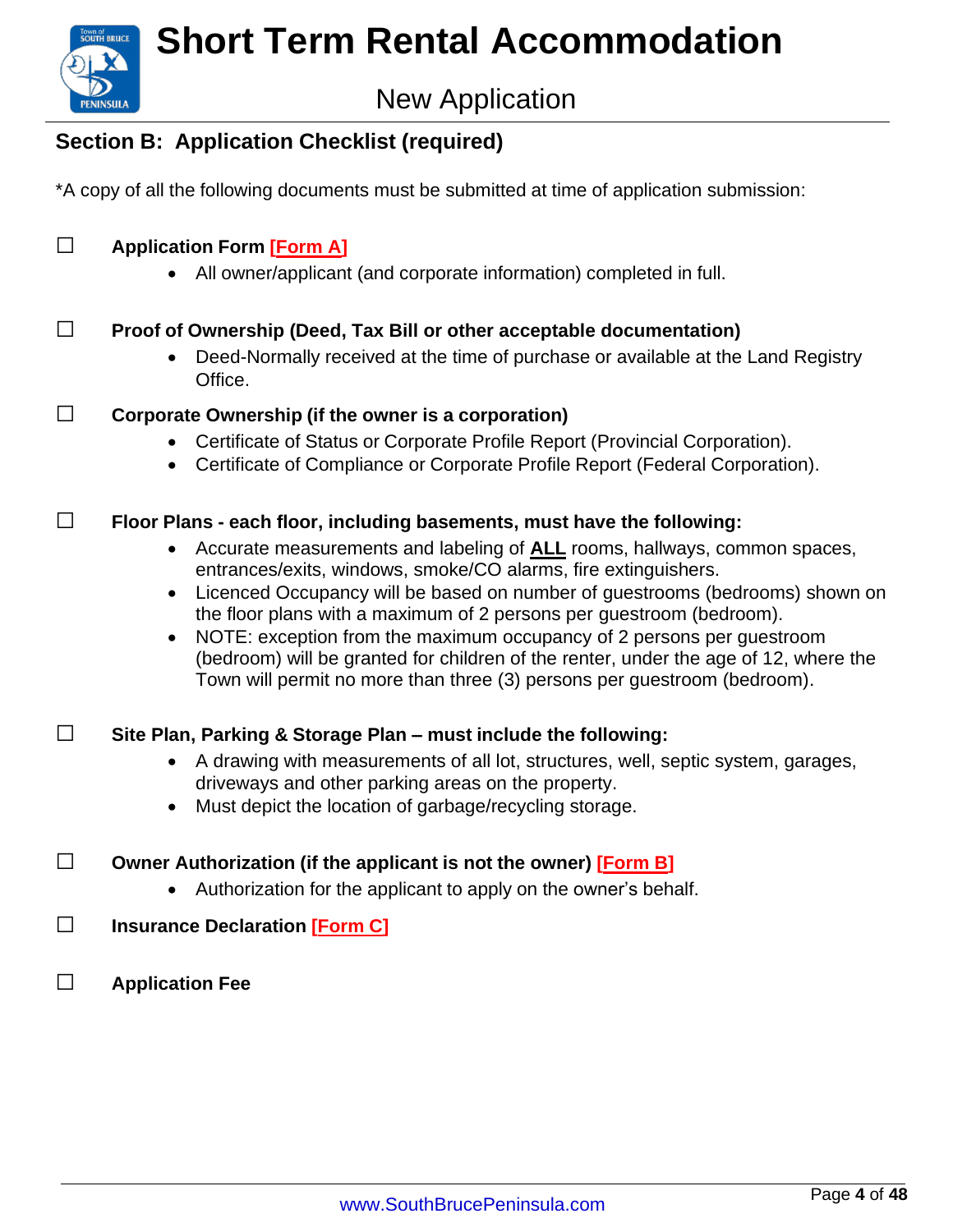

#### **Section C: Licence Fee**

| <b>Short Term Rental Accommodation Licence Fee - First Year</b><br>(Includes fees for application review process including staff time) |          |
|----------------------------------------------------------------------------------------------------------------------------------------|----------|
| Annual Licence Renewal Fee after first year                                                                                            | \$500.00 |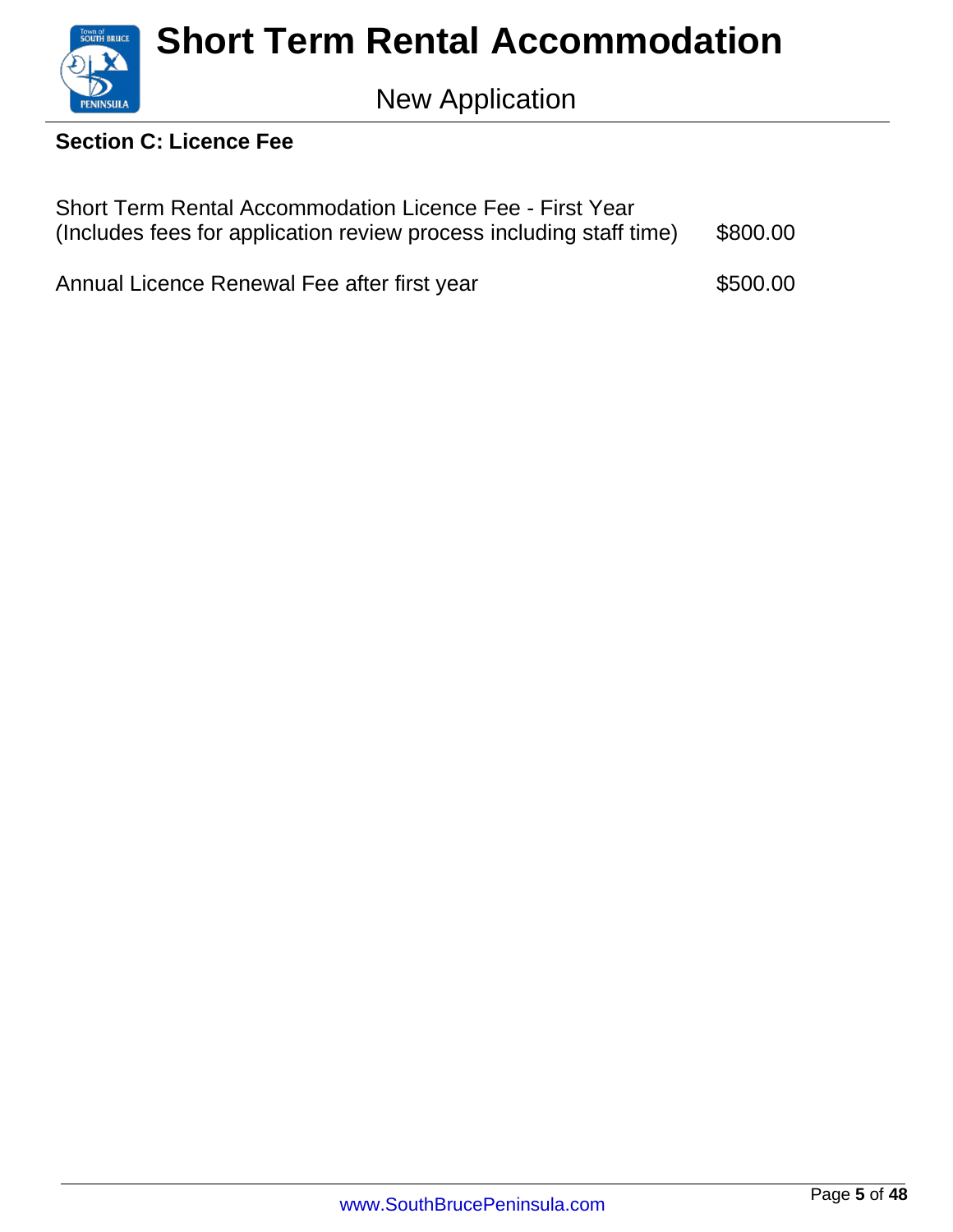

### New Application

#### **Section D: Property Maintenance**

As an operator of a rental business, you are responsible for the maintenance and standards at the property. As part of your rental licence application, you are required to ensure existing and continued compliance with all relevant by-laws, including but not limited to: property standards, noise, fireworks, Short Term Accommodation, and open air burning.

**Grass cutting:** Grass, trees, bushes, and hedges must be maintained to prevent an unsightly or unreasonable overgrowth in relation to the neighbouring environment. It is the property owner's responsibility to ensure that this standard is met.

**Keeping the property clean of litter and debris:** The property must be kept clear of litter and debris at all times. It is the property owner's responsibility to ensure that this standard is met.

**Garbage and recycling:** Garbage and Recycling must be stored in a secure enclosure. Garbage collection is weekly, and recycling is bi-weekly. A reminder that you are only permitted one bag of household garbage per week at no cost. You must purchase bag tags for all additional bags of garbage.

#### **Applicant Acknowledgement:**

**□** I have reviewed and understand the maintenance requirements for this Short Term Rental Accommodation property.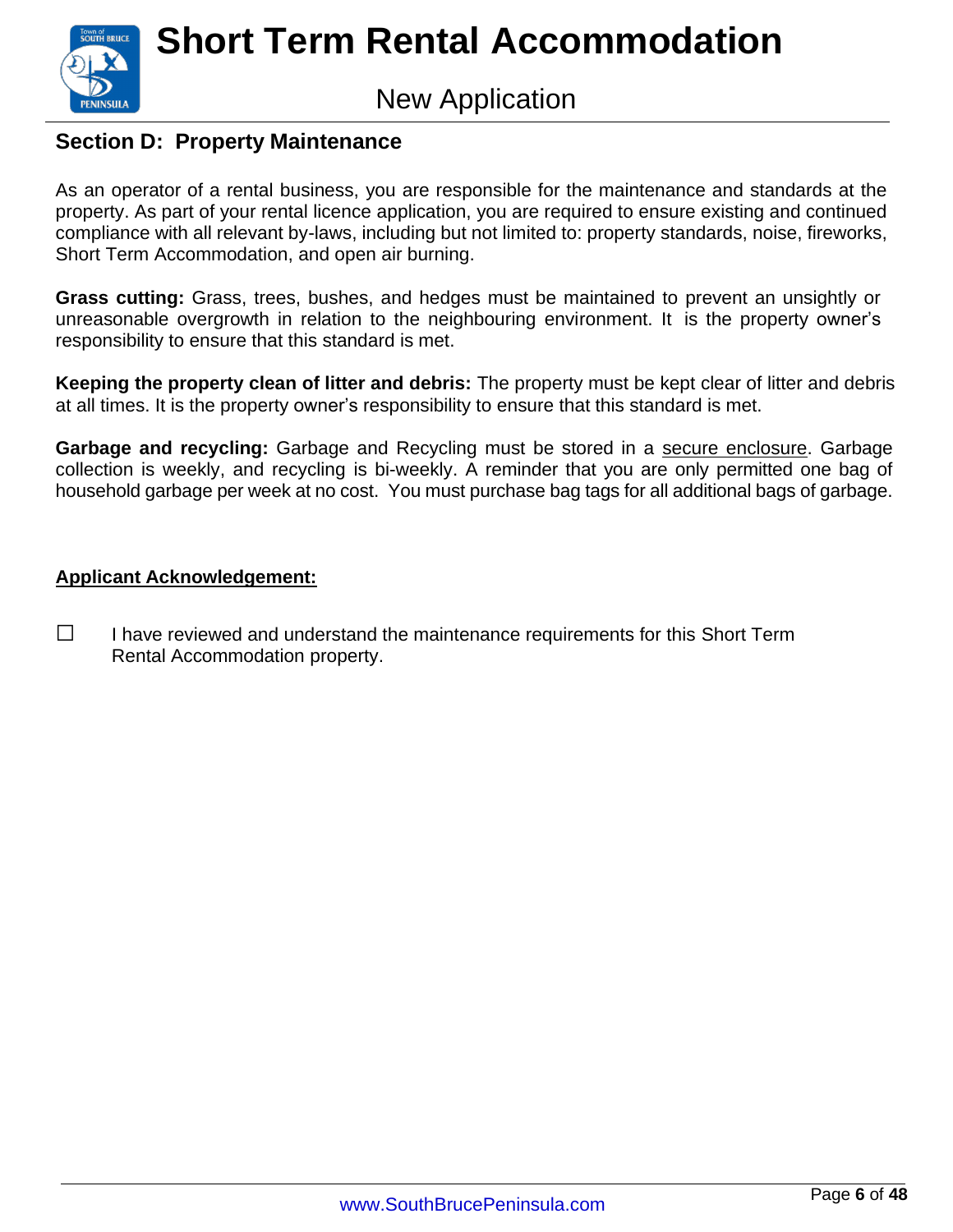

### New Application

#### **Section E: Declaration**

I hereby declare that I am the applicant for this application form, and the owner(s) of the property currently (or intend to) operate this address as a Short Term Rental Accommodation. I hereby certify that I have reviewed and completed the Short Term Rental Accommodation licence application, supporting documentation and declarations, confirm them to be true and correct, and agree to be bound thereby.

**I further declare that I understand it is my responsibility to ensure that this property is at all times in compliance with all applicable law, including but not limited to the** *Building Code Act***, 1992, the** *Fire Protection and Prevention Act***, 1997, the** *Electricity Act***, 1998, and any regulations made under them.**

**Without limiting these obligations, I also specifically declare the following three regulation requirements:**

- **Smoke alarms are installed, tested and maintained as required by the Ontario Building Code and the Ontario Fire Code respectively.**
- **Carbon monoxide alarms are installed, tested and maintained as required by the Ontario Building Code and the Ontario Fire Code respectively.**
- **In accordance with the Ontario Fire Code, tenants have been instructed to notify the landlord if smoke alarms or carbon monoxide alarms have been disconnected, are not operating, or have been impaired.**
- **ABC fire extinguishers are located on each floor of the dwelling unit (preferably at exits), as required by the Bylaw to regulate and Licence Short Term Accommodations.**

**For further information regarding these requirements, please visit the following websites and applicable legislation:**

[Ontario Fire](https://www.ontario.ca/laws/regulation/r07213) Code: [O. Reg. 213/07: FIRE CODE \(ontario.ca\)](https://www.ontario.ca/laws/regulation/070213?_ga=2.111359687.2135169352.1583251443-1766712954.1582205930)

Ontario Building Code: [Law Document English View | Ontario.ca](https://www.ontario.ca/laws/regulation/120332)

#### **Additional Resources:**

Smoke Alarms: [FAQ Smoke Alarms | Ministry of the Solicitor General \(gov.on.ca\)](https://www.mcscs.jus.gov.on.ca/english/FireMarshal/FAQ/SmokeAlarms/OFM_FAQ_Smoke_Alarms.html) Carbon Monoxide Alarms: [Carbon Monoxide Alarm Questions and Answers | Ministry of the Solicitor General \(gov.on.ca\)](https://www.mcscs.jus.gov.on.ca/english/FireMarshal/CarbonMonoxideAlarms/QuestionsandAnswers/OFM_COAlarms_QandA.html)

**\*These resources are for information purposes only and do not constitute legal advice. For specific questions relating to your property, please consult a professional.**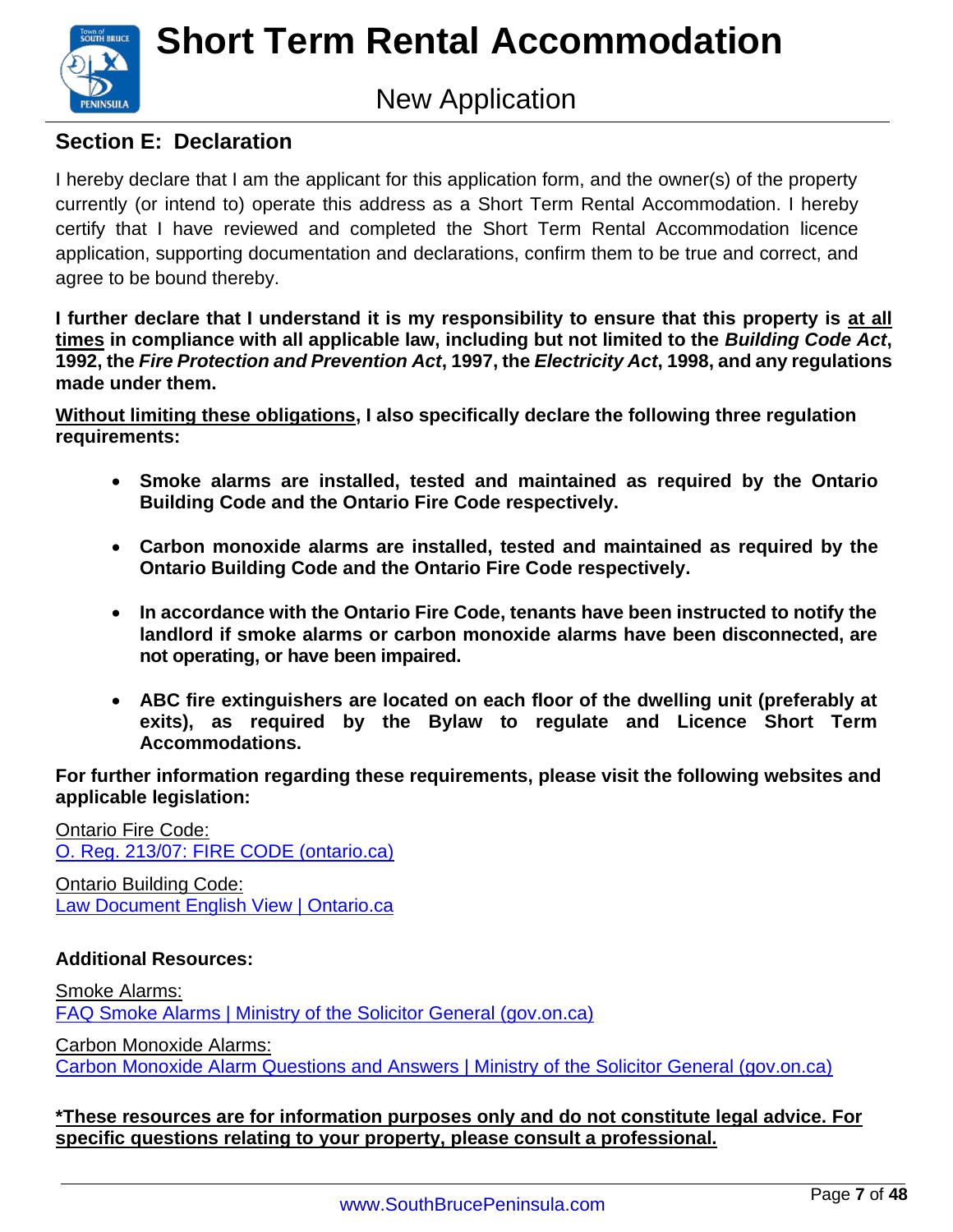

**I further declare that I understand it is a requirement of my Short Term Rental Accommodation licence to post the following documents in a conspicuous place for renters to access:**

- **A copy of the Licence**
- **A copy of the current Noise Bylaw**
- **A copy of the Site Plan**
- **A copy of the approved Floor Plans**
- **A copy of the renters Code of Conduct**
- **A copy of the Fireworks Bylaw**

**I understand that it is an offence pursuant to By-law 104-2021 to provide false or misleading information to the Town when applying for a Short Term Rental Accommodation licence, renewing a licence or at anyother time. I further understand that the Town may revoke or suspend a licence issued because false or misleading information was provided to the Town.**

Applicant's Name (Print) Applicant's Signature Date

#### **Note:**

Without limitation, this application is subject to zoning and fire prevention approval. You may be contacted by these departments if further information is required during the application review process. Application fees are non-refundable.

\* Collection Notice

To the extent that the foregoing information constitutes personal information as defined in the Municipal Freedom of Information and Protection of Privacy Act, R.S.O. 1990, chapter M.56 as amended, the information is subject to provisions of that Act and will be used for the purposes indicated or implied by this form. Questions about the collection of personal information should be directed to the Town Clerk.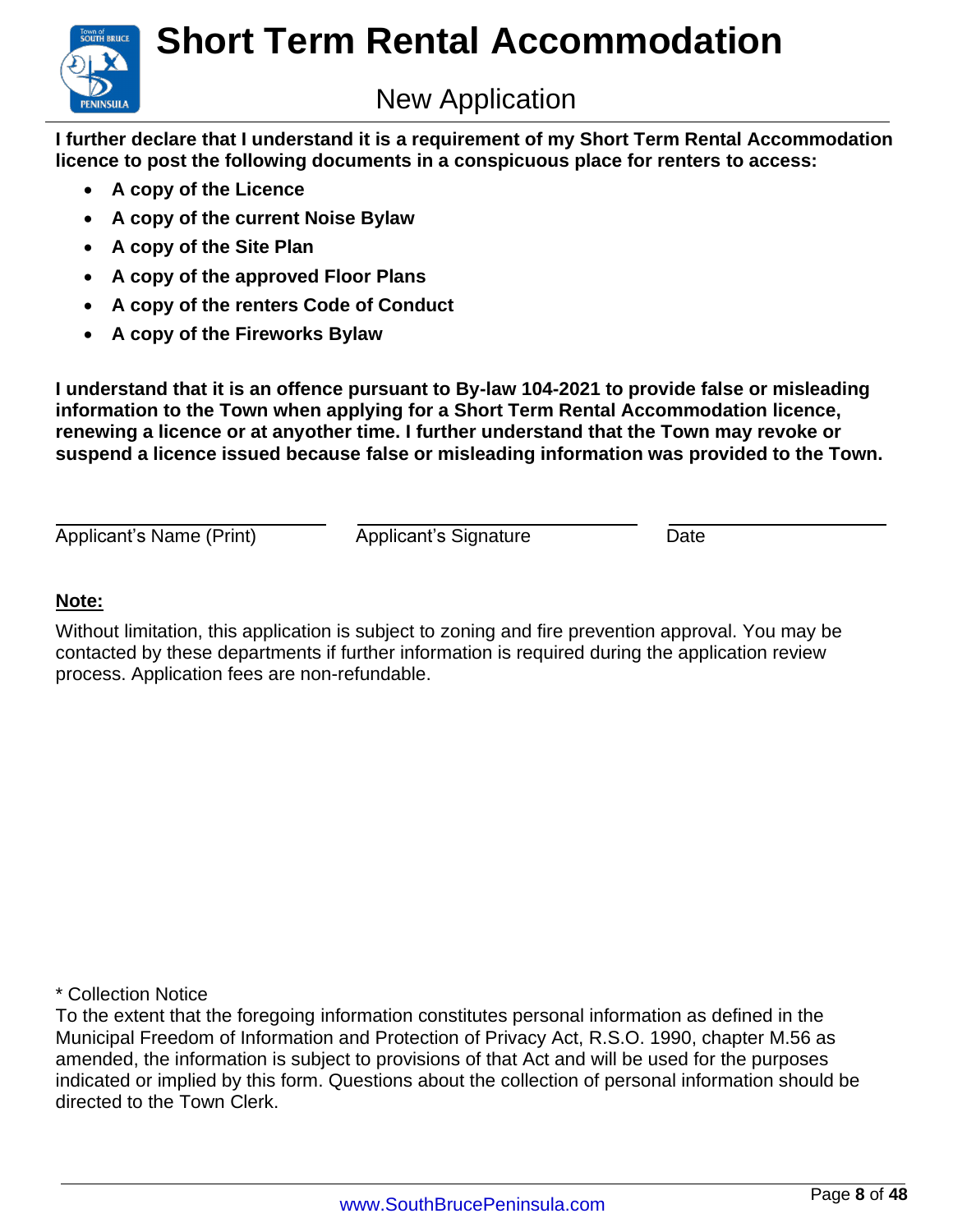

New Application

## **[Form B]**

### **Owner Authorization**

<span id="page-9-0"></span>

| <b>Rental Address:</b> |              |        |
|------------------------|--------------|--------|
| Town:                  | Postal Code: | Unit#: |
|                        |              |        |

**I hereby authorize (applicant name) to submit a Short Term Rental Accommodation licence application pursuant to By-law 104-2021, for the above-noted address, along with any required supporting documentation, to the Town of South Bruce Peninsula, on my behalf.**

**I hereby certify that I have reviewed the completed the Short Term Rental Accommodation licence application, supporting documentation and declarations, confirm them to be true and correct, and agree to be bound thereby.**

I further declare that I understand it is my responsibility to ensure that this property is at all **times in compliance with all applicable law, including but not limited to the** *Building Code Act***,** *1992***, the** *Fire Protection and Prevention Act***,** *1997***, the** *Electricity Act***,** *1998***, and any regulations made under them.**

**Without limiting these obligations, I also specifically declare the following three regulation requirements:**

- **Smoke alarms are installed, tested and maintained as required by the Ontario Building Code and the Ontario Fire Code respectively.**
- **Carbon monoxide alarms are installed, tested and maintained as required by the Ontario Building Code and the Ontario Fire Code respectively.**
- **In accordance with the Ontario Fire Code, tenants have been instructed to notify the landlord if smoke alarms or carbon monoxide alarms have been disconnected, are not operating, or have been impaired.**
- **ABC fire extinguishers are located on each floor of the dwelling unit (preferably at exits), as required by the Bylaw to regulate and Licence Short Term Rental Accommodations.**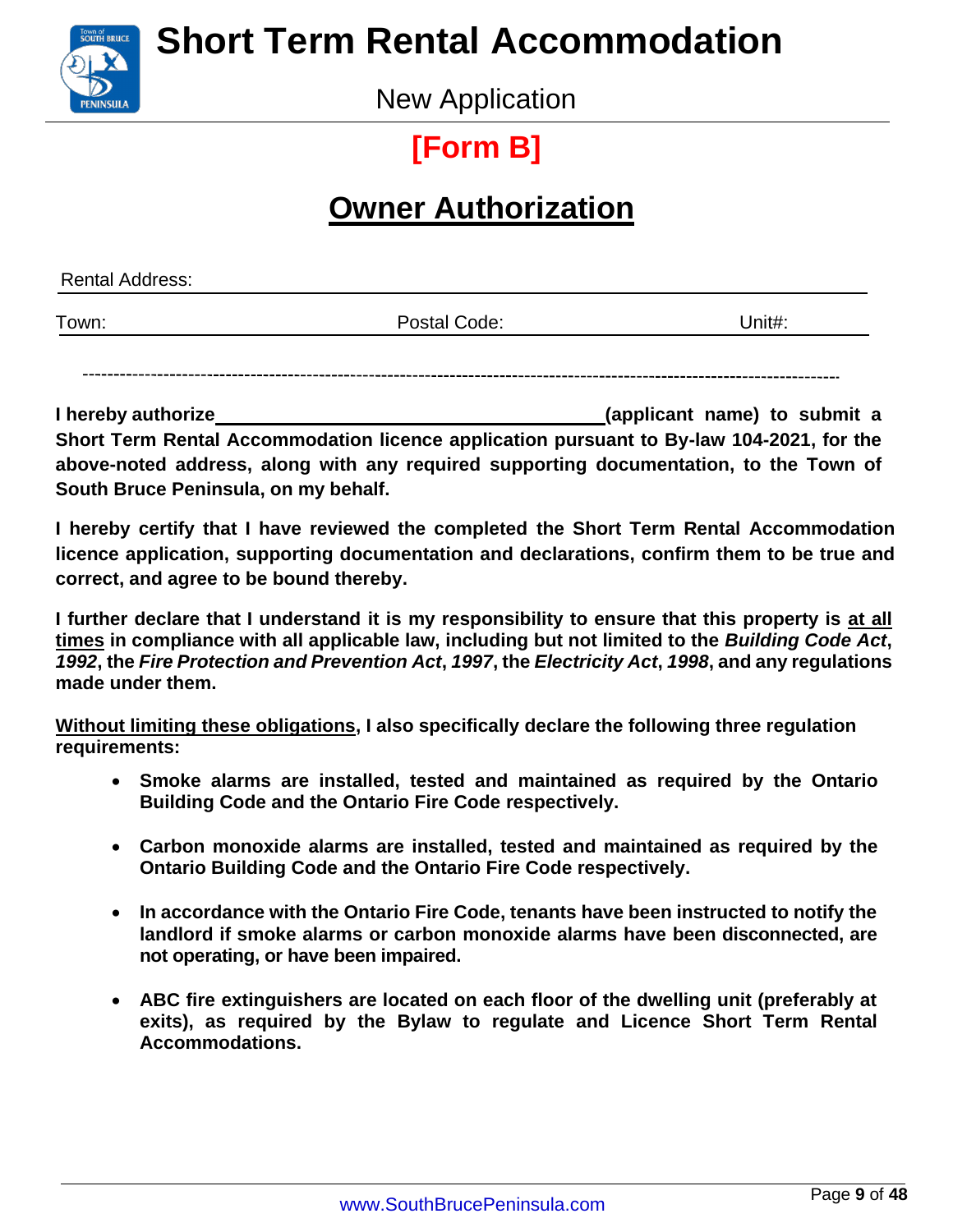

### New Application

#### **For further information regarding these requirements, please visit:**

Ontario Fire Code: [O. Reg. 213/07: FIRE CODE \(ontario.ca\)](https://www.ontario.ca/laws/regulation/070213?_ga=2.111359687.2135169352.1583251443-%201766712954.1582205930)

Ontario Building Code: [Law Document English View | Ontario.ca](https://www.ontario.ca/laws/regulation/120332)

#### **Additional Resources:**

Smoke Alarms: [FAQ Smoke Alarms | Ministry of the Solicitor General \(gov.on.ca\)](https://www.mcscs.jus.gov.on.ca/english/FireMarshal/FAQ/SmokeAlarms/OFM_FAQ_Smoke_Alarms.html)

Carbon Monoxide Alarms: [Carbon Monoxide Alarm Questions and Answers | Ministry of the Solicitor General \(gov.on.ca\)](https://www.mcscs.jus.gov.on.ca/english/FireMarshal/CarbonMonoxideAlarms/QuestionsandAnswers/OFM_COAlarms_QandA.html)

#### **\*These resources are for information purposes only and do not constitute legal advice. For specific questions relating to your property, please consult a professional.**

**I understand that it is an offence pursuant to By-law 104-2021, to provide false or misleading information to the Town when applying for a Short Term Rental Accommodation licence, renewing a licence or at anyother time. I further understand that the Town may revoke or suspend a licence issued because false or misleading information was provided to the Town.**

**Applicant's Name:**

**Owner's Name (Print):**

<span id="page-10-0"></span>

**Owner's Signature: Date: Date: Date: Date: Date: Date: Date: Date: Date: Date: Date: Date: Date: Date: Date: Date: Date: Date: Date: Date: Date: Date: Date: Date: Date:**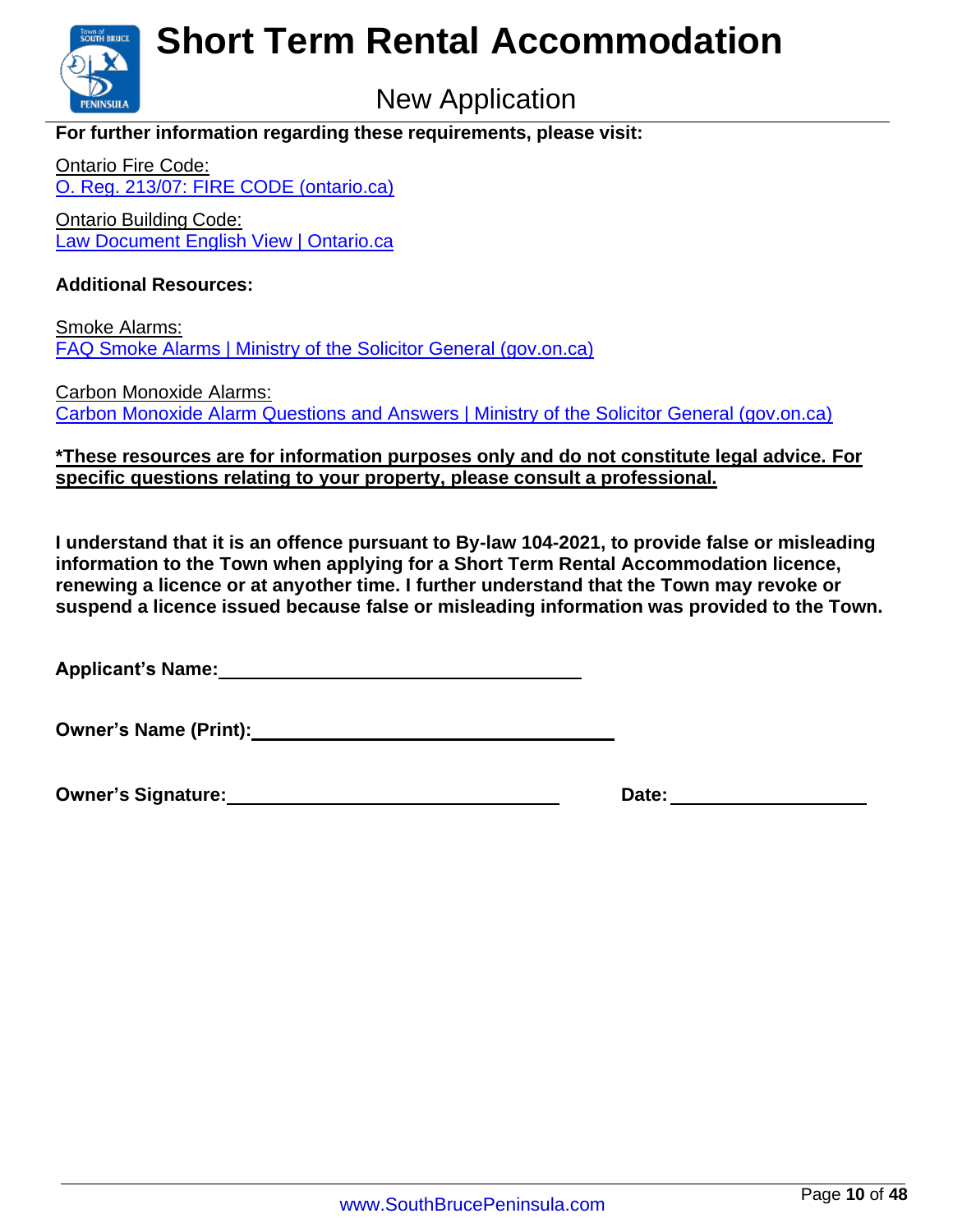

New Application

## **[Form C]**

### **Insurance Declaration**

| <b>Rental Address:</b> |              |        |
|------------------------|--------------|--------|
| Town:                  | Postal Code: | Unit#: |
|                        |              |        |

#### **Declaration**

**I, as the applicant, solemnly declare, that I have confirmed that the property has general liability Insurance for a limit of no less than \$2,000,000 per occurrence and shall include, but not limited to bodily injury and property damage. In addition, the certificate of insurance must confirm coverage for Short Term Rentals up to the full policy limits. This coverage will remain valid for the entire duration that the above-listed property is rented with a valid rental licence obtained from the Town.**

**I, as the applicant, agree to provide to the Town satisfactory proof of such insurance, at any time, upon request. Should the insurance at any time be cancelled or otherwise become void, in whole or in part, I agree to notify the Town immediately, and acknowledge that the licence may be revoked or suspended as a result.**

**Applicant's Name:**

| <b>Applicant's Signature:</b> | Date: |  |
|-------------------------------|-------|--|
|                               |       |  |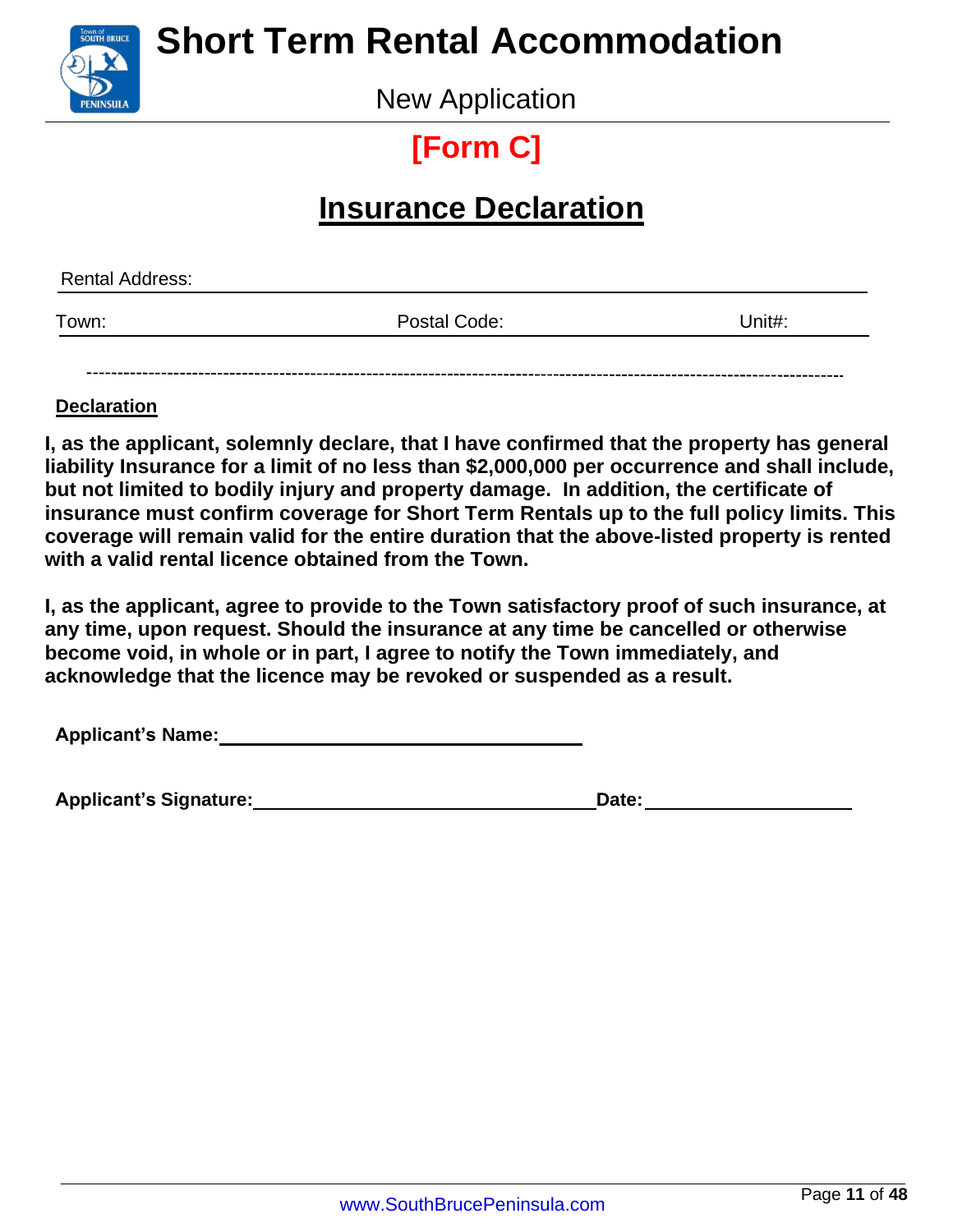

New Application

**Example of a Floor Plan** 



#### **Floor Plans to include**:

- Accurate measurements and labeling of **ALL** rooms, hallways, common spaces
- Entrances/exits, windows
- Smoke/CO detectors, fire extinguishers

#### **Occupancy limits**

- Licenced Occupancy will be based on number of guestrooms (bedrooms) shown on the floor plans with a maximum of 2 persons per guestroom (bedroom).
- NOTE: exception from the maximum occupancy of 2 persons per guestroom (bedroom) will be granted for children of the renter, under the age of 12, where the Town will permit no more than three (3) persons per guestroom (bedroom).

#### *Note: Floor plans are required for every storey of the premises including basements*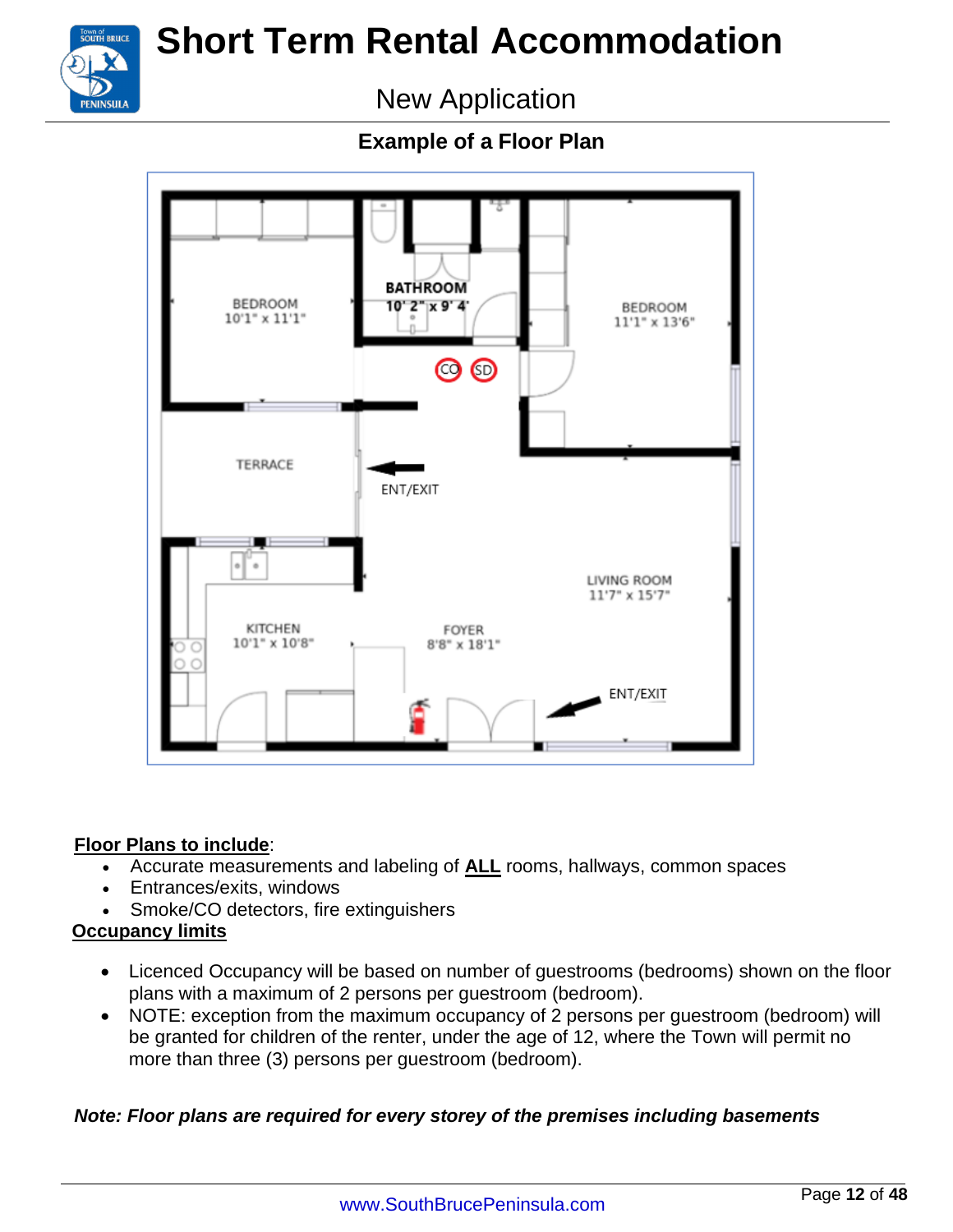### New Application

#### **Example of a Site Plan (including Parking & Storage Plan)**



#### **Site Plan, Parking & Storage Plan include:**

**UTH BRUCE** 

**PENINSIII A** 

- A drawing with measurements of all lot, structures, well, septic system, garages, driveways and other parking areas on the property
- Must depict the location of garbage/recycling storage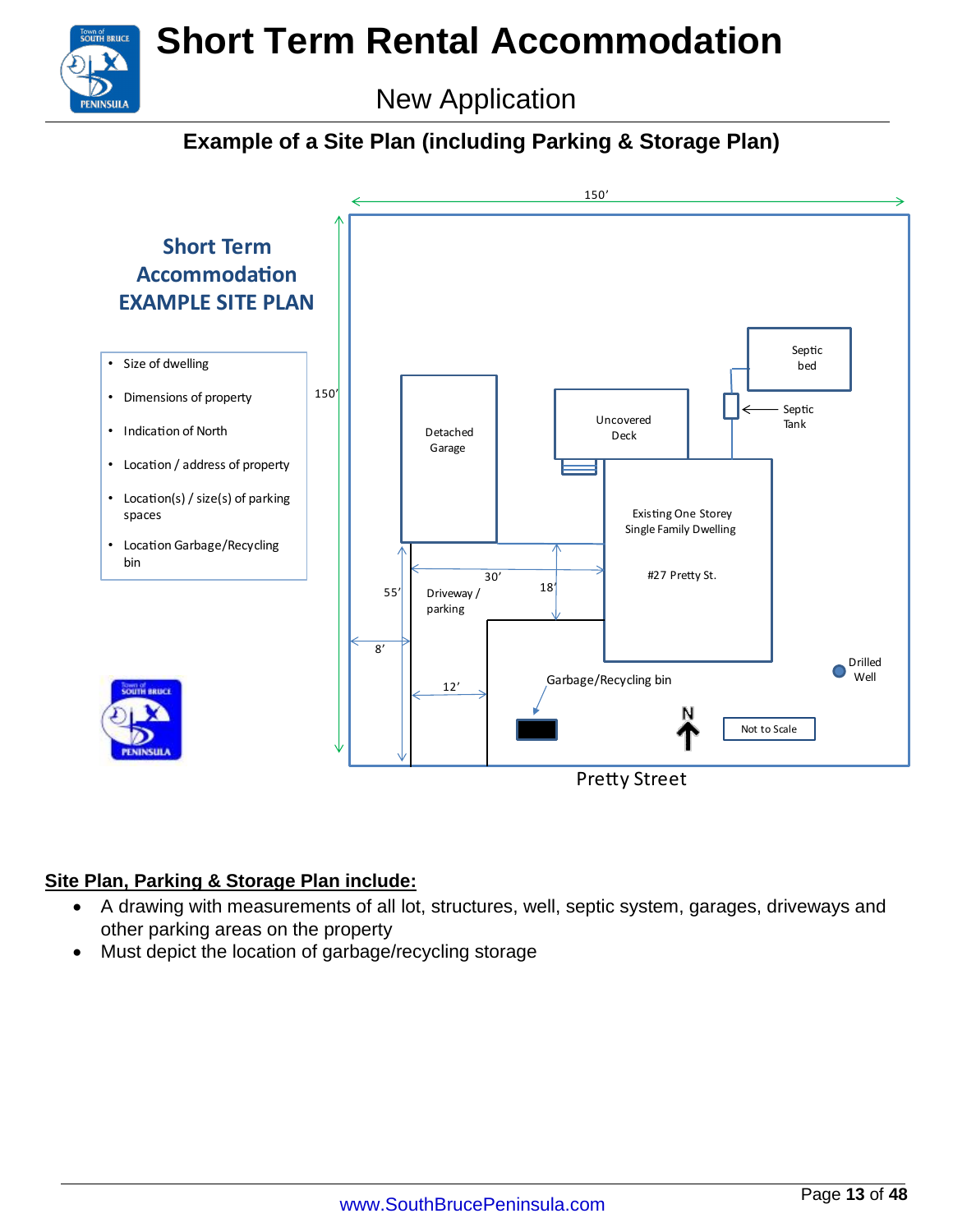

### New Application

#### **The Corporation of the Town of South Bruce Peninsula**

#### **Short Term Rental Accommodation By-Law 104-2021 Schedule A Renter's Code of Conduct**

#### **1. Purpose of the Code**

- 1.1 The purpose of the Renter's Code of Conduct is to acknowledge that short term rental accommodation premises are permitted in the Town of South Bruce Peninsula and that these Short Term Rental Accommodations are located in the vicinity of other properties and that the residents and occupants of those properties have the right to enjoy their own properties without nuisance.
- 1.2 The Renter's Code of Conduct outlines specific requirements for Short Term Rental Accommodations and imposes responsibilities for both owners and renters of such properties including that:
- 1.2.1 The owners assume the primary responsibility of conveying this information to the renters of their property.
- 1.2.2 The renters of the property assume the responsibility of reading, comprehending and complying with the provisions of this Renter's Code of Conduct.

#### **2. Objective of the Code**

- 2.1 The objective of the code is to establish acceptable standards of behaviour for owners and renters to minimize any adverse impacts on the neighbours and the surrounding neighbourhood, whether they be social, environmental or any other types of impacts.
- 2.2 In providing the acceptable standards, owners and renters are provided with the tools to ensure that they abide by the required standards and avoid penalties, fines and charges.

#### **3. Occupation**

3.1 The renter must make themselves aware of the neighbourhood in which they are renting a Short Term Rental Accommodation.

#### **4. Guiding Principles**

- 4.1 The guiding principles for Short Term Rental Accommodations are:
- 4.1.1 The premises and property that you are occupying is a home.
- 4.1.2 Respect the neighbours and the neighbourhood.
- 4.1.3 Leave the premises and property as you found it.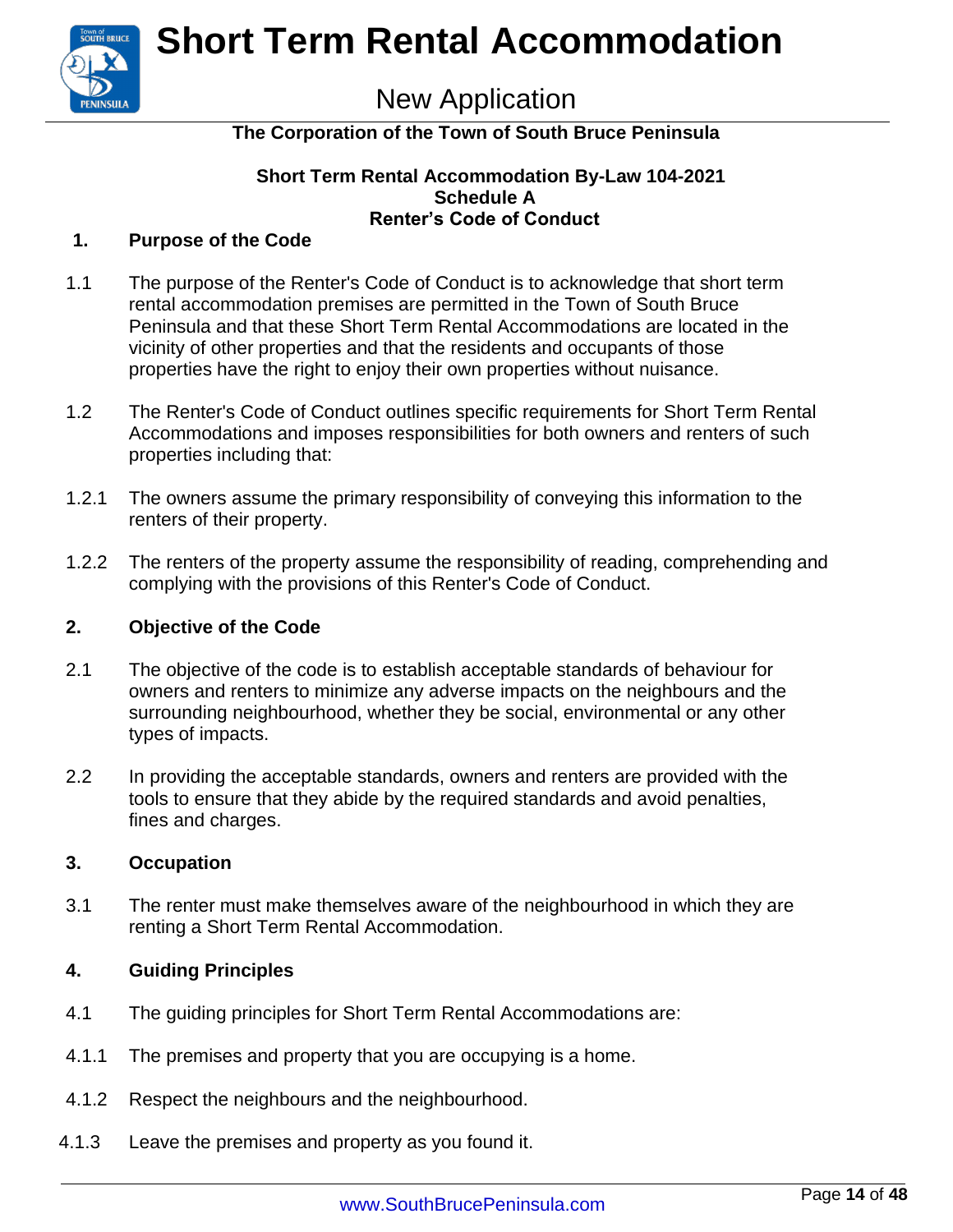### New Application

#### **5. Maximum Number of Renters and Guests**

- 5.1 The maximum number of residents, renters and guests (including those not staying overnight) permitted at a Short Term Rental Accommodation shall be limited to no more than two (2) persons per guest room, at any given time. Please refer to the approved number as included on the licence.
- 5.2 Exception from the maximum occupancy of 2 persons per guestroom (bedroom) will be granted for children of the renter, under the age of 12, where the Town will permit no more than three (3) persons per guestroom (bedroom).

#### **6. Noise**

**PENINSULA** 

- 6.1 No person shall make noise which causes a disturbance nor may they conduct themselves in a way that is likely to disturb area residents.
- 6.2 Examples of noise that is likely to disturb area residents includes but is not limited to:
- 6.2.1 Loud music.
- 6.2.2 Outdoor or backyard gatherings or activities involving excessive noise or disruptive behaviour.
- 6.2.3 Late evening and/or early morning disturbances.
- 6.2.4 Yelling, shouting, singing, fighting or conversing loudly.
- 6.2.5 Revving of engines or racing of vehicles to and from the short term rental accommodation.
- 6.2.6 Idling.
- 6.2.7 Fireworks.
- 6.2.8 Outdoor speakers.
- 6.2.9 Exceeding occupancy limits.
- 6.2.10 Swearing and uttering profanities.
- 6.3 Renters and their guests are not allowed to disturb neighbours or interfere with their enjoyment of their properties/premises.
- 6.4 Failure to comply with these requirements may result in legal action including but not being limited to charges under the Noise By-Law and under the Short Term Rental Accommodation By-Law.

#### **7. Access and Parking**

7.1 Please familiarize yourself and your guests with the parking requirements as they relate to the Short Term Rental Accommodation.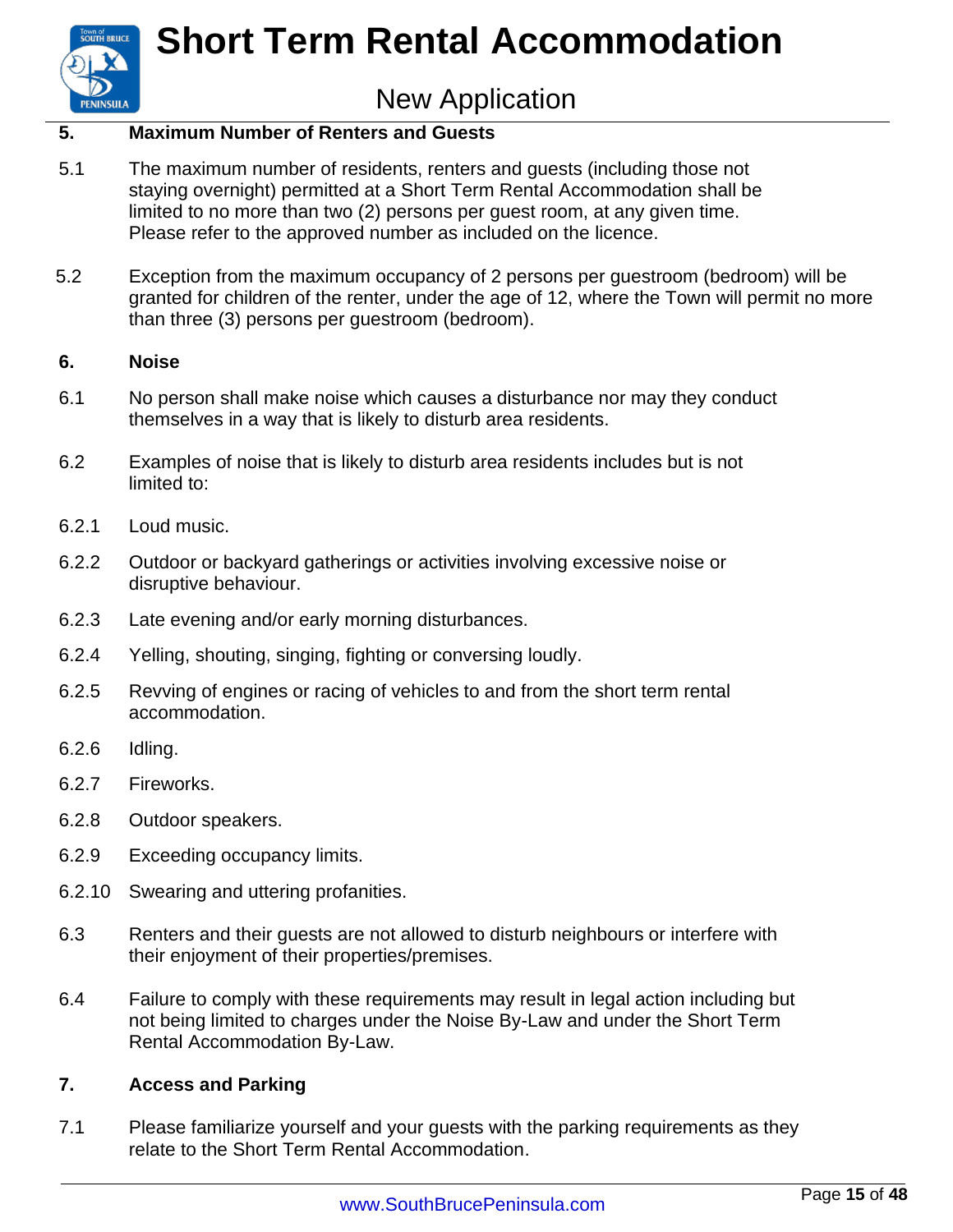

### New Application

- 7.2 All Short Term Rental Accommodations have vehicle parking requirements which are approved as part of the licensing process. Vehicles are not permitted to be parked on any area which is not specifically approved as a parking area.
- 7.3 More vehicles than parking spaces are not permitted on the property.

#### **8. Recycling and Garbage**

- 8.1 Please familiarize yourself and your guests with the locations for the storage and disposal of garbage and recycling.
- 8.2 If garbage and recycling are not properly managed, legal action may be taken including but not being limited to charges under the Property Standards By-Law, the Waste Management By-Law and under the Short Term Rental Accommodation Bylaw.

#### **9. Fire and Occupant Safety**

- 9.1 All Short Term Rental Accommodations shall have operating smoke alarms.
- 9.2 All Short Term Rental Accommodations shall have operating carbon monoxide alarms.
- 9.3 The owner shall regularly test the alarms to ensure that they are operational.
- 9.4 If a renter discovers that any of the alarms are not operational, the renter shall immediately notify the property owner of the deficiency.

#### **10. Functions and Parties**

10.1 Short Term Rental Accommodation renters are not to host functions or parties at the Short Term Rental Accommodation.

#### **11. Additional Responsibilities**

- 11.1 As an owner, renter and any guests of the Town of South Bruce Peninsula, you must ensure that you are familiar with all by-laws, regulations, policies, guidelines, legislation and applicable law as it relates to the Town of South Bruce Peninsula.
- 11.2 The owner, renter and any guests should expect that there is zero tolerance for non-compliance.
- 11.3 It should be expected that non-compliance will mean that you will be visited by Town By-Law Enforcement Officers and charges will be laid.
- 11.4 Strict adherence to this Renter's Code of Conduct and the requirements in the Short Term Rental Accommodation By-Law is expected and required, without exception.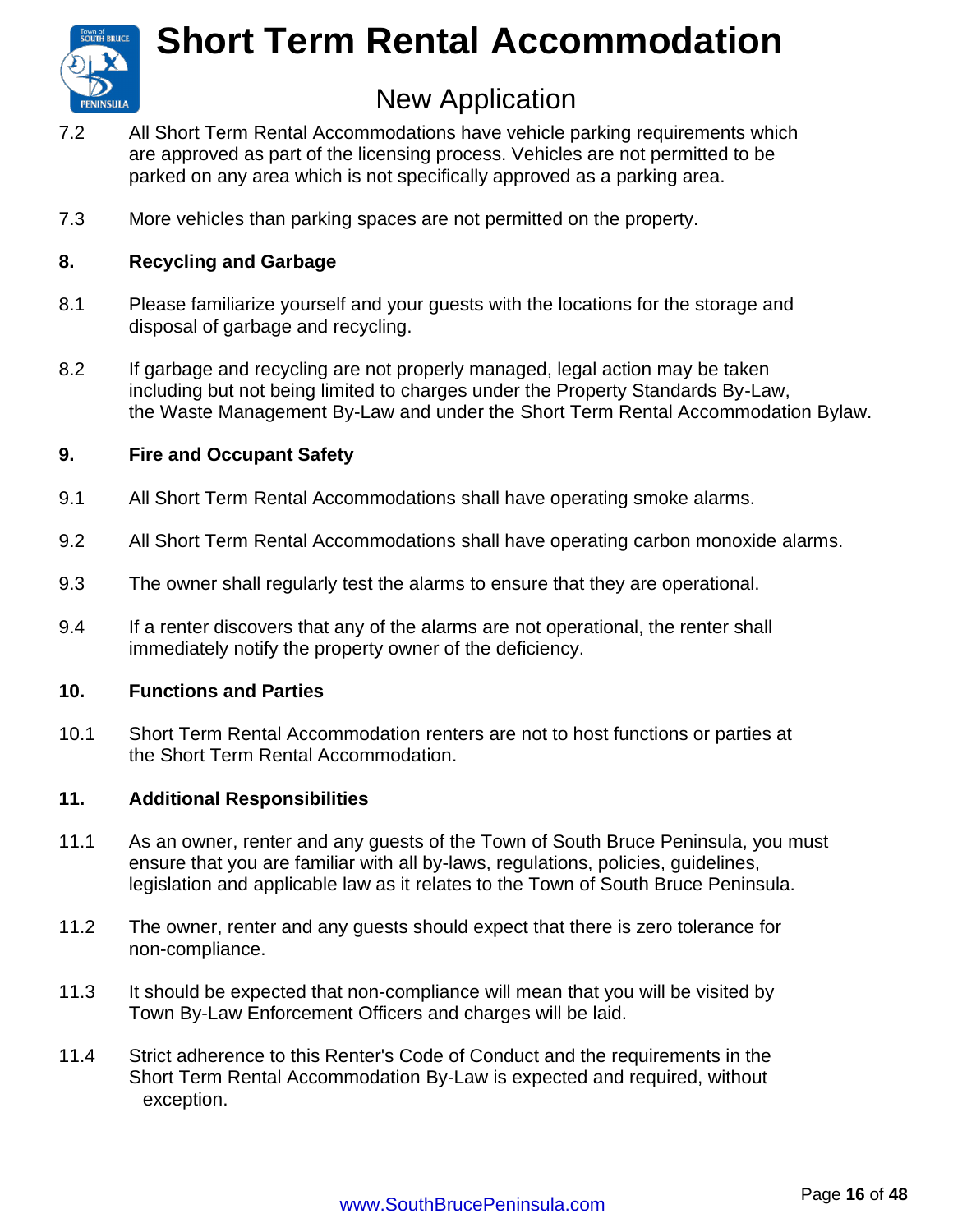

### New Application

#### **The Corporation of the Town of South Bruce Peninsula**

#### **By-Law Number 28-2016**

#### **Being a By-Law to Prohibit and Regulate Unusual Noises and Noises Likely to Disturb the Inhabitants of the Town of South Bruce Peninsula**

**Whereas** Section 9 of the Municipal Act, 2001 c.25 as amended provides that a municipality has the capacity, rights, powers and privileges of a natural person for the purpose of exercising its authority under the Municipal Act or any other Act;

**And whereas** Section 129 of the Municipal Act, 2001, c.25 as amended, authorizes municipalities to pass by-laws to prohibit and regulate noise;

**And whereas** Council deems it desirable to pass a by-law for the prohibition or regulation of noise within the Town of South Bruce Peninsula.

**Now therefore the Council of the Corporation of the Town of South Bruce Peninsula enacts as follows:**

#### **1. Short Title**

This by-law may be known as the "Noise By-Law".

#### **2. Definitions**

For the purpose of this by-law, the following definitions apply:

- 2.1 **"Agricultural Operation"** means as contained in the Farming and Food Production Protection Act, 1998, S.O. 1998 C.1 as amended, or any successor legislation.
- 2.2 **"Animal"** means any member of the animal kingdom other than a human and without limiting the generality of the foregoing, includes dogs, cats and birds.
- 2.3 **"Council"** means the Council of the Corporation of the Town of South Bruce Peninsula.
- 2.4 **"Construction"** means the erection, alteration, repair, dismantling, demolition, structural maintenance, painting, moving, land clearing, earth moving, grading, excavating, the laying of pipe and conduit whether above or below ground level, street and highway building, concreting, equipment installation and alteration and the structural installation of construction components and materials in any form or for any purpose and includes any work in connection therewith.
- 2.5 **"Construction Equipment"** means any equipment or device designed and intended for the use in construction work or material handling, including but not limited to a bulldozer, excavator, trencher, jack hammer, crane, loader, scraper, paver, compactor, roller, grader, concrete mixer, off-highway haulers or trucks, tractor, ditchers, air compressor, pile drivers, pneumatic or hydraulic tools, generators, pumps or other material handling equipment.
- 2.6 **"Holiday"** means any holiday as set out as a holiday in the Retail Business Holidays Act, R.S.O.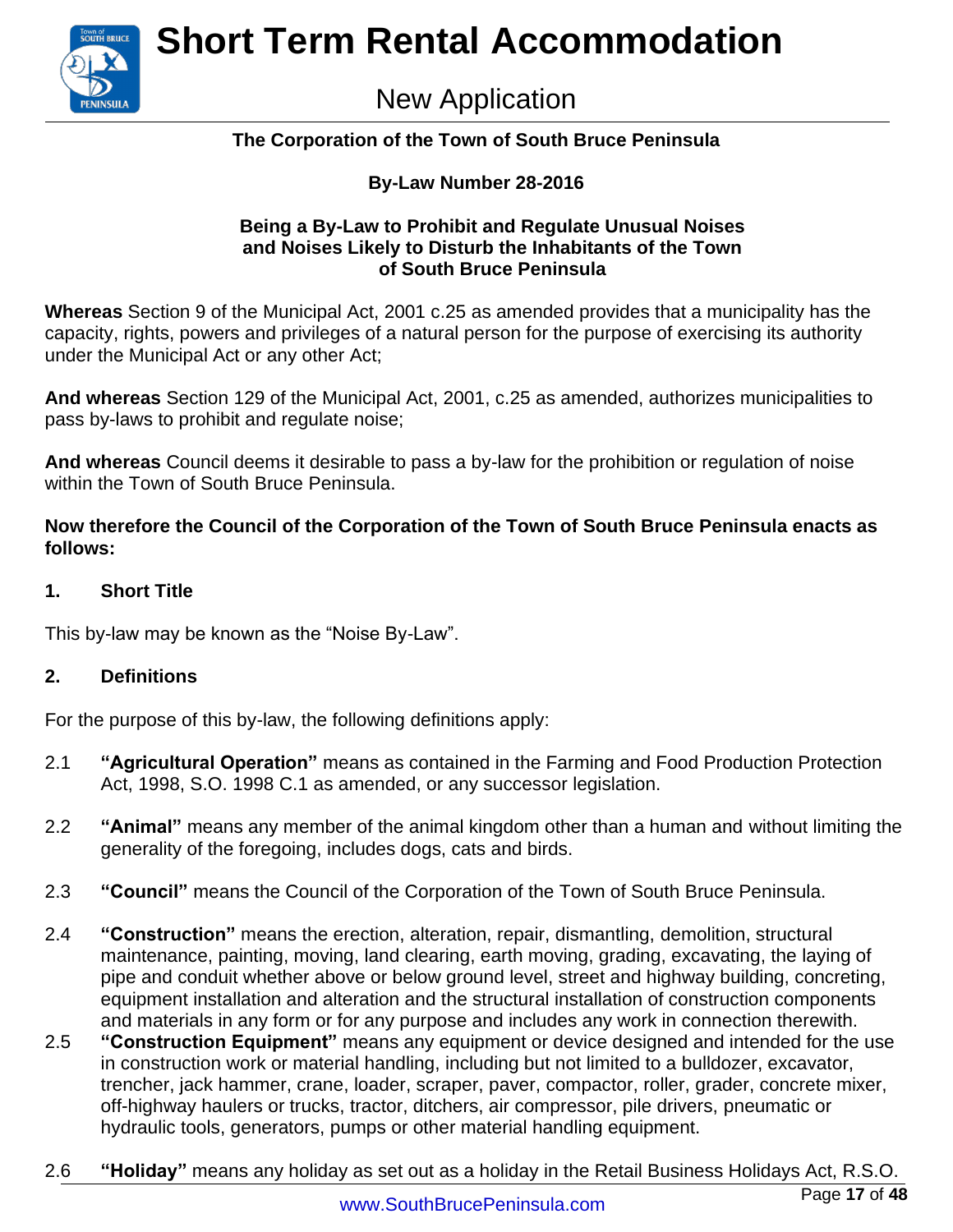

1990, Chapter R.30 or any successor thereof.

- 2.7 **"Idling"** means the operation of a combustion engine of a vehicle while the vehicle is not moving forward or in reverse and not being used to operate auxiliary equipment essential to basic operation of the vehicle.
- 2.8 **"Noise"** means sound that is of such a volume or nature that it is likely to disturb the inhabitants of the Town.
- 2.9 **"Officer"** means person appointed as a By-Law Enforcement Officer, a Police Officer or any individual duly appointed to enforce the by-laws of the Town.
- 2.10 **"Point of Reception"** means any point on the premise occupied by a person where sound or vibration originating from other than those premises is received.
- 2.11 **"Stationary Source"** means a source of sound which does not normally move from place to place and includes the premises of a person as one stationary source, unless the dominant source of sound on those premises is construction or a conveyance as contained in the Ministry of Environment's NPC publications, which cover individual sources such as heating, ventilation and air conditioning equipment, rotating machinery, impacting mechanical sources, generators burner, grain dryer, all activities taking place in a facility such as an industrial facility, commercial facility, ancillary transportation facility, aggregate extraction facility, warehousing facility, maintenance and repair facility, snow disposal sites, routing locating and unloading facilities (supermarkets, assembly plants, etc.) and includes other sources such as race tracks.
- 2.12 **"Special Event"** means an event as defined in the Town's Special Events Policy and that is recognized by the Town as a special event.
- 2.13 **"Town"** means the Corporation of the Town of South Bruce Peninsula.
- 2.14 **"Zoning By-Law"** means the Comprehensive Zoning By-Law as adopted by Council and amended from time to time.

#### **3. General Provisions**

3.1 Any person who owns property in the Town is liable for allowing noise to be made by person(s) on said premises, providing the owner of said premises has been notified that said noise is taking place and has taken no action to remedy the situation.

#### **4. General Prohibitions**

- 4.1 Except to warn of danger or emergency, no person shall ring any bell, blow any horn, shout or make any unusual noise or noises likely to disturb the inhabitants of the Town or allow or permit such noises to be made.
- 4.2 Notwithstanding the provisions contained in Section 4.1, the following noises at point of reception are deemed to be noises likely to disturb the inhabitants of the Town:
- 4.2.1 The persistent noise made by an animal except an animal used for and located on a property of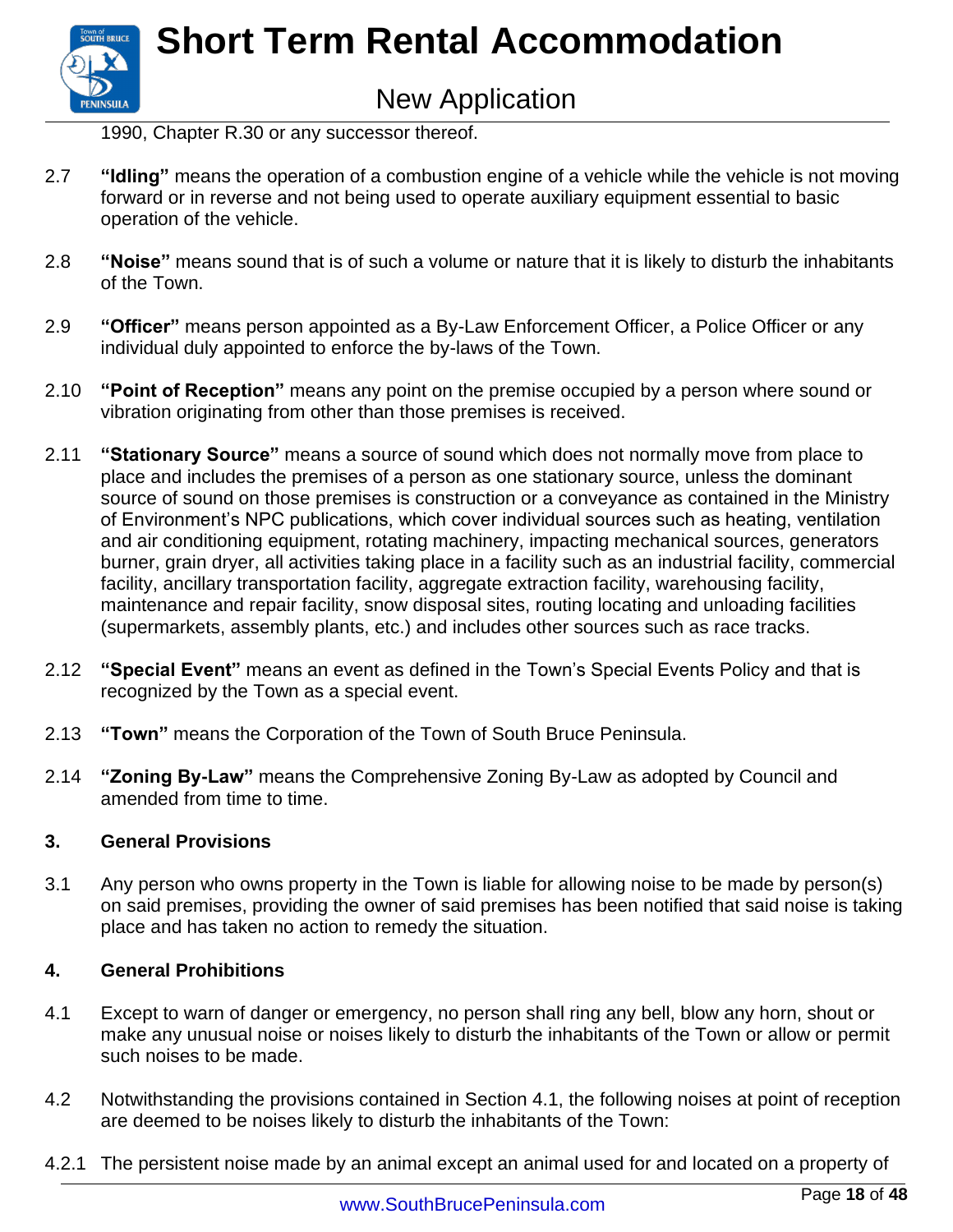

an agricultural or livestock based use as set out in the Town Zoning By-Law.

- 4.2.2 The playing of any radio, public address system, amplified sounds producing device or other sound device which can be heard over 30 meters from the stationary source or other source of the sound.
- 4.2.3 The operation of any combustion engine without an effective muffling device.
- 4.2.4 The racing of any motorized vehicle and squealing of vehicle tires other than in a racing event regulated by-law.
- 4.2.5 The noise caused by construction and use of construction equipment that is clearly audible at point of reception between 9:00 pm of any day and 7:00 am of the following day (or 9:00 am if the following day is a Sunday or Holiday).
- 4.2.6 The detonation of fireworks or explosive devices.
- 4.2.7 Shouting, whistling, calling, hooting, singing or similar sounds in or adjacent to any public street or public place.
- 4.2.8 The sound caused by the use or operation of a lawnmower, chain-saw, leaf-blower or any other such noise generating tool or device that is clearly audible at a point of reception between 10:00 pm of any day and 7:00 am of the following day (or 9:00 am if the following day is a Sunday or Holiday).
- 4.2.9 The sound of operations of a quarry or pit audible at a point of reception between 7:00 pm of any day and 7:00 am of the following day and all day Sunday and Holidays unless as otherwise permitted by an approved quarry license.
- 4.2.10 The noise associated with unloading, loading, packing, delivering or otherwise handling any container, product or material unless necessary for the maintenance of essential services or the moving of a private household between 11:00 pm of any day and 7:00 am of the following day.
- 4.2.11 The noise associated with the operation of waste and refuse collection machinery, waste and refuse storage equipment/facilities/containers or waste and refuse compacting equipment between 11:00 pm of any day and 7:00 am of the following day.

#### **5. Idling Provisions**

- 5.1 No person shall cause or permit the idling of an engine or motor in or on any motor vehicle or attached auxiliary equipment for a continuous period exceeding 10 minutes.
- 5.2 No person shall cause or permit the idling of an engine or motor in any loading or bus loading zone, as signed and approved by Council from time to time.
- 5.3 Notwithstanding the generality of the foregoing, Section 5.1 and 5.2 do not apply to the following provisions: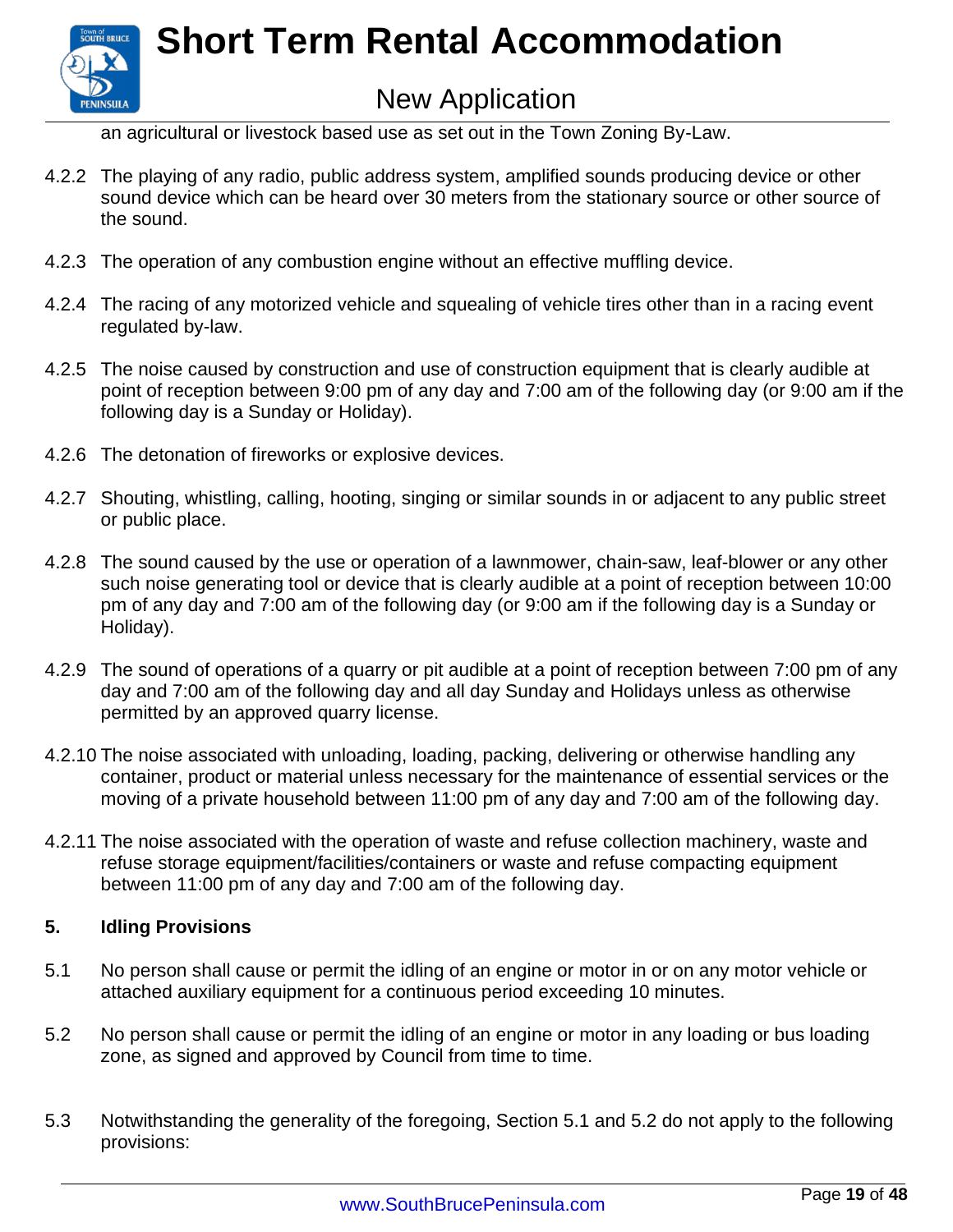

### New Application

- 5.3.1 Police, fire or emergency medical service vehicle while engaged in operational activities, including training and patient transfer activities.
- 5.3.2 Vehicles assisting in an emergency activity including tow trucks while engaged in hooking up to or moving another vehicle.
- 5.3.3 Vehicles required to remain motionless because of an emergency, traffic (congestion and signals), weather conditions or mechanical difficulties over which the driver has no control.
- 5.3.4 Mobile work (delivery) vehicles while they are in the course of being used for their function but excluding a passenger vehicle or bus between 7:00 am of one day and 9:00 pm of the same day (9:00 am on Sundays and Holidays).
- 5.3.5 During weather conditions where outside temperatures are over 27 degrees Celsius or below 5 degrees Celsius where idling may be necessary for the operation of air conditioning or heating equipment as long as the vehicle is occupied.
- 5.3.6 Vehicles engaged in the course of a special event.
- 5.3.7 Vehicles transporting a person where a medical doctor certifies in writing for medical reasons that a person in a vehicle requires temperature or humidity to be maintained within a certain range and where the medical note is up to date and is kept with the vehicle operator.
- 5.3.8 Vehicles where idling is required as part of the repair process or to prepare a vehicle for service while the vehicle is in the possession or on the property of a commercial vehicle repair facility.
- 5.3.9 Agricultural vehicles and such equipment unlicensed under the Highway Traffic Act and used exclusively for operations off the public highway in the performance of agricultural work or animal husbandry.
- 5.3.10 Armoured vehicles where a person remains inside the vehicle while guarding the contents of the vehicle or while the vehicle is being loaded or unloaded.
- 5.3.11 Commercial vehicles using heating or refrigeration systems powered by the motor or engine for the preservation of perishable cargo.
- 5.3.12 A vehicle whose engine is being operated to boost the battery of another vehicle, or which vehicle is connected to an external stationary device which relies on the power of the vehicle to carry out work.
- 5.3.13 Prevailing low temperatures making longer idling periods necessary, immediately after starting the motor or engine.
- 5.3.14 The original equipment manufacturer specifically recommends a longer idling period for normal and efficient operation of the motor vehicle in which case such recommended period shall not be exceeded.
- 5.4 No person shall permit mobile work (delivery) vehicles to idle from 9:00 pm of one day to 7:00 am of the following day (9:00 am on Sundays and Holidays) unless they fall within one of the exemptions contained herein.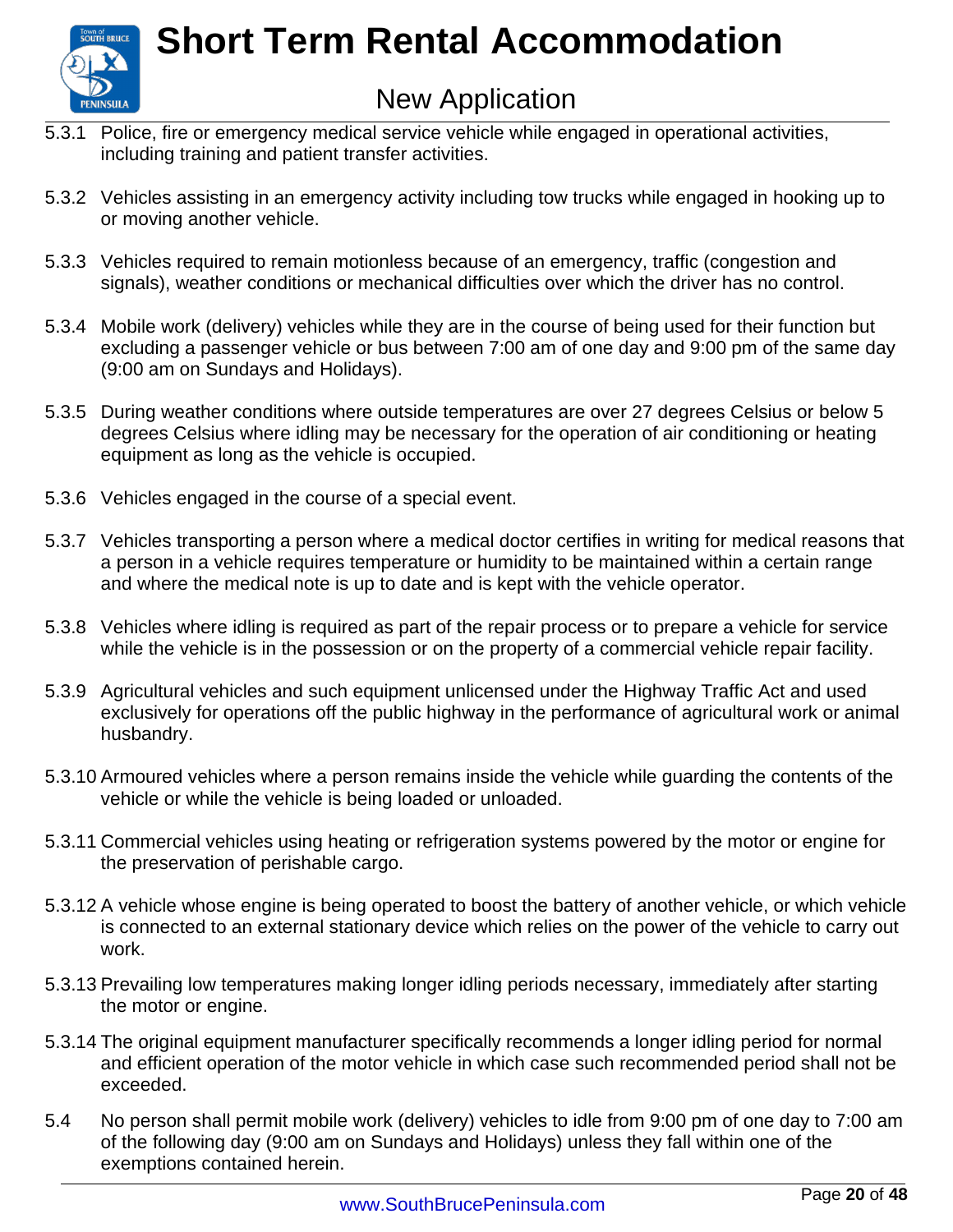

#### **6. General Exemptions**

- 6.1 Notwithstanding any provision to the contrary, the provisions contained in this by-law do not apply as follows:
- 6.1.1 During an emergency jeopardizing the health, safety or welfare of the public.
- 6.1.2 Where the Town, its servants, employees, contractors or agents are carrying out Town operations and construction.
- 6.1.3 To noise created by the activity of snow removal.
- 6.1.4 To the use of implements of husbandry in the operation of agricultural endeavours.
- 6.1.5 To the operation of construction equipment when used in a cemetery in conjunction with interment services.
- 6.1.6 In all areas of the Town designated as agricultural in the Zoning By-Law.
- 6.1.7 To the ringing or sounding of bells or chimes associated with church activities.
- 6.1.8 To the operation of auditory safety or warning devices or signals utilized as traffic control devices.
- 6.1.9 To working service animals such as hearing-ear dogs, seeing-eye dogs or other similar working animals while making the sound required in the course of their working duties.
- 6.1.10 To the authorized use of fireworks and explosives as per the Town Fireworks By-Law.
- 6.1.11 To any special event approved by the Town of South Bruce Peninsula.

#### **7. Exemptions by Council**

- 7.1 Despite the provisions of this by-law, any person may apply to Council for an exemption to any provision of this by-law with respect to any noise to allow such person to emit, cause or permit such noise for the period of time set out in such application. Council may grant such exemption, in form of a resolution, grant an alternative exemption or refuse such exemption and may set out conditions to be met as Council sees fit for any exemption granted.
- 7.2 Any appeal to Council must be made before the noise is to occur. An appeal to Council may not be made after an infraction has occurred.
- 7.3 Where an exemption is granted by Council, breach of any of the terms or conditions of the exemption shall render the exemption null and void.
- 7.4 Every person applying for an exemption shall follow the Towns Procedural By-Law with respect to making a delegation to Council.

#### **8. Penalty**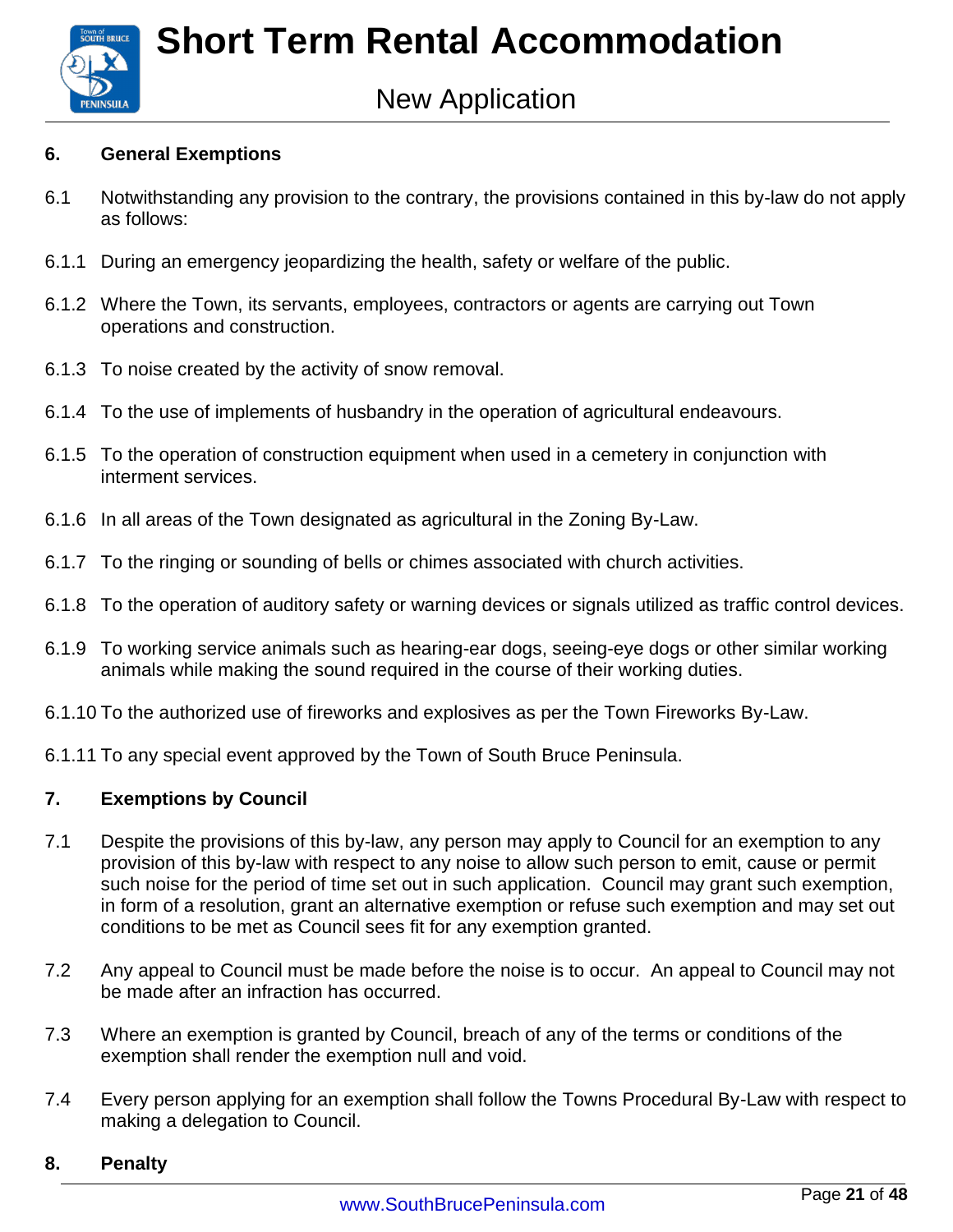

- 8.1 Any person who contravenes any provision of this by-law is guilty of an offence and upon conviction, is liable to the penalty specified by the Provincial Offences Act, R.S.O. 1990, c.P.33 as amended.
- 8.2 An Officer of the Town shall enforce the provisions of this by-law in accordance with the provisions set forth herein.

#### **9. Force and Effect**

- 9.1 Where any provision or clause is found to be invalid by a court of competent jurisdiction, that provision or clause shall be considered to be severed from the by-law and will not affect the other provisions contained herein.
- 9.2 Any by-law or a portion thereof that is inconsistent with this by-law is hereby repealed.
- 9.3 This by-law shall take effect upon the final passing thereof.

#### **Read a first and second time this 19th day of April, 2016.**

\_\_\_\_\_\_\_\_\_\_\_\_\_\_\_\_\_\_\_\_\_\_**Mayor**

\_\_\_\_\_\_\_\_\_\_\_\_\_\_\_\_\_\_\_\_\_\_\_**Clerk**

**Read a third time and finally passed this 19th day of April, 2016.**

\_\_\_\_\_\_\_\_\_\_\_\_\_\_\_\_\_\_\_\_\_\_**Mayor**

\_\_\_\_\_\_\_\_\_\_\_\_\_\_\_\_\_\_\_\_\_\_\_**Clerk**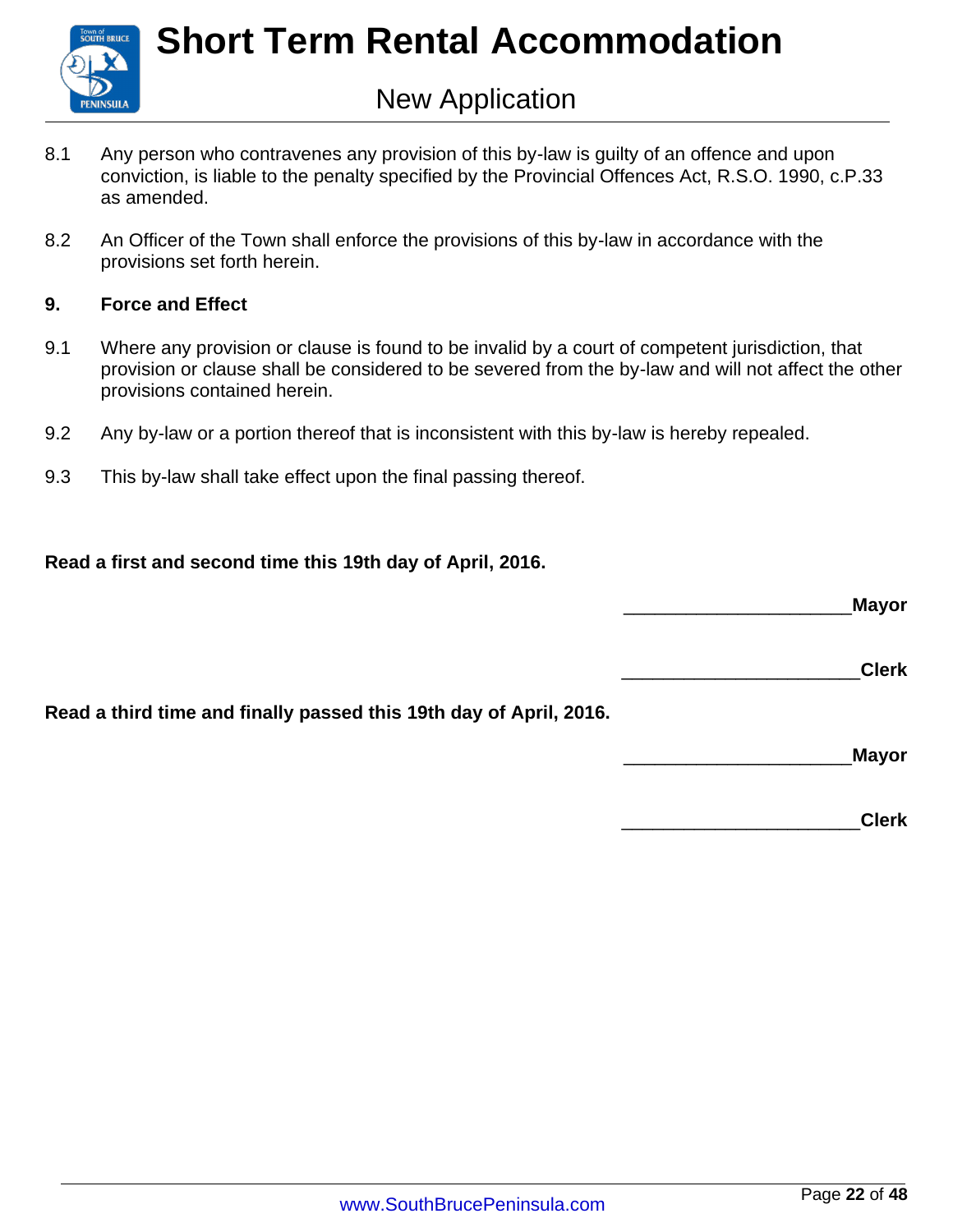

### New Application

#### **The Town of South Bruce Peninsula**

#### **By-Law 28-2016**

#### **Prohibit and Regulate Noise Part 1 Provincial Offences Act**

| <b>Item</b>    | <b>Column 1</b><br><b>Short Form Wording</b>                                                                                          | <b>Column 2</b><br><b>Provision Creating</b><br>of Defining<br><b>Offence</b> | <b>Column 3</b><br><b>Set Fine</b> |
|----------------|---------------------------------------------------------------------------------------------------------------------------------------|-------------------------------------------------------------------------------|------------------------------------|
| $\mathbf{1}$   | Ring a bell, blow a horn or shout                                                                                                     | Section 4.1                                                                   | 250.00                             |
| $\overline{2}$ | Make or allow or permit any<br>unusual noise likely to disturb<br>the inhabitants of the Town                                         | Section 4.1                                                                   | 250.00                             |
| 3              | Persistent noise made by an<br>animal                                                                                                 | Section 4.2.1                                                                 | 250.00                             |
| $\overline{4}$ | Playing of any radio, public<br>address system, amplified<br>sounds producing device or<br>other sound device heard over<br>30 meters | Section 4.2.2                                                                 | 250.00                             |
| 5              | Operation of any combustion<br>engine without an effective<br>muffling device                                                         | Section 4.2.3                                                                 | 250.00                             |
| 6              | Noise from racing of any<br>motorized vehicle and squealing<br>of vehicle tires                                                       | Section 4.2.4                                                                 | 250.00                             |
| $\overline{7}$ | Noise caused by construction<br>equipment when prohibited                                                                             | Section 4.2.5                                                                 | 250.00                             |
| 8              | Noise from the detonation of<br>fireworks or explosives                                                                               | Section 4.2.6                                                                 | 250.00                             |
| 9              | Shouting, whistling, calling,<br>hooting, singing or similar<br>sounds adjacent to public street<br>or public place                   | Section 4.2.7                                                                 | 250.00                             |
| 10             | Sounds by lawnmower, chain-<br>saw, leaf-blower or other noise<br>generating tool or device when<br>prohibited                        | Section 4.2.8                                                                 | 250.00                             |
| 11             | Operations of a quarry or pit<br>when prohibited                                                                                      | Section 4.2.9                                                                 | 250.00                             |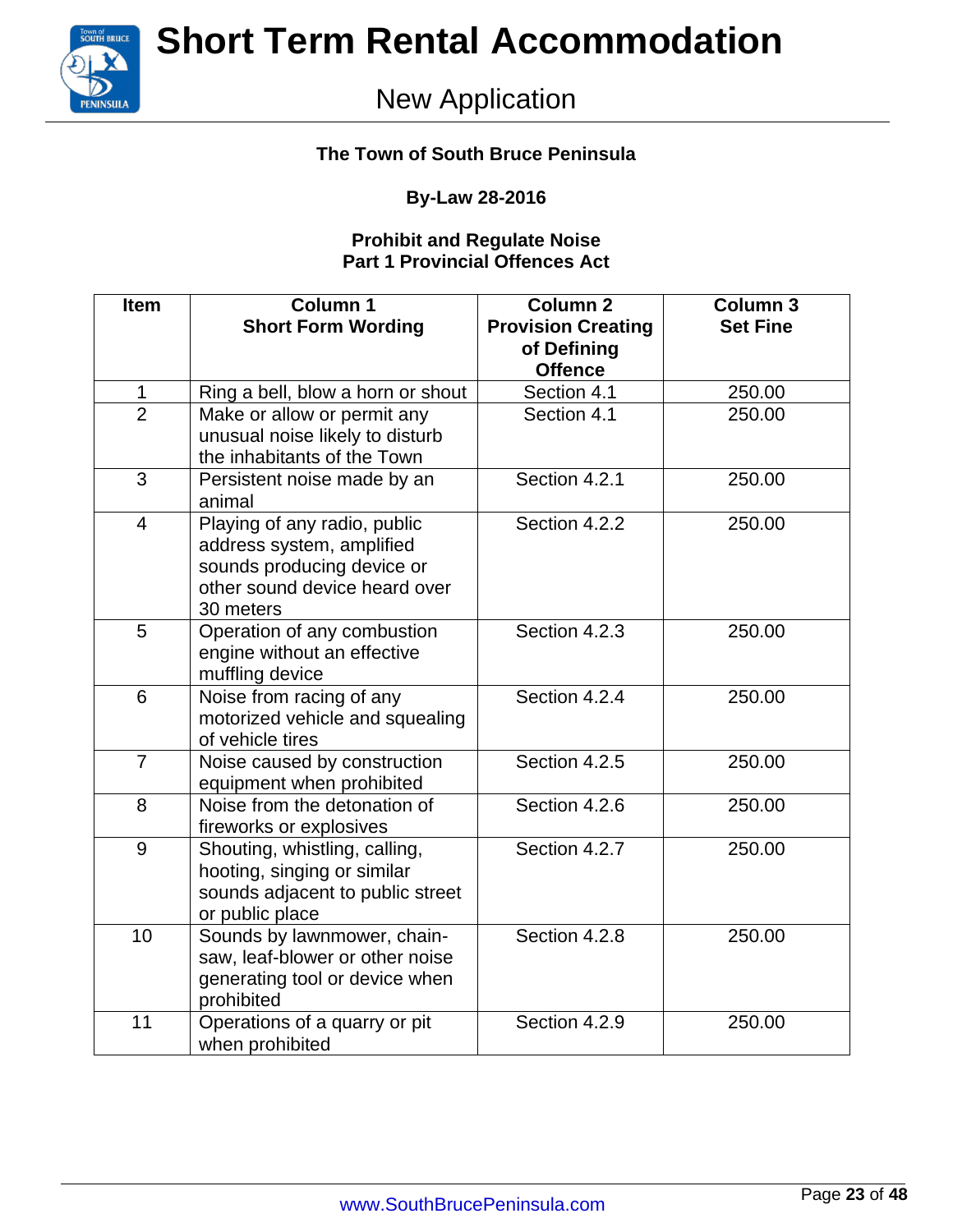

### New Application

**The Town of South Bruce Peninsula**

#### **By-Law 28-2016**

#### **Prohibit and Regulate Noise Part 1 Provincial Offences Act**

| <b>Item</b> | <b>Column 1</b><br><b>Short Form Wording</b>                                                                                                       | <b>Column 2</b><br><b>Provision Creating</b><br>of Defining<br><b>Offence</b> | <b>Column 3</b><br><b>Set Fine</b> |
|-------------|----------------------------------------------------------------------------------------------------------------------------------------------------|-------------------------------------------------------------------------------|------------------------------------|
| 12          | Noise associated with<br>unloading, loading, packing,<br>delivering or otherwise handling<br>any container, product or<br>material when prohibited | Section 4.2.10                                                                | 250.00                             |
| 13          | Noise associated with the<br>operation of waste and refuse<br>collection machinery when<br>prohibited                                              | Section 4.2.11                                                                | 250.00                             |
| 14          | Noise associated with the<br>operation of waste and refuse<br>storage<br>equipment/facilities/containers<br>when prohibited                        | <b>Section 4.2.11</b>                                                         | 250.00                             |
| 15          | Noise associated with the<br>operation of waste and refuse<br>compacting equipment when<br>prohibited                                              | Section 4.2.11                                                                | 250.00                             |
| 16          | Idling of an engine or motor for<br>a continuous period exceeding<br>10 minutes                                                                    | Section 5.1                                                                   | 250.00                             |
| 17          | Idling of an engine or motor in<br>any loading or bus loading zone                                                                                 | Section 5.2                                                                   | 250.00                             |
| 18          | Idling of any mobile work<br>(delivery) vehicles when<br>prohibited                                                                                | Section 5.4                                                                   | 250.00                             |

**Note: The general penalty provision for the offences listed above is Section 8.1 of By-Law Number 28-2016, a certified copy of which has been filed.**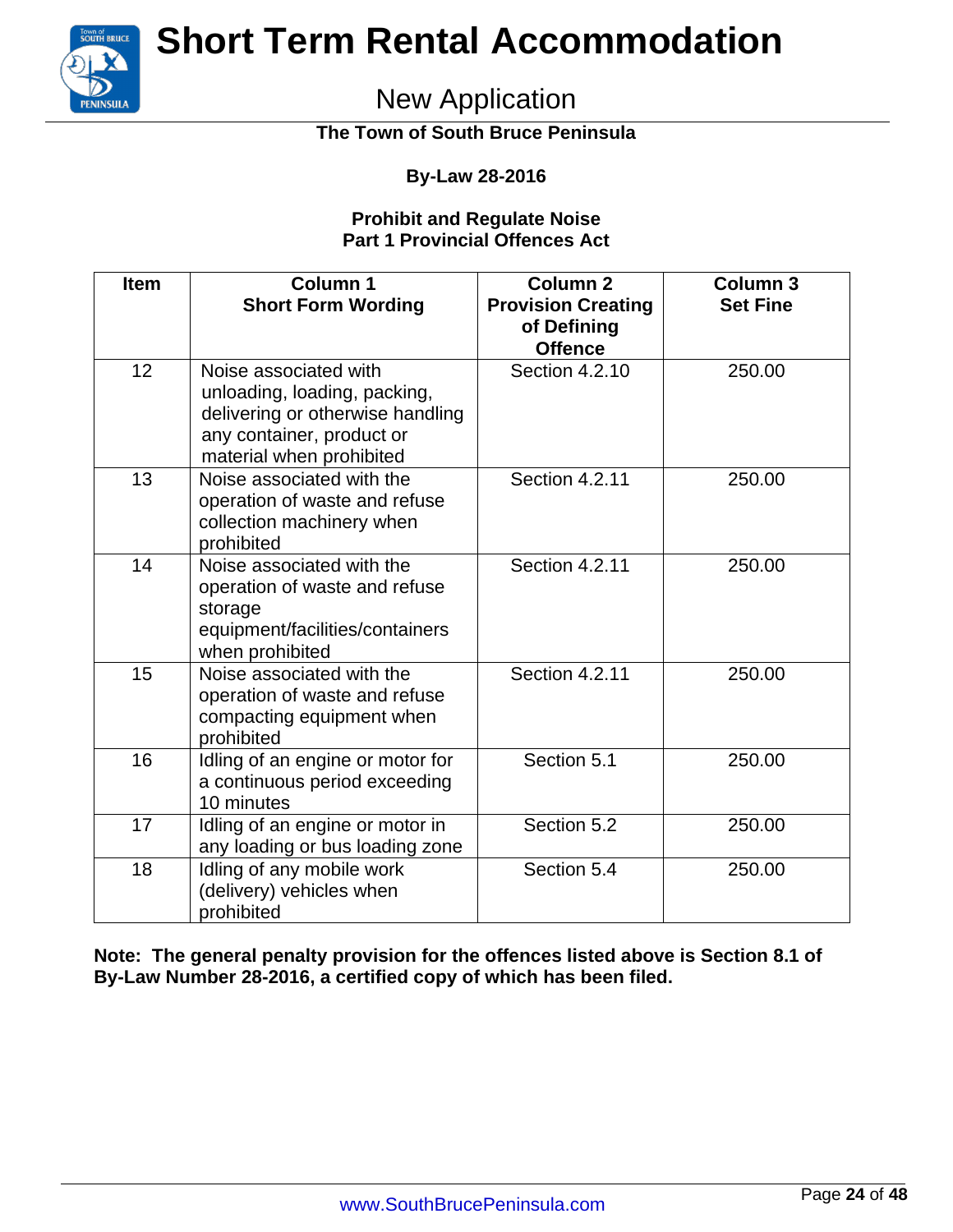

### New Application

#### **The Town of South Bruce Peninsula**

#### **By-Law 28-2016**

#### **Prohibit and Regulate Noise Part 1 Provincial Offences Act**

| <b>Item</b>    | <b>Column 1</b><br><b>Short Form Wording</b>                                                                                          | <b>Column 2</b><br><b>Provision Creating</b><br>of Defining<br><b>Offence</b> | <b>Column 3</b><br><b>Set Fine</b> |
|----------------|---------------------------------------------------------------------------------------------------------------------------------------|-------------------------------------------------------------------------------|------------------------------------|
| $\mathbf{1}$   | Ring a bell, blow a horn or shout                                                                                                     | Section 4.1                                                                   |                                    |
| $\overline{2}$ | Make or allow or permit any<br>unusual noise likely to disturb<br>the inhabitants of the Town                                         | Section 4.1                                                                   |                                    |
| 3              | Persistent noise made by an<br>animal                                                                                                 | Section 4.2.1                                                                 |                                    |
| $\overline{4}$ | Playing of any radio, public<br>address system, amplified<br>sounds producing device or<br>other sound device heard over<br>30 meters | Section 4.2.2                                                                 |                                    |
| 5              | Operation of any combustion<br>engine without an effective<br>muffling device                                                         | Section 4.2.3                                                                 |                                    |
| 6              | Noise from racing of any<br>motorized vehicle and squealing<br>of vehicle tires                                                       | Section 4.2.4                                                                 |                                    |
| $\overline{7}$ | Noise caused by construction<br>equipment when prohibited                                                                             | Section 4.2.5                                                                 |                                    |
| 8              | Noise from the detonation of<br>fireworks or explosives                                                                               | Section 4.2.6                                                                 |                                    |
| 9              | Shouting, whistling, calling,<br>hooting, singing or similar<br>sounds adjacent to public street<br>or public place                   | Section 4.2.7                                                                 |                                    |
| 10             | Sounds by lawnmower, chain-<br>saw, leaf-blower or other noise<br>generating tool or device when<br>prohibited                        | Section 4.2.8                                                                 |                                    |
| 11             | Operations of a quarry or pit<br>when prohibited                                                                                      | Section 4.2.9                                                                 |                                    |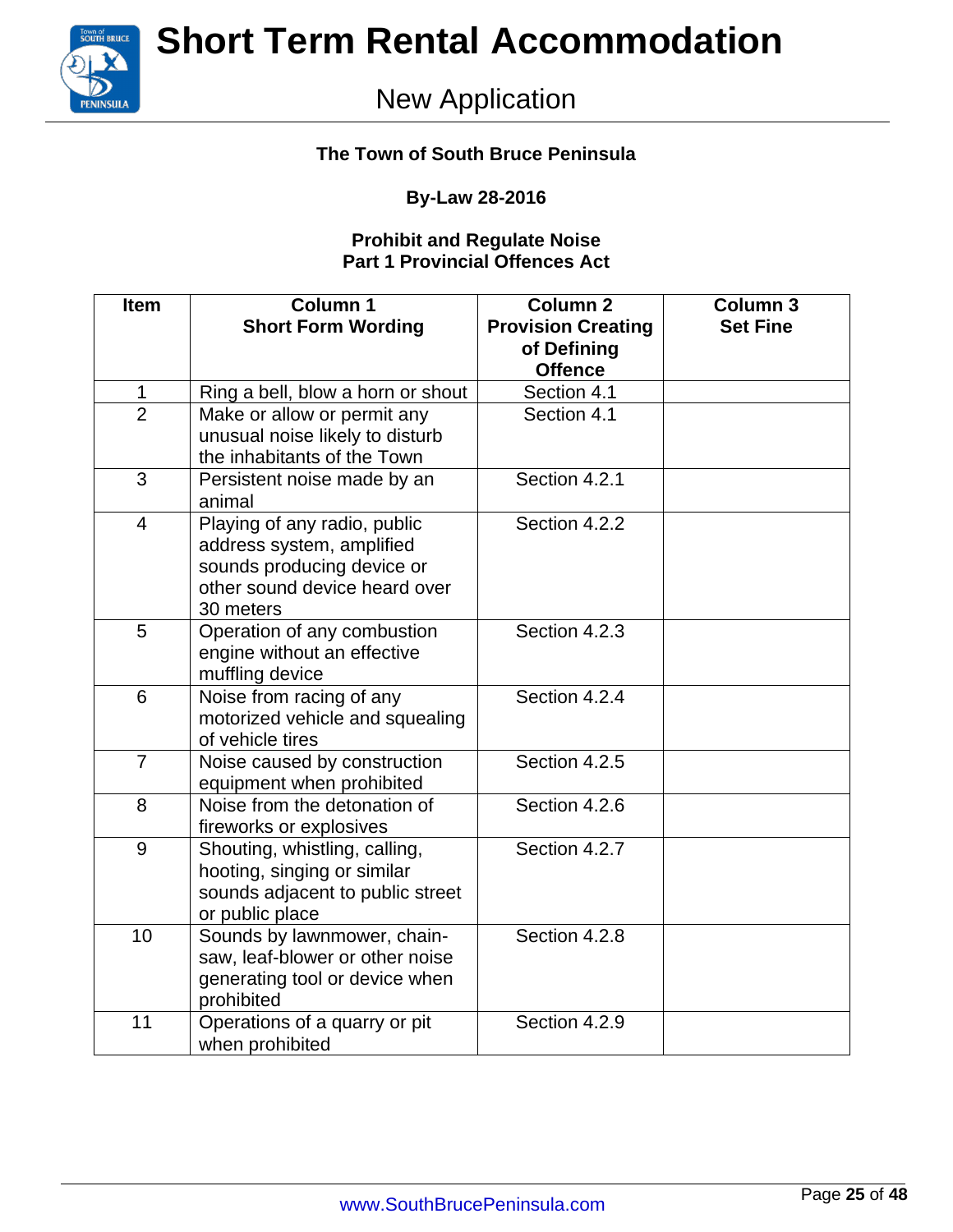

### New Application

#### **The Town of South Bruce Peninsula**

#### **By-Law 28-2016**

#### **Prohibit and Regulate Noise Part 1 Provincial Offences Act**

| <b>Item</b> | <b>Column 1</b><br><b>Short Form Wording</b>                                                                                                       | <b>Column 2</b><br><b>Provision Creating</b><br>of Defining<br><b>Offence</b> | <b>Column 3</b><br><b>Set Fine</b> |
|-------------|----------------------------------------------------------------------------------------------------------------------------------------------------|-------------------------------------------------------------------------------|------------------------------------|
| 12          | Noise associated with<br>unloading, loading, packing,<br>delivering or otherwise handling<br>any container, product or<br>material when prohibited | Section 4.2.10                                                                |                                    |
| 13          | Noise associated with the<br>operation of waste and refuse<br>collection machinery when<br>prohibited                                              | Section 4.2.11                                                                |                                    |
| 14          | Noise associated with the<br>operation of waste and refuse<br>storage<br>equipment/facilities/containers<br>when prohibited                        | Section 4.2.11                                                                |                                    |
| 15          | Noise associated with the<br>operation of waste and refuse<br>compacting equipment when<br>prohibited                                              | Section 4.2.11                                                                |                                    |
| 16          | Idling of an engine or motor for<br>a continuous period exceeding<br>10 minutes                                                                    | Section 5.1                                                                   |                                    |
| 17          | Idling of an engine or motor in<br>any loading or bus loading zone                                                                                 | Section 5.2                                                                   |                                    |
| 18          | Idling of any mobile work<br>(delivery) vehicles when<br>prohibited                                                                                | Section 5.4                                                                   |                                    |

**Note: The general penalty provision for the offences listed above is Section 8.1 of By-Law Number 28-2016, a certified copy of which has been filed.**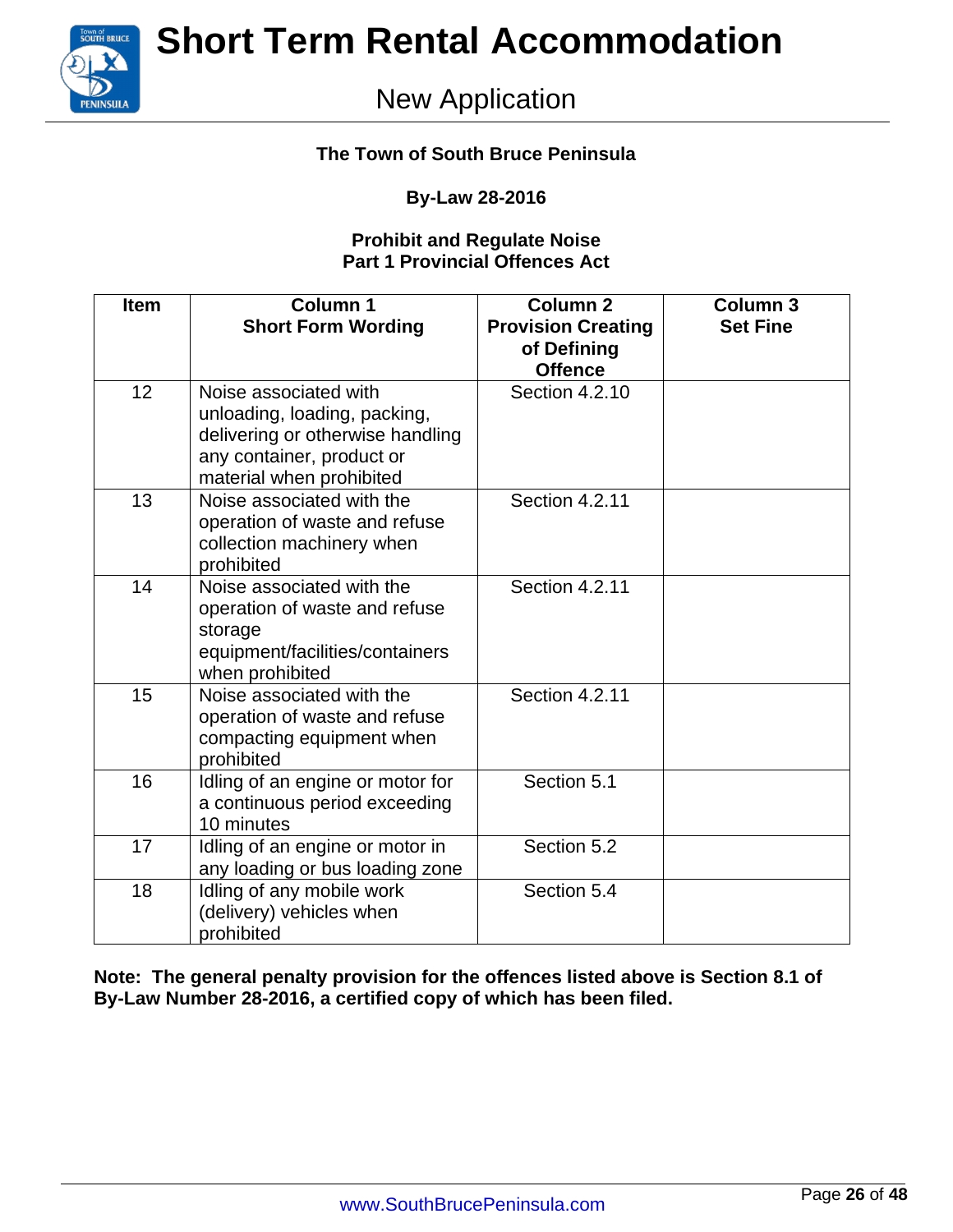

New Application

#### **The Corporation of the Town of South Bruce Peninsula**

#### **By-Law Number 122-2015**

#### **Being a By-Law to Regulate the Sale, Storage and Setting Off of Fireworks and Pyrotechnics and to Provide for the Requirement for Permission for Fireworks Displays in the Town of South Bruce Peninsula**

**Whereas** Section 120 of the *Municipal Act*, *2001,* S.O. 2001, c.25, as amended provides that a local municipality may prohibit and regulate the manufacture, storage, keeping and transportation of dangerous substances and explosives in the municipality and that a by-law may require a permit and may impose conditions for obtaining, continuing to hold and renewing the permit including requiring the submission of plans;

**And whereas** Section 121 of the *Municipal Act*, *2001,* S.O. 2001, c.25, as amended provides that a local municipality may prohibit and regulate the sale of fireworks and the setting off of fireworks and may prohibit activities unless a permit is obtained from the municipality and may impose conditions for obtaining, continuing to hold and renewing the permit, including requiring the submission of plans;

**And whereas** Section 7.1 (1) of the Fire Protection and Prevention Act, 1997, S.O. 1997, C.4 as amended provides that a council of a municipality may pass by-laws regulating fire prevention including the prevention of spreading fires;

**Now therefore** the Council of the Corporation of the Town of South Bruce Peninsula enacts as follows:

#### **1. Short Title**

1.1 This by-law shall be known as the "Fireworks By-Law".

#### **2. Definitions**

2.1 In this by-law:

**"Authority Having Jurisdiction"** means the individual authorized by Natural Resources Canada to authorize fireworks displays and the Fire Chief of the Corporation of the Town of South Bruce Peninsula and may be referred to as "AHJ".

**"Canada Day"** means July 1 in any year.

**"Clerk"** means the Clerk of The Corporation of the Town of South Bruce Peninsula and shall include any designate.

**"Council"** means the Council of The Corporation of the Town of South Bruce Peninsula.

**"Explosives Act (Canada)** means the Explosives Act, R.S.C. 1985, c. E-15.

**"Family Fireworks"** means an outdoor, low hazard, recreational firework that is classed as a subdivision 1 of Division 2 of Class 7 Fireworks under the Explosives Act (Canada).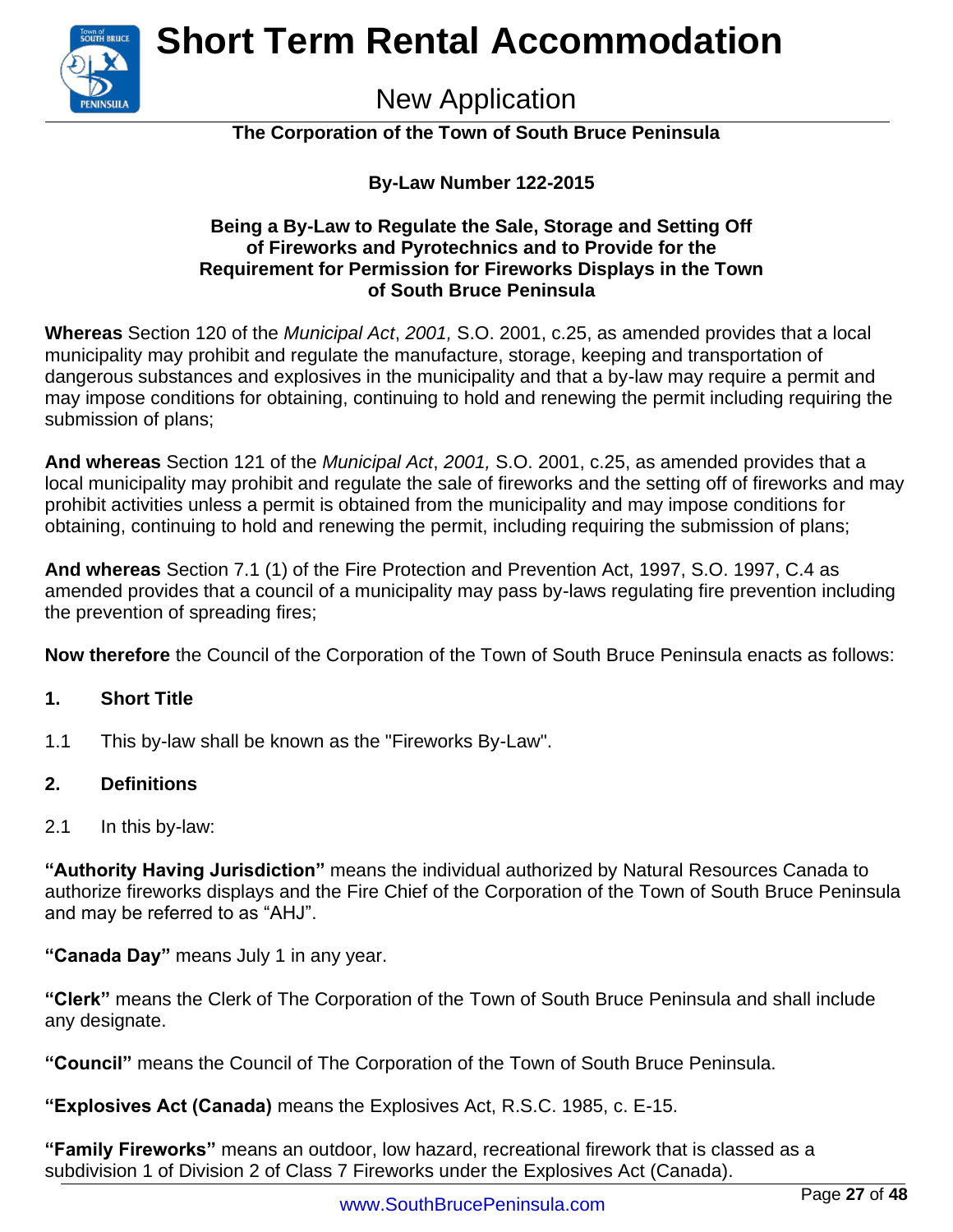

### New Application

**"Fire Chief"** means the Fire Chief of The Corporation of the Town of South Bruce Peninsula, and shall include any designate.

**"Firecracker"** means any class of fireworks that explodes when ignited and does not make any significant display or visible effect after the explosion but does not include caps for toy guns or Christmas crackers.

**"Fireworks"** means explosive and pyrotechnic devices that are designed to produce colorful effects with sound added as a secondary function in some instances.

**"Fireworks display"** means an outdoor, high hazard, recreational firework that is classed as a subdivision 2 of Division 2 of Class 7 of the Explosives Act (Canada) and further includes pyrotechnics as classified in Subdivision 5, Division 2, Class 7 in the regulations under the Explosives Act (Canada).

**"Fireworks Supervisor"** means a person who has successfully completed an approved Fireworks Supervisor course offered pursuant to the Explosives Act (Canada).

**"Public Highway"** means any allowance, lane, avenue, street, way, drive or road whether open or unopened.

**"Independence Day"** means July 4 in any year.

**"Officer"** means a municipal by-law enforcement officer, provincial offences officer, police officer or the Licensing officer.

**"Permit"** means a permit to hold a fireworks display issued pursuant to this by-law.

**"Person"** includes a corporation and its directors and officers, and their heirs, executors, assignees and administrators or other legal representatives of an individual and their respective successors and assignees.

**"Prohibited firework"** includes but is not limited to cigarette loads or pings, exploding matches, ammunition for miniature tie clip, cufflink or key chain pistols, auto alarms or jokers, cherry bombs, M-80 and silver salutes and flash crackers, throw down torpedoes and crackling balls, exploding golf balls, stink bombs and smoke bombs, tear gas pens and launchers, party peppers and table bombs, table rockets and battle sky rockets, fake firecrackers and other trick devices or practical jokes as may be included on the list of prohibited fireworks as published from time to time under the Explosives Act (Canada).

**"Seller"** means any person working in any building, structure, trailer, roadside stand, vehicle or other conveyance where fireworks are sold, and shall include every employee and the vendor.

**"Town"** means The Corporation of the Town of South Bruce Peninsula and its locality, including its geographic area.

**"Vendor"** means owner or operator of any building, structure, trailer, roadside stand, vehicle or any other conveyance where fireworks are being sold.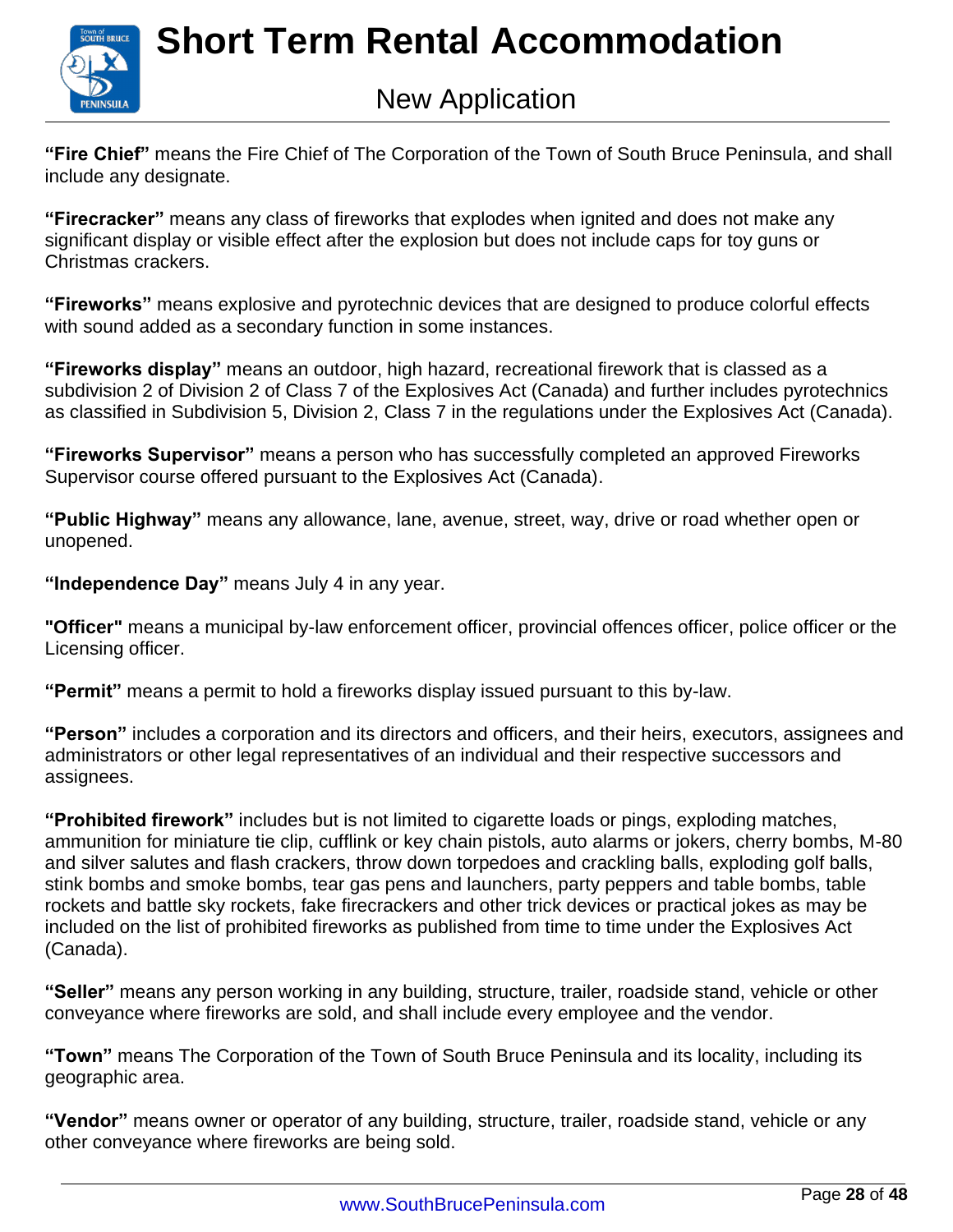

### New Application

**"Victoria Day"** means the Monday preceding May 25 in any year.

#### **3. Prohibitions**

#### **Sale of Fireworks**

- 3.1 No person shall sell or retail in the Town any fireworks to anyone under the age of eighteen (18) years.
- 3.2 No person shall sell fireworks in the Town without displaying in his/her shop or place of business, at a point adjacent to the fireworks being sold, a copy of this by-law and copies of the brochure provided by the Authority Having Jurisdiction.

#### **Display for Sale and Storage of Fireworks**

- 3.3 No person shall store fireworks that are displayed for sale within any building, in any bin, lot, or bundle that exceeds a weight of twenty-five (25) kilograms.
- 3.4 No person shall store fireworks in any manner that would expose the fireworks to direct sunlight.
- 3.5 No person shall display or exhibit any fireworks in any window of any store or shop within the Town.

#### **Setting Off of Fireworks**

- 3.6 No person shall set off any fireworks within the limits of the traveled portion (including any sidewalks) of any public highway or in any public park, on or in any building or structure, or other public place including any beach area owned or operated by the Town of South Bruce Peninsula, nor within the limits of any shopping plaza.
- 3.7 No person shall set off any fireworks within the Town except on Victoria Day, Canada Day or Independence Day or the day immediately preceding Victoria Day, Canada Day or Independence Day or any special day established by Council except at the fireworks displays held after permission has been granted by the AHJ or a family fireworks approved by the AHJ.
- 3.7.1 No person shall set off any fireworks except during the hours of 7:00 p.m. and 11:00 p.m.
- 3.7.2 Notwithstanding the provision of the by-law in relation to day and time, any other day or time for the setting off of fireworks may be recognized by resolution of the Council of the Town of South Bruce Peninsula.

#### **Fireworks Display**

3.8 No person shall set off a display of fireworks within 183 meters (600 feet) of a nursing home, public hospital, home for the aged, any premises or place where explosives, gasoline, or other highly flammable substances or highly combustible material are manufactured, sold or stored or within 183 meters (600 feet) of a church or a public, separate, secondary or other school, unless the consent of the owner of such church or school, or an agent or representative of such owner, is obtained.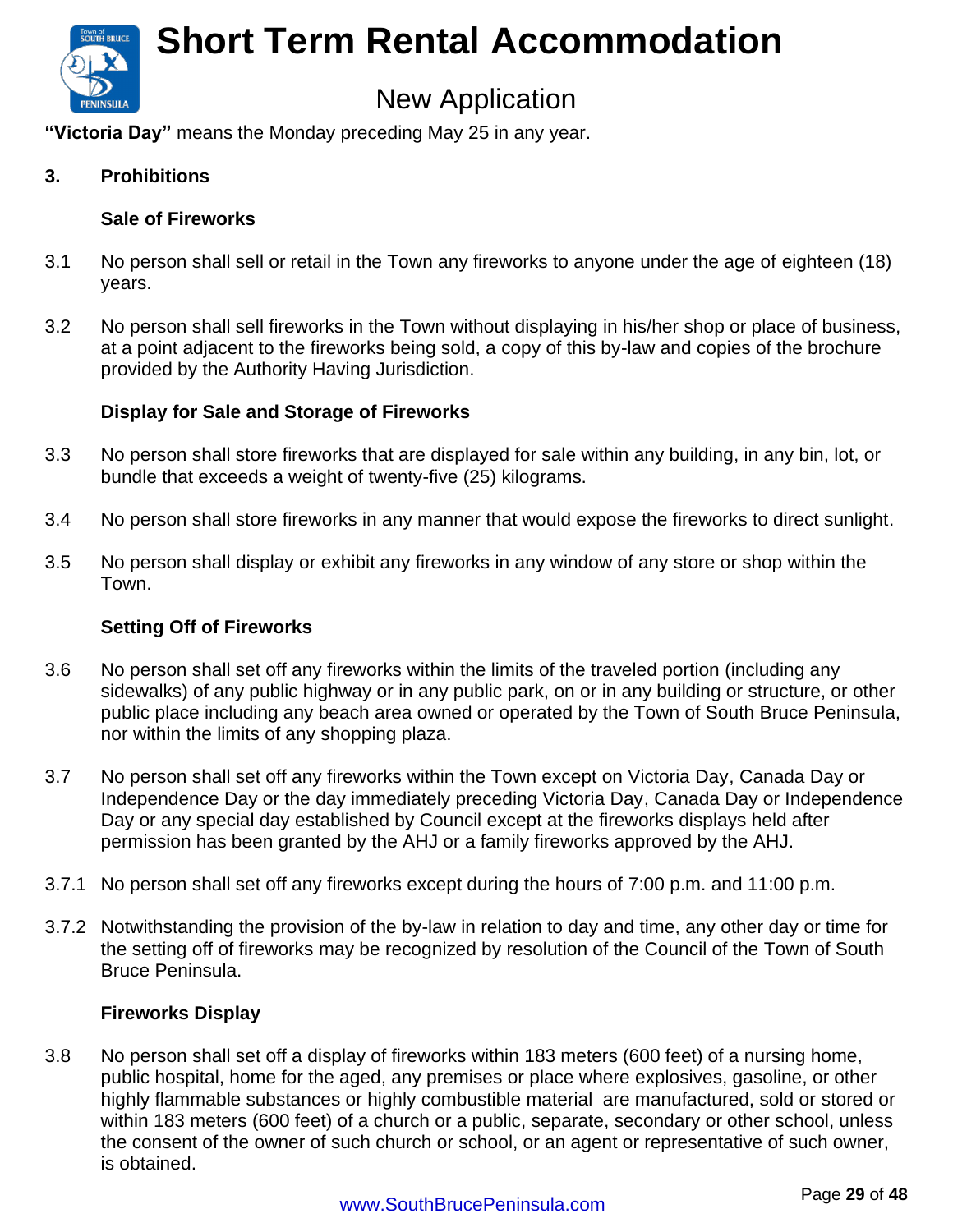### New Application

#### **Holding of Fireworks Displays**

3.9 No person shall hold a fireworks display in the Town unless the person has obtained permission from the AHJ, pursuant to the requirements of this by-law.

#### **Firecrackers**

- 3.10 No person shall sell or offer for sale firecrackers within the Town.
- 3.11 No person shall set off any firecrackers within the Town.

#### **4. Requirements of Vendor for the Sale of Fireworks**

- 4.1 No vendor shall sell fireworks without ensuring that:
	- (i) "No Smoking" and "Fireworks" signs are prominently displayed within the sales area;
	- (ii) The "No Smoking" prohibition is enforced at all times within *3 meters (10 feet)* of the building housing the fireworks; and
	- (iii) Fire extinguishers are supplied in accordance with the Ontario Fire Code and sellers have been trained to operate the same.

#### **5. Requirements for a Fireworks Display**

- 5.1 No person shall apply for permission for a fireworks display without:
	- (i) Filing with the Fire Chief/AHJ a completed application on the form copied from the Display Fireworks Manual.
	- (ii) Submitting a site plan showing: The location of the proposed fireworks display; The clearance from adjacent properties; and The access to be provided for fire and emergency vehicles.
	- (iii) Providing a certificate of insurance in the amount of two million dollars (\$2,000,000) liability including a cross liability clause and naming the Town as an additional insured.
- 5.2 If the requirements as set out in this by-law have been complied with, the Fire Chief shall grant the applicant permission for a fireworks display.
- 5.3 Notwithstanding Section 5.2 herein, the Fire Chief may impose additional conditions on the applicant as they relate to the issuance of permission as is deemed advisable and considering the particular circumstances of the request.
- 5.4 The fee to apply for or obtain permission for a fireworks display shall be in accordance with the Town Fee-By-Law.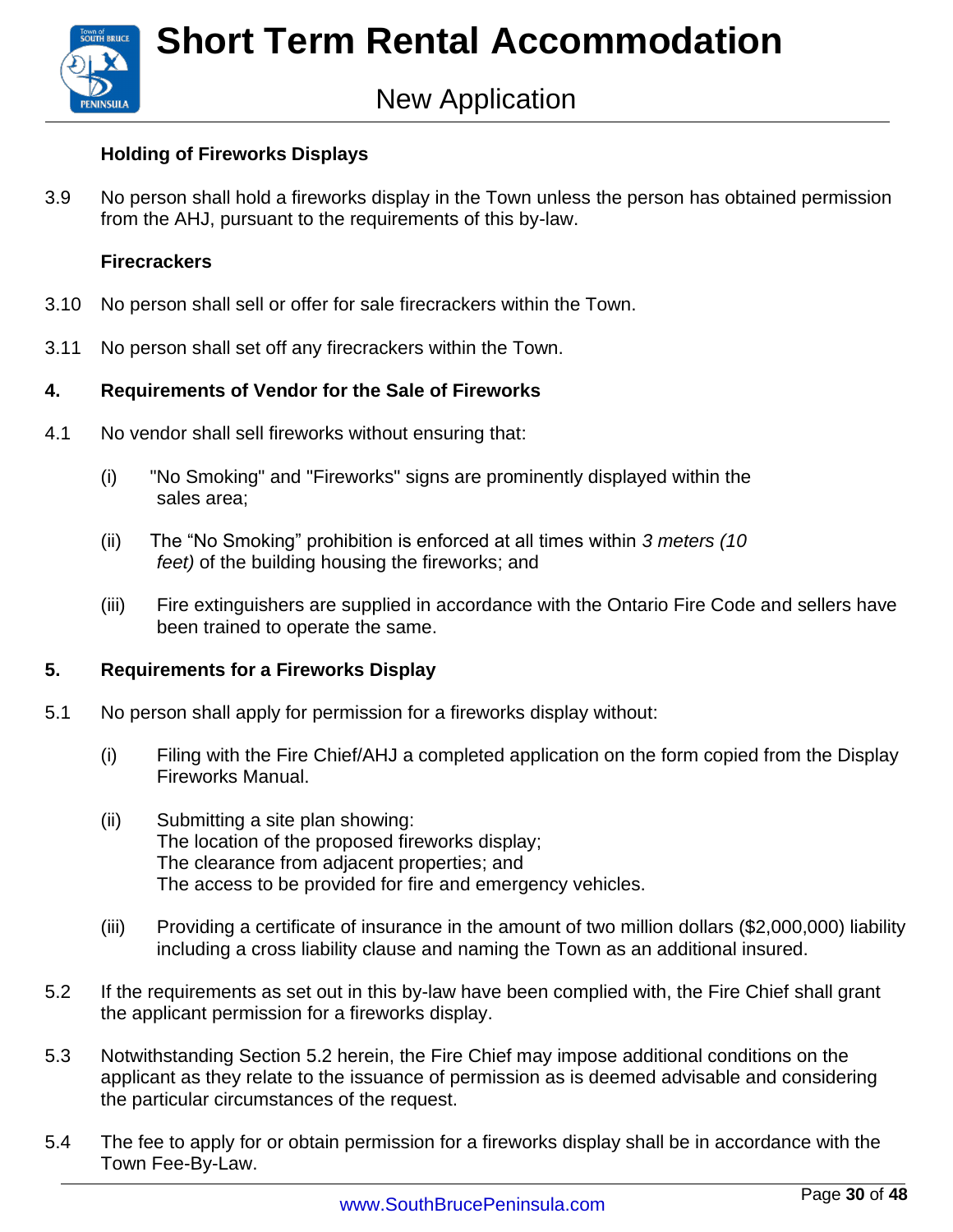

#### **6. General**

6.1 The sale, handling and discharge of fireworks shall conform to Section 5.2.2 of the Ontario Fire Code (O. Reg 213/07) as may be amended from time to time*.*

#### **7. Inspection**

7.1 No person shall prohibit any Officer at any reasonable time from inspecting the premises where fireworks are being stored or sold to ascertain whether or not the provisions of this by-law are being carried out.

#### **8. Offence and Penalties**

- 8.1 No person(s) shall willfully obstruct, hinder or otherwise interfere with an Officer in the performance of the Officer's duties, right, functions, powers or authority under this by-law.
- 8.2 Where an Officer has reasonable grounds to believe that an offence under this by-law has been committed by a person(s), the Officer may require the name, address and proof of identity of the person(s), and the person(s) shall supply the required information.
- 8.3 Every person who violates a provision of this by-law is guilty of an offence and upon conviction is liable to the penalty provided in Section 61 of the Provincial Offences Act R.S.O. 1990 Chapter 33 as amended from time to time.

#### **9. Enforcement**

9.1 This by-law will be enforced by the Fire Chief, AHJ and Officers subject to their authority at law.

#### **10. Word Usages**

10.1 As used in this by-law, words used in the present tense include the future; words used in the masculine gender include the feminine; and the singular number includes the plural and the plural the singular.

#### **11. Severability**

11.1 If any section or sections of this by-law are declared by a court of competent jurisdiction to be invalid, such section or sections shall be deemed to be severable and shall not affect the validity of this by-law as a whole or any part thereof and all other sections of the by-law shall be deemed to be separate and independent therefrom and enacted as such.

#### **12. Conflict and Repeal**

- 12.1 In the event of any conflict between any provisions of this by-law and any other by-law passed, the provisions of this by-law shall prevail.
- 12.2 Any by-law or portion thereof which is inconsistent with this by-law is hereby repealed.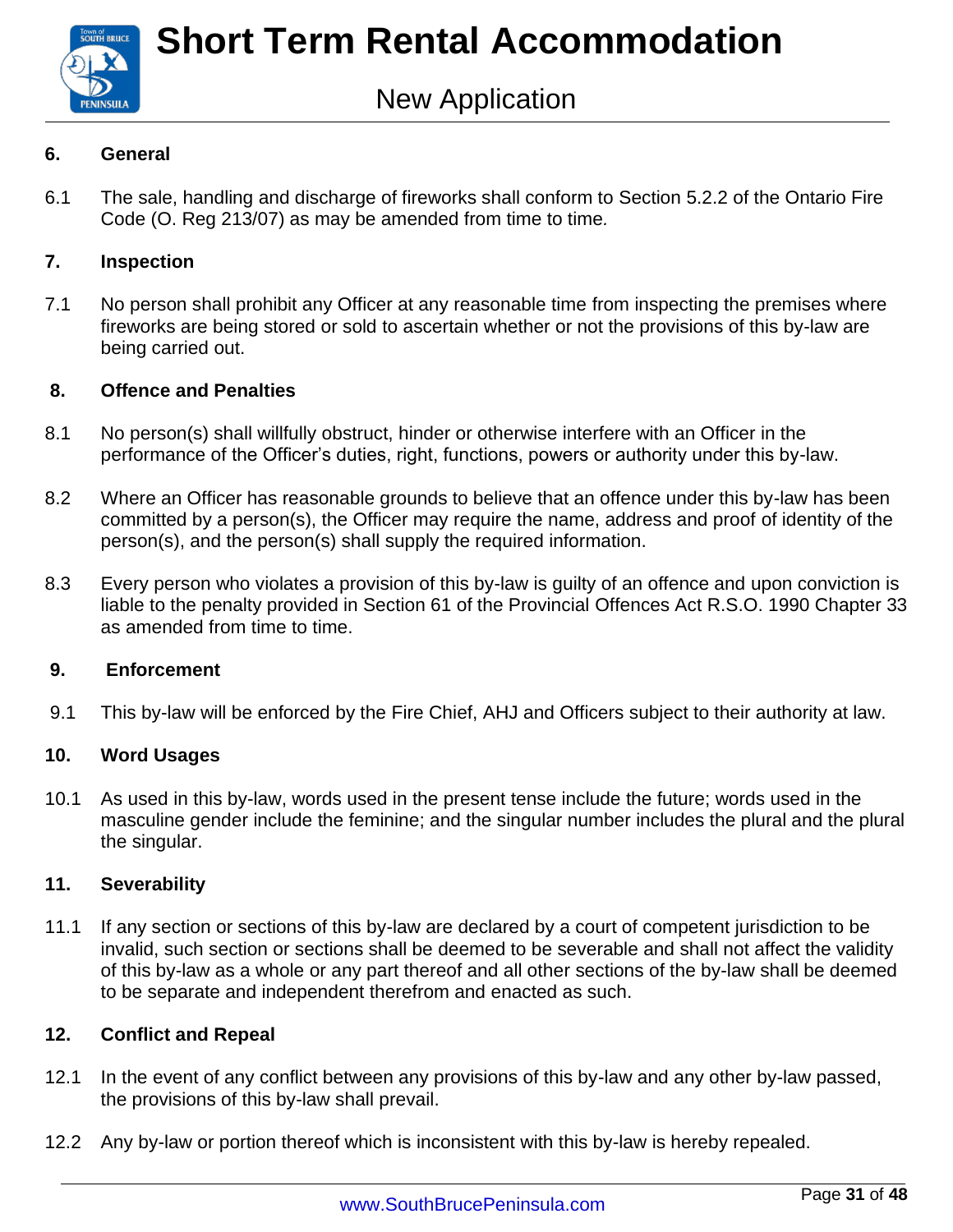

### New Application

#### **13. Exemption**

- 13.1 It is hereby declared for greater certainty that for purposes of this by-law respecting the setting off of family fireworks on Victoria Day, Canada Day or Independence day, or the day immediately preceding Victoria Day, Canada Day or Independence Day or any special day established by Council, on land belonging to a private residence by the owner or tenant of such residence or a person authorized by him to do so shall not be deemed to be a fireworks display.
- 13.2 The sale or setting off of pyrotechnical signaling devices for marine, military, railway or highway purposes shall not be deemed to be, respectively, the sale or setting off of fireworks.

#### **14. Effective Date**

14.1 This by-law comes into full force and takes effect on the final day of passage.

#### **Read a first and second time this 3rd day of November, 2015.**

\_\_\_\_\_\_\_\_\_\_\_\_\_\_\_\_\_\_\_\_\_\_\_**Mayor**

\_\_\_\_\_\_\_\_\_\_\_\_\_\_\_\_\_\_\_\_\_\_\_\_**Clerk**

**Read a third time and finally passed this 3rd day of November, 2015.**

\_\_\_\_\_\_\_\_\_\_\_\_\_\_\_\_\_\_\_\_\_\_\_**Mayor**

\_\_\_\_\_\_\_\_\_\_\_\_\_\_\_\_\_\_\_\_\_\_\_\_**Clerk**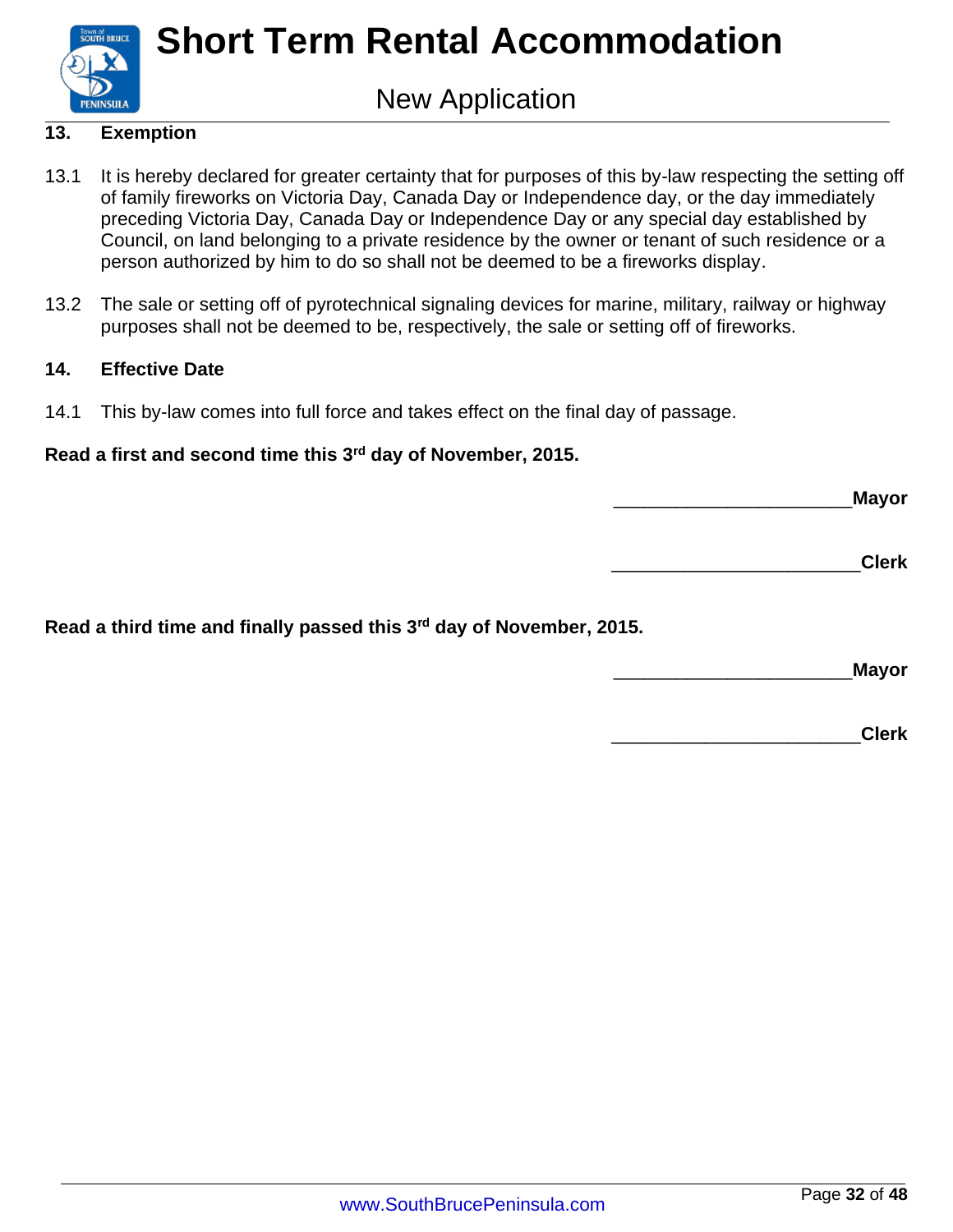

### New Application

#### **Part I Provincial Offences Act The Corporation of the Town of South Bruce Peninsula Set Fine Schedule By-Law Number 122-2015: Fireworks By-Law**

| <b>Item</b> | <b>Column 1</b>                                                                                                                                   | <b>Column 2</b>                                           | <b>Column 3</b> |
|-------------|---------------------------------------------------------------------------------------------------------------------------------------------------|-----------------------------------------------------------|-----------------|
|             | <b>Short Form Wording</b>                                                                                                                         | <b>Provision</b><br><b>Creating or</b><br><b>Defining</b> | <b>Set Fine</b> |
|             |                                                                                                                                                   | <b>Offence</b>                                            |                 |
| 1.          | Sell or retail fireworks to anyone under<br>18 years of age                                                                                       | Section 3.1                                               | \$195.00        |
| 2.          | Sell fireworks without displaying by-law<br>and brochure adjacent to fireworks<br>being sold                                                      | Section 3.2                                               | \$195.00        |
| 3.          | Store fireworks displayed for sale in<br>bundles that exceed 25 kilograms                                                                         | Section 3.3                                               | \$195.00        |
| 4.          | Store fireworks in a manner that<br>exposes fireworks to direct sunlight                                                                          | Section 3.4                                               | \$195.00        |
| 5.          | Display or exhibit fireworks in window of<br>store or shop                                                                                        | Section 3.5                                               | \$195.00        |
| 6.          | Set off fireworks on traveled portion of<br>public highway, sidewalks, public<br>parks, building or structures, public<br>place or shopping plaza | Section 3.6                                               | \$195.00        |
| 7.          | Set off fireworks on days not permitted                                                                                                           | Section 3.7                                               | \$195.00        |
| 8.          | Set off fireworks between 11:01 pm and<br>6:59 pm                                                                                                 | Section 3.7.1                                             | \$195.00        |
| 9.          | Display fireworks within 183 meters of<br>prohibited areas                                                                                        | Section 3.8                                               | \$195.00        |
| 10.         | Display fireworks within 183 meters of<br>prohibited area without written consent<br>of owners/agent                                              | Section 3.8                                               | \$195.00        |
| 11.         | Hold fireworks display without<br>permission                                                                                                      | Section 3.9                                               | \$195.00        |
| 12.         | Sell or offer for sale firecrackers                                                                                                               | Section 3.10                                              | \$195.00        |
| 13.         | Set off firecrackers                                                                                                                              | Section 3.11                                              | \$195.00        |
| 14.         | Vendor not displaying "No Smoking"<br>and "Fireworks" signs                                                                                       | Section 4.1(i)                                            | \$195.00        |
| 15.         | Vendor not supplying Fire Extinguishers<br>in accordance with Ontario Fire Code                                                                   | Section 4.1(iii)                                          | \$195.00        |
| 16.         | Vendor not having trained staff to<br>operate fire extinguishers                                                                                  | Section 4.1(iii)                                          | \$195.00        |
| 17.         | Applicant not filing with Fire Chief a<br>completed application                                                                                   | Section 5.1(i)                                            | \$195.00        |
| 18.         | Applicant not submitting site plan                                                                                                                | Section 5.1(ii)                                           | \$195.00        |
| 19.         | Applicant not submitting certificate of<br>insurance                                                                                              | Section 5.1(iii)                                          | \$195.00        |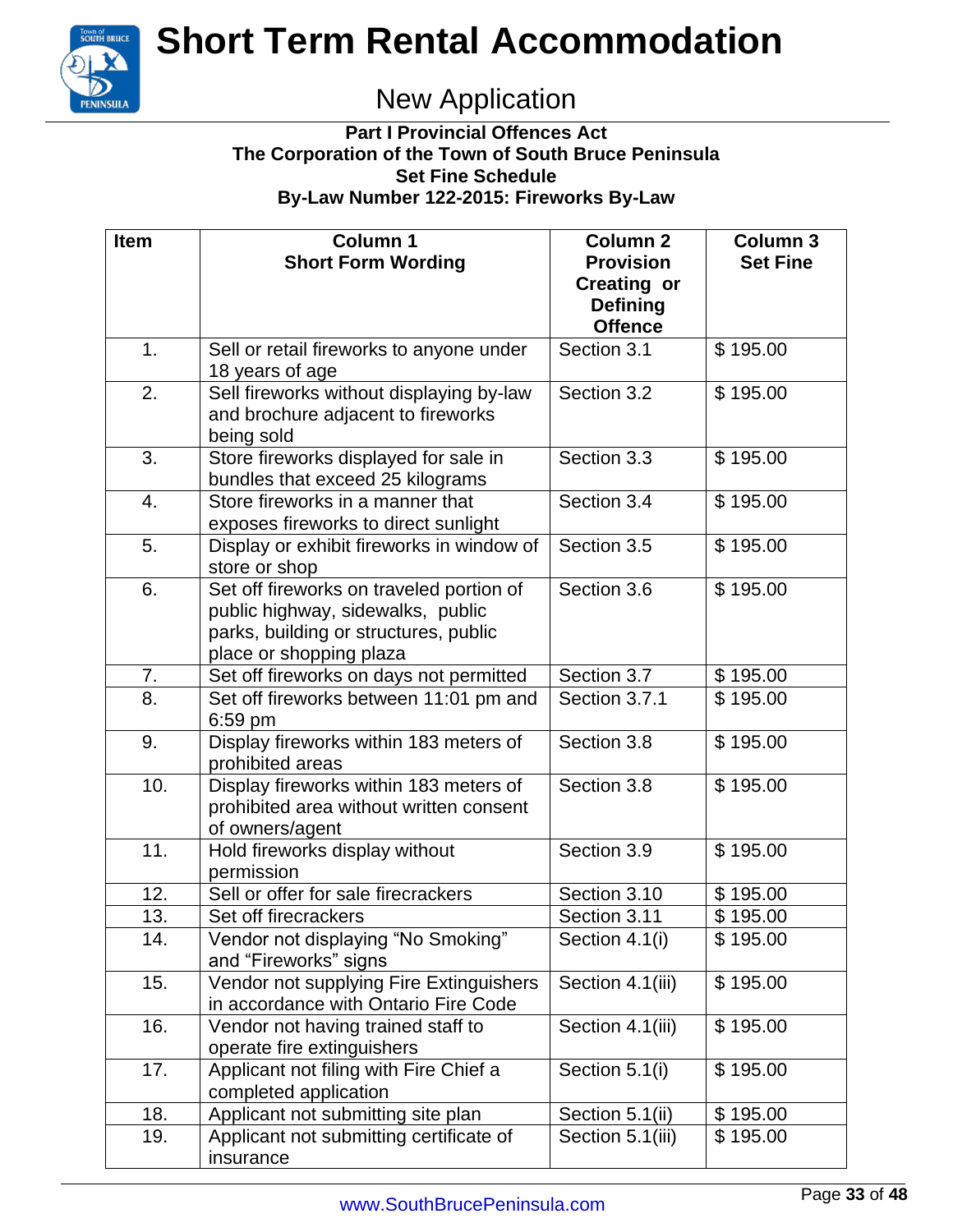

### New Application

| <b>Item</b> | <b>Column 1</b><br><b>Short Form Wording</b>      | <b>Column 2</b><br><b>Provision</b><br><b>Creating or</b><br><b>Defining</b><br><b>Offence</b> | Column <sub>3</sub><br><b>Set Fine</b> |
|-------------|---------------------------------------------------|------------------------------------------------------------------------------------------------|----------------------------------------|
| 20.         | Prohibit Officer from inspecting the<br>premises  | Section 7.1                                                                                    | \$195.00                               |
| 21.         | Interfere with officer while enforcing by-<br>law | Section 8.1                                                                                    | \$250.00                               |

**Note: The penalty provisions for the offences indicated above is/are Section 8 of By-Law 122-2015, a certified copy of which has been filed.**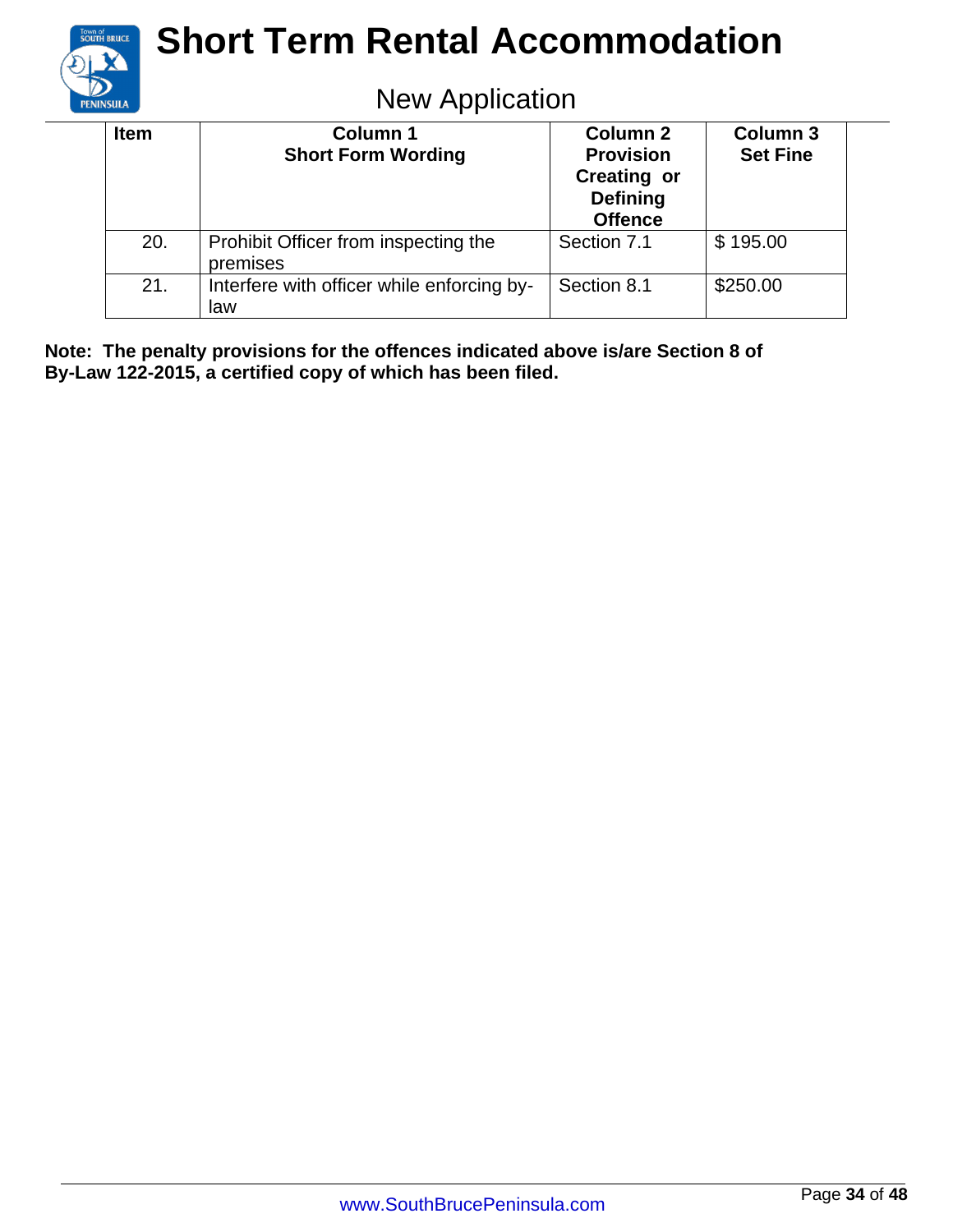

### New Application

#### **Part I Provincial Offences Act The Corporation of the Town of South Bruce Peninsula Set Fine Schedule By-Law Number 122-2015: Fireworks By-Law**

| <b>Item</b>      | Column 1                                  | <b>Column 2</b>    | <b>Column 3</b> |
|------------------|-------------------------------------------|--------------------|-----------------|
|                  | <b>Short Form Wording</b>                 | <b>Provision</b>   | <b>Set Fine</b> |
|                  |                                           | <b>Creating or</b> |                 |
|                  |                                           | <b>Defining</b>    |                 |
|                  |                                           | <b>Offence</b>     |                 |
| 1.               | Sell or retail fireworks to anyone under  | Section 3.1        |                 |
|                  | 18 years of age                           |                    |                 |
| 2.               | Sell fireworks without displaying by-law  | Section 3.3        |                 |
|                  | and brochure adjacent to fireworks        |                    |                 |
|                  | being sold                                |                    |                 |
| 3.               | Store fireworks displayed for sale in     | Section 3.4        |                 |
|                  | bundles that exceed 25 kilograms          |                    |                 |
| 4.               | Store fireworks in a manner that          | Section 3.5        |                 |
|                  | exposes fireworks to direct sunlight      |                    |                 |
| 5.               | Display or exhibit fireworks in window of | Section 3.6        |                 |
|                  | store or shop                             |                    |                 |
| 6.               | Set off fireworks on traveled portion of  | Section 3.7        |                 |
|                  | public highway, sidewalks, public         |                    |                 |
|                  | parks, building or structures, public     |                    |                 |
|                  | place or shopping plaza                   |                    |                 |
| 7.               | Set off fireworks on days not permitted   | Section 3.8        |                 |
| $\overline{8}$ . | Set off fireworks between 11:01 pm and    | Section 3.8.1      |                 |
|                  | 6:59 pm                                   |                    |                 |
| 9.               | Display fireworks within 183 meters of    | Section 3.9        |                 |
|                  | prohibited areas                          |                    |                 |
| 10.              | Display fireworks within 183 meters of    | Section 3.9        |                 |
|                  | prohibited area without written consent   |                    |                 |
|                  | of owners/agent                           |                    |                 |
| 11.              | Hold fireworks display without            | Section 3.10       |                 |
|                  | permission                                |                    |                 |
| 12.              | Sell or offer for sale firecrackers       | Section 3.11       |                 |
| 13.              | Set off firecrackers                      | Section 3.12       |                 |
| 14.              | Vendor not displaying "No Smoking"        | Section 4.1(i)     |                 |
|                  | and "Fireworks" signs                     |                    |                 |
| 15.              | Vendor not supplying Fire Extinguishers   | Section 4.1(iii)   |                 |
|                  | in accordance with Ontario Fire Code      |                    |                 |
| 16.              | Vendor not having trained staff to        | Section 4.1(iii)   |                 |
|                  | operate fire extinguishers                |                    |                 |
| 17.              | Applicant not filing with Fire Chief a    | Section 5.1(i)     |                 |
|                  | completed application                     |                    |                 |
| 18.              | Applicant not submitting site plan        | Section 5.1(ii)    |                 |
| 19.              | Applicant not submitting certificate of   | Section 5.1(iii)   |                 |
|                  | insurance                                 |                    |                 |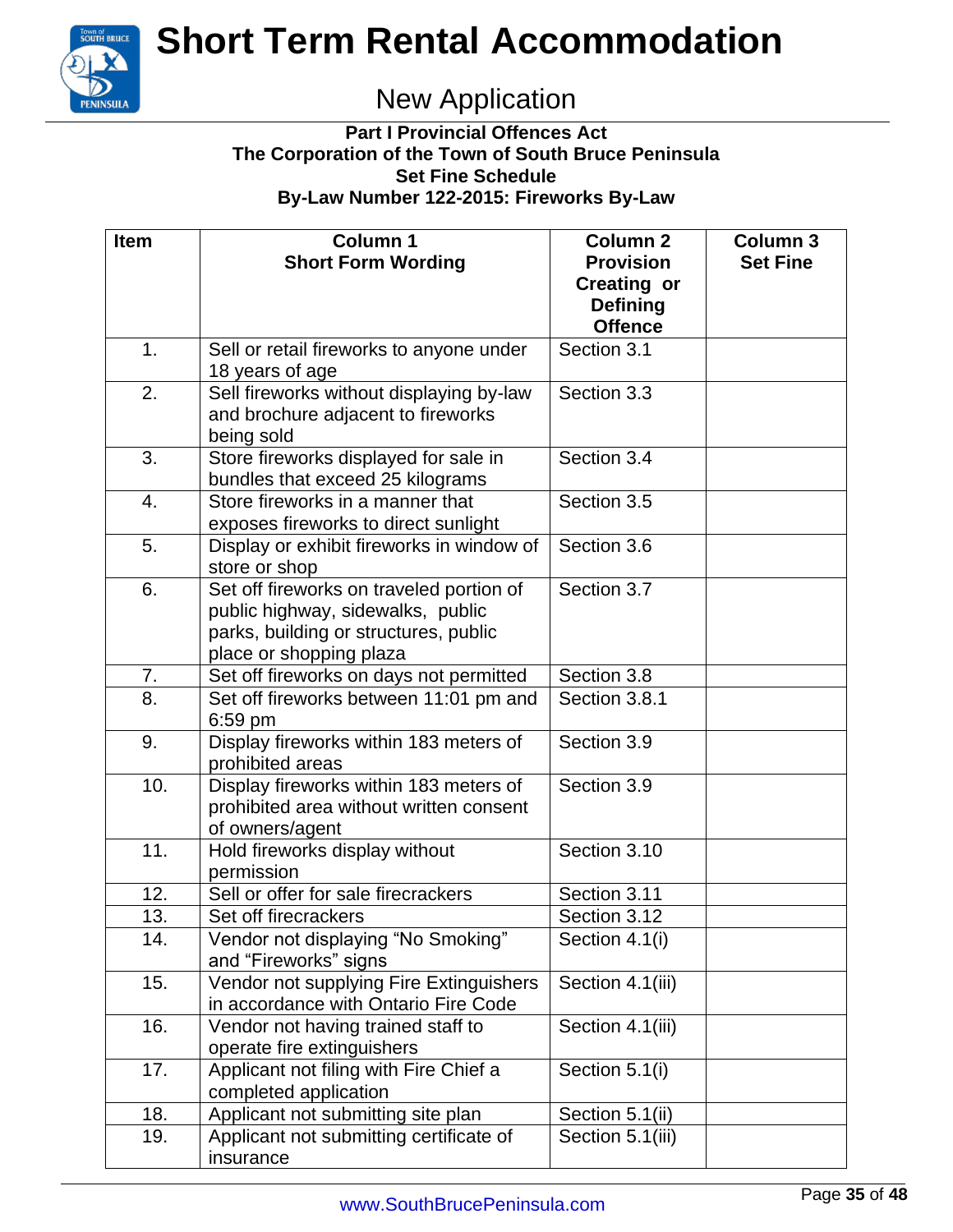

### New Application

| <b>Item</b> | <b>Column 1</b><br><b>Short Form Wording</b>      | <b>Column 2</b><br><b>Provision</b><br><b>Creating or</b><br><b>Defining</b><br><b>Offence</b> | <b>Column 3</b><br><b>Set Fine</b> |
|-------------|---------------------------------------------------|------------------------------------------------------------------------------------------------|------------------------------------|
| 20.         | Prohibit Officer from inspecting the<br>premises  | Section 7.1                                                                                    |                                    |
| 21.         | Interfere with officer while enforcing by-<br>law | Section 8.1                                                                                    |                                    |

**Note: The penalty provisions for the offences indicated above is/are Section 8 of By-Law 122-2015, a certified copy of which has been filed.**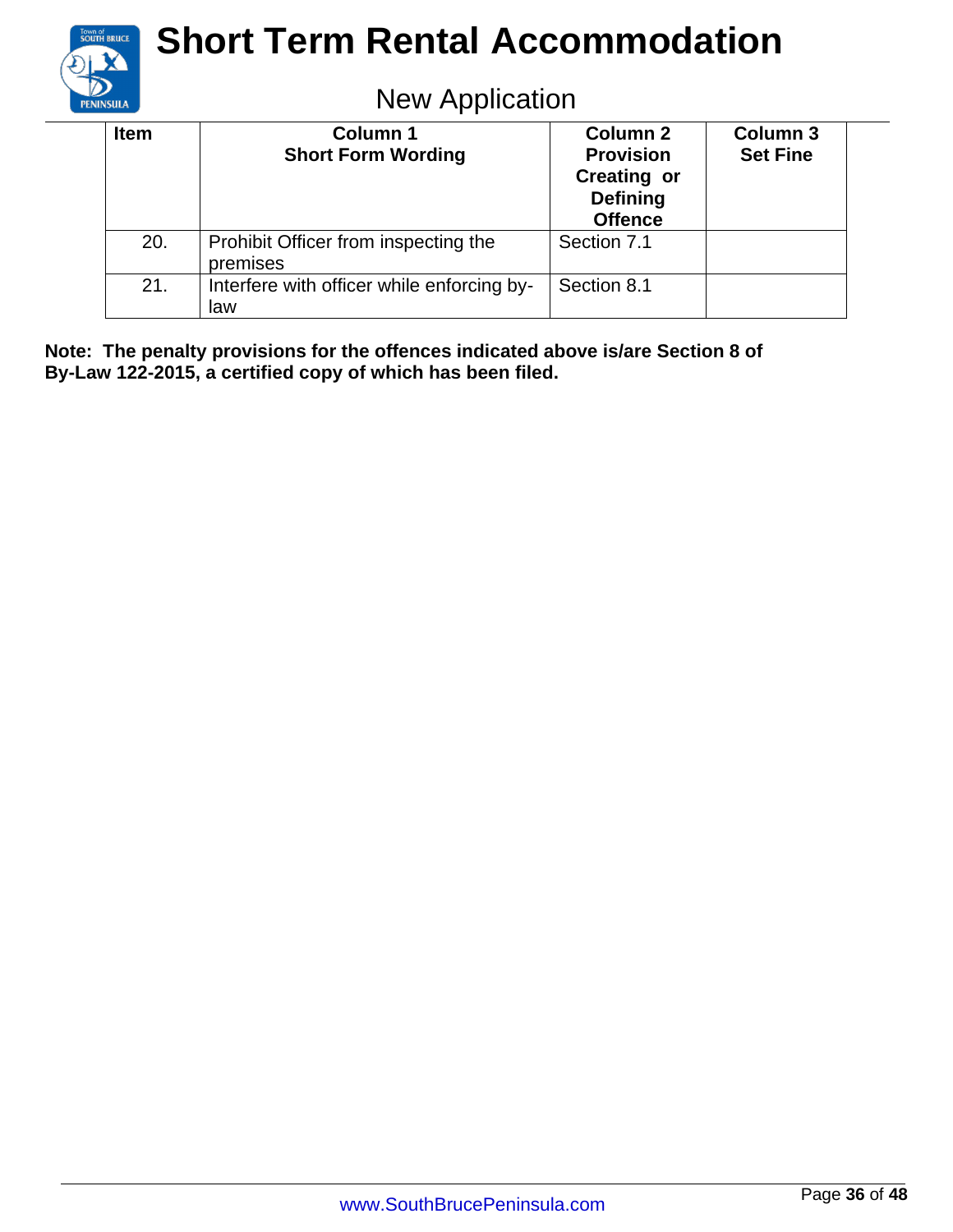

### New Application

#### **The Corporation of the Town of South Bruce Peninsula**

#### **By-Law Number 104-2021**

#### **Being a By-Law to License and Regulate Short-Term Rental Accommodations in the Town of South Bruce Peninsula**

**Whereas** Section 151 of the *Municipal Act, 2001, SO 2001 c.25*, as amended ("*Municipal Act*") provides that a municipality may provide for a system of licensing, regulating and governing with respect to a business;

**And whereas** Section 11 (2) of the *Municipal Act* provides that a lower-tier municipality has the authority to pass by-laws respecting economic, social and environmental well-being of the municipality, the health, safety and well-being of persons and the protection of persons and property;

**And whereas** Section 11(3) of the *Municipal Act* provides that a lower-tier municipality has the authority to pass by-laws regarding waste management, parking and business licensing;

**And whereas** Section 390 to 400 of the *Municipal Act* enables a municipality to pass by-laws to impose fees and charges to permits and services provided or done by them;

**And whereas** Section 434.1 of the *Municipal Act* permits a municipality to impose a system of administrative penalties and fees as an additional means of encouraging compliance with its by-laws;

**And whereas** Section 436 of the *Municipal Act* permits a municipality to pass by-laws providing that the municipality may enter on lands at any reasonable time for the purpose of carrying out an inspection to determine compliance with by-laws, directions, orders and license conditions;

**And whereas** Section 444 of the *Municipal Act* provides that if a municipality is satisfied that a contravention of a by-law has occurred, the municipality may make an order requiring the person who contravened the by-law or who caused or permitted the contravention or the owner or occupier of the land on which the contravention occurred to discontinue the contravening activity;

**And whereas** Council has enacted a Zoning By-Law amendment under the provisions of the *Planning Act, RSO 1990 CP13*, as amended which defines short-term rental accommodations, establishes areas of permitted use and notes that a short-term accommodation must be licensed with the Town of South Bruce Peninsula;

**And whereas** the Town of South Bruce Peninsula deems it expedient to license and regulate short-term rental accommodations being operated in the Town of South Bruce Peninsula;

#### **Now therefore the Council of the Town of South Bruce Peninsula enacts as follows:**

#### **1. Definitions**

For the purpose of this by-law, the following definitions shall apply:

1.1 "**Agent**" means a person duly appointed by an owner or the Town to act on their behalf.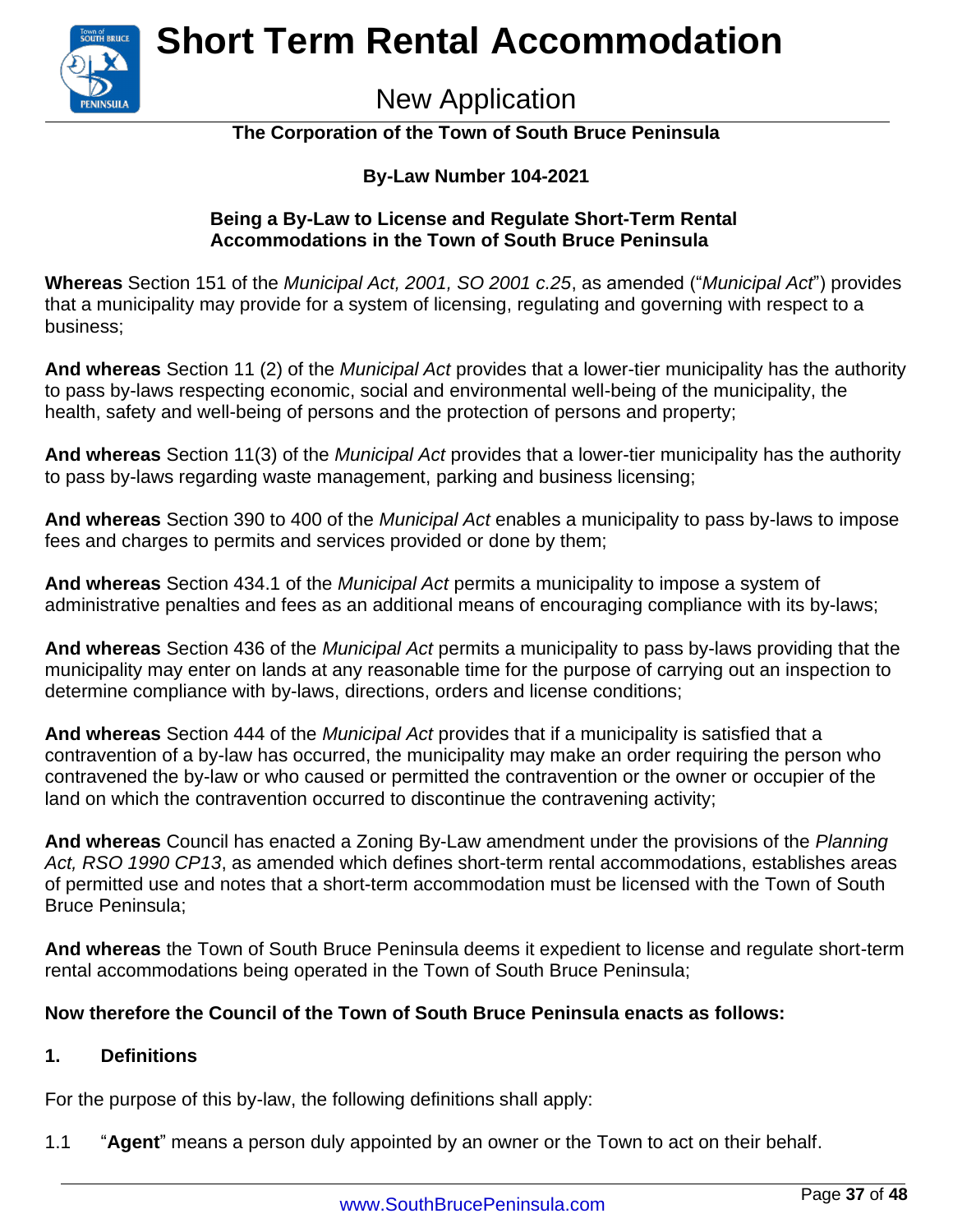

### New Application

- 1.2 "**Applicant**" means the person applying for a license or renewal of a license under this by-law.
- 1.3 "**Building**" means a structure occupying an area greater than ten square metres consisting of a wall, roof and floor or any of them or a structural system serving the function thereof including all plumbing, works, fixtures and service systems related thereto, or, structures designated in the *Ontario Building Code*.
- 1.4 "**By-Law Enforcement Officer**" means a person duly appointed by the Town of South Bruce Peninsula by by-law for the purpose of enforcing the provisions of the Town's by-laws and any person whose statutory position permits them at law to enforce applicable provincial and federal legislation and regulations including any police officer. The term By-Law Enforcement Officer may be used interchangeably with the term officer.
- 1.5 "**Council**" shall mean the body of people, elected to govern the affairs of the Town of South Bruce Peninsula.
- 1.6 "**Dwelling Unit**" holds the same meaning as contained in the Zoning By-Law and additionally, for the purpose of this by-law, a dwelling unit does not include a tent, trailer, mobile home or a room or suite of rooms in a boarding or rooming house, a hotel or motor home.
- 1.7 "**Fee**" means an amount payable in relation to this by-law and is as stated in the Town of South Bruce Peninsula Fee By-Law, as may be amended from time to time. The word fee may be used interchangeably with the words penalty and fine, where those words carry the same meaning.
- 1.8 "**Guest Room**" means a room offered for short-term rental accommodation, which conforms to the standards for a bedroom, as set forth by the *Ontario Building Code*.
- 1.9 "**Licence**" means the document issued under the provisions contained within this by-law, which document serves as the proof of permission to carry on the business of a short-term rental accommodation.
- 1.10 "**Licensee**" means a person who holds a license or is required to hold a licence under this by-law.
- 1.11 "**Licence Issuer**" means any person or persons provided the authority by the Town of South Bruce Peninsula to issue a licence under this by-law.
- 1.12 "**Order**" means any notice to comply with the provisions of this by-law issued by a By-Law Enforcement Officer, after investigation of any allegations of contravention with this by-law are completed, and it is determined that there are justified contraventions of the by-law.
- 1.13 "**Owner**" means the person or persons holding title to the property on which the short-term rental accommodation is located. Ownership has a corresponding meaning.
- 1.14 "**Parking Area**" means an area provided for the parking of motor vehicles and may include aisles, parking spaces, pedestrian walkways and related ingress and egress lanes but shall not include any part of a public street.
- 1.15 "**Person**" means an individual, Corporation, partnership or an association and includes a licensee or an applicant for a license under this by-law as the context requires.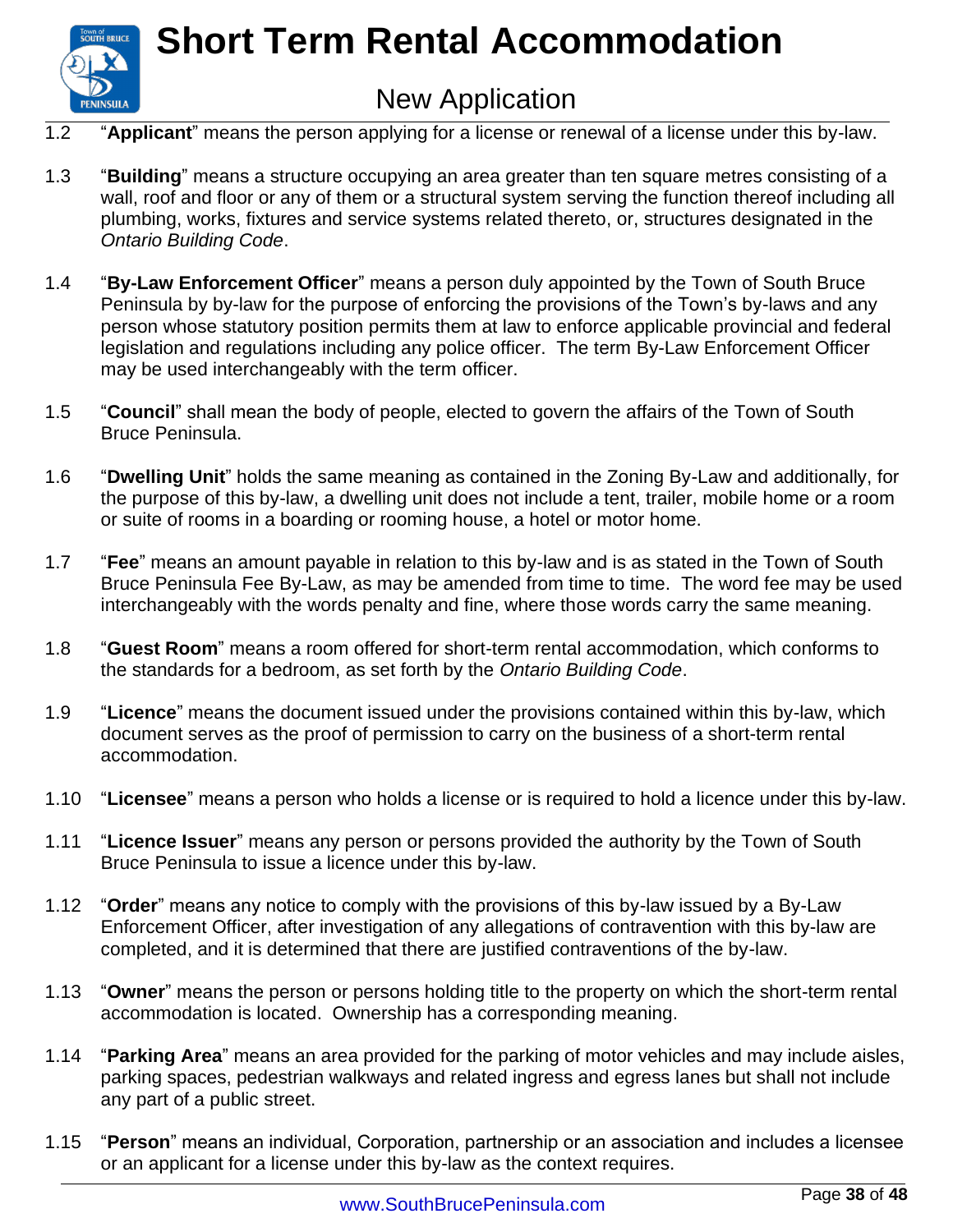

- 1.16 "**Premises**" means the dwelling unit which is being used as a short-term accommodation.
- 1.17 "**Property**" means the land upon which a short-term rental accommodation is operated, exclusive of buildings or structures or any part thereof.
- 1.18 "**Renter**" means the person responsible for the rental of the premises by way of concession, permit, lease, license, rental agreement or similar commercial arrangement.
- 1.19 "**Renter's Code of Conduct**" means those provisions, prepared by the Town, that prescribes the roles and responsibilities of the renter, including but not being limited to behavioral expectations as they relate to non-disturbance of neighbors, compliance with applicable Town by-laws and adherence to the provisions of this by-law. This document will be amended from time to time, as required.
- 1.20 "**Responsible Person**" means the owner of the property or agent assigned by the owner of the short term rental accommodation dwelling who will hold responsibility to ensure that the short term rental accommodation is being operated in accordance with the provisions of this by-law, any licence issued and all applicable laws. The responsible person must have attained at least the age of 18 years.
- 1.21 "**Short Term Rental Accommodation**" shall have the meaning and definition contained within the Town's Zoning By-Law. For greater certainty, a Guest Cabin (often referred to as a Bunkie), as defined in the Zoning By-Law shall not be used as a short term rental accommodation.
- 1.22 "**Town**" means the Corporation of the Town of South Bruce Peninsula.
- 1.23 "**Zoning By-Law**" means the Comprehensive Zoning By-Law for the Town of South Bruce Peninsula, as amended from time to time and any successor by-law, as amended.

#### **2. General Provisions**

- 2.1 No person shall operate any short term rental accommodation unless he or she holds a current licence.
- 2.2 No person shall advertise or otherwise offer for rent or use, any short term rental accommodation without a licence.
- 2.3 No person shall operate any short term rental accommodation which does not comply with all Town by-laws, Provincial legislation and any other applicable law.
- 2.4 No person shall transfer or assign a license issued under this by-law.
- 2.5.1 No person shall permit the maximum number of persons on a premises at any one time, including but not limited to residents, renters and their guests, to be greater than two (2) persons per guest room (bedroom).
- 2.5.2 Notwithstanding Section 2.5.1 above, an exception from the maximum occupancy of 2 persons per guestroom (bedroom) will be granted for children of the renter, under the age of 12, where the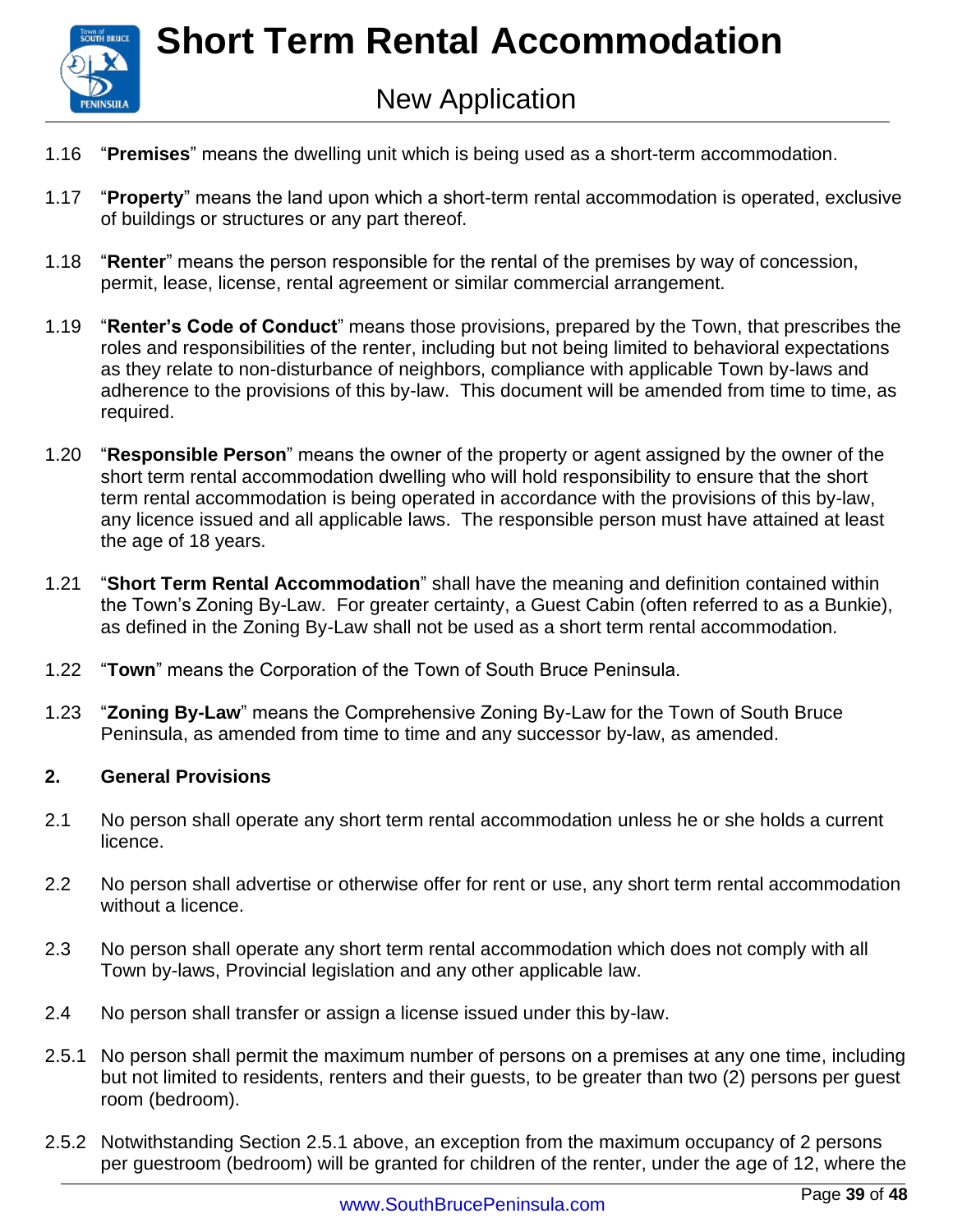

### New Application

Town will permit no more than three (3) persons per guestroom (bedroom).

- 2.6 No person shall operate short term rental accommodation unless parking is provided which includes:
- 2.6.1 A minimum of one parking space for every two guest rooms;
- 2.6.2 Parking space size which measures two and one half (2.5) metres by six (6) metres each;
- 2.6.3 A parking surface suitable for the parking of vehicles.
- 2.6.4 Compliance with all parking provisions for the particular zone as provided in the Zoning By-Law.
- 2.7 No person shall allow or permit any renter of a short term rental accommodation to park in any area on the property which is not meant for parking.
- 2.8 No person shall offer a short term rental accommodation to any guest without making available to renters:
- 2.8.1 A copy of the current licence, displayed on the interior of the dwelling unit, in a conspicuous place.
- 2.8.2 A copy of the current Noise By-Law.
- 2.8.3 A copy of the site plan including parking provisions as they relate to the short term rental accommodation.
- 2.8.4 A copy of the approved floor plans of the short term rental accommodation.
- 2.8.5 A copy of the Renter's Code of Conduct
- 2.9 Every person who operates a short term rental accommodation shall ensure the building is equipped with a class ABC fire extinguisher on each floor of the dwelling unit (preferably near exits).
- 2.10 No licensee shall rent any guest room in a short term rental accommodation other than a guest room that was identified and approved as such on the floor plans submitted with the application for the short term rental accommodation licence.
- 2.11 Every owner of a short term rental accommodation is required to provide to the Town, the name and contact information of the owner, agent or responsible person who can be contacted by the Town and who can respond to any issue, emergency or contravention of any Town by-law within thirty (30) minutes of the initial contact by the Town and who can attend at the property and premises not later than sixty (60) minutes after the initial contact by the Town.
- 2.12 Issued licences, along with the legal description, civic address and associated owner, agent and responsible person contact information may be posted on the Town's website, at the sole discretion of the Town.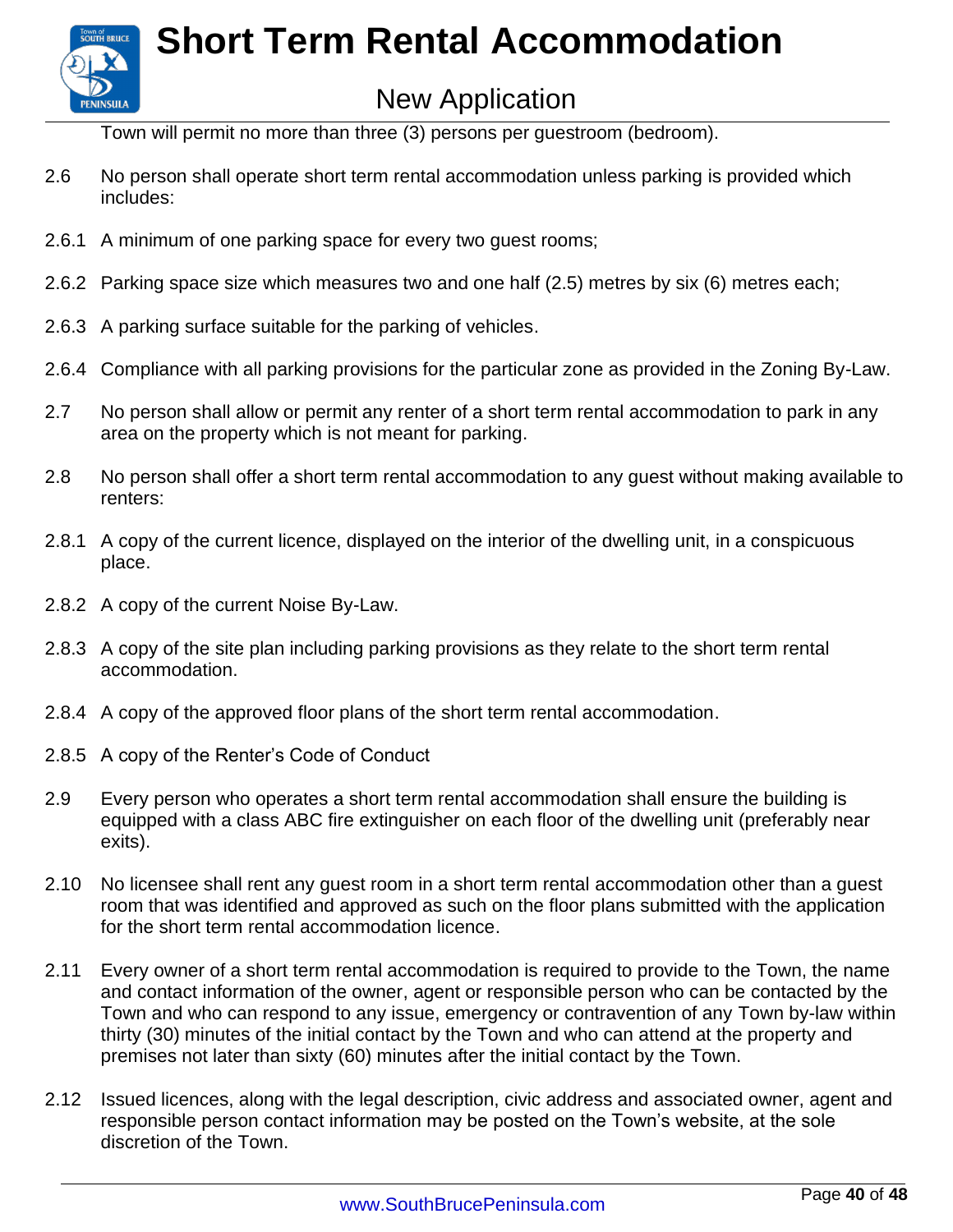

### New Application

- 2.13 No person shall rent any short term rental accommodation unless the short term rental accommodation has a current and valid licence.
- 2.14 No person shall violate the provisions of the Renter's Code of Conduct.
- 2.15 Every owner, agent or responsible person must respond to the Town when contacted within thirty (30) minutes and must appear at the property within sixty (60) minutes of the initial contact by the Town.

#### **3. Licensing Requirements**

- 3.1 Every application for a new licence or the renewal of an existing licence shall include:
- 3.1.1 A completed application in the form required by the Town, which shall include the name, address, telephone number and email address for each owner, applicant, agent and responsible person.
- 3.1.2 Proof of ownership of the property and premises.
- 3.1.3 Proof that the owner, agent, applicant and responsible person is/are at least eighteen (18) year of age.
- 3.1.4 Where any of the owner, agent, applicant or responsible person is/are a corporation, proof that the corporation is legally entitled to conduct business in the Province of Ontario and must provide an article of incorporation or other incorporating documents, duly certified by the proper government official or department of the Province of Ontario or Government of Canada.
- 3.1.5 A written authorization permitting the applicant, agent or responsible person to act on behalf of the owner.
- 3.1.6 A site plan and floor plan, drawn to scale and fully dimensioned of the property and premises including the location of all buildings and structures on the property, the use of each room, the location of smoke detection and early warning devices, the location of fire extinguishers, the location of all entrances/exits to and from the building, the location of all exterior decks that are appurtenant to the premises and related site amenities including dimensioned parking spaces and locations for garbage and recycling storage and disposal.
- 3.1.7 Verification in the form required by the Town that the short term rental accommodation meets the requirements of all applicable law including but not being limited to the Ontario Building Code Act, Ontario Building Code, Fire Protection and Prevention Act, Fire Code, Electricity Act and the Electrical Safety Code. This includes compliance with septic system requirements, HVAC provisions and a properly functioning electrical system.
- 3.1.8 Proof of insurance which includes a liability limit of no less than two (2) million dollars per occurrence.
- 3.1.8.1 Coverage shall include but not be limited to bodily injury, personal injury, property damage including loss of use thereof, contractual liability, non-owned automobile and contain a cross liability, severability of insured clause.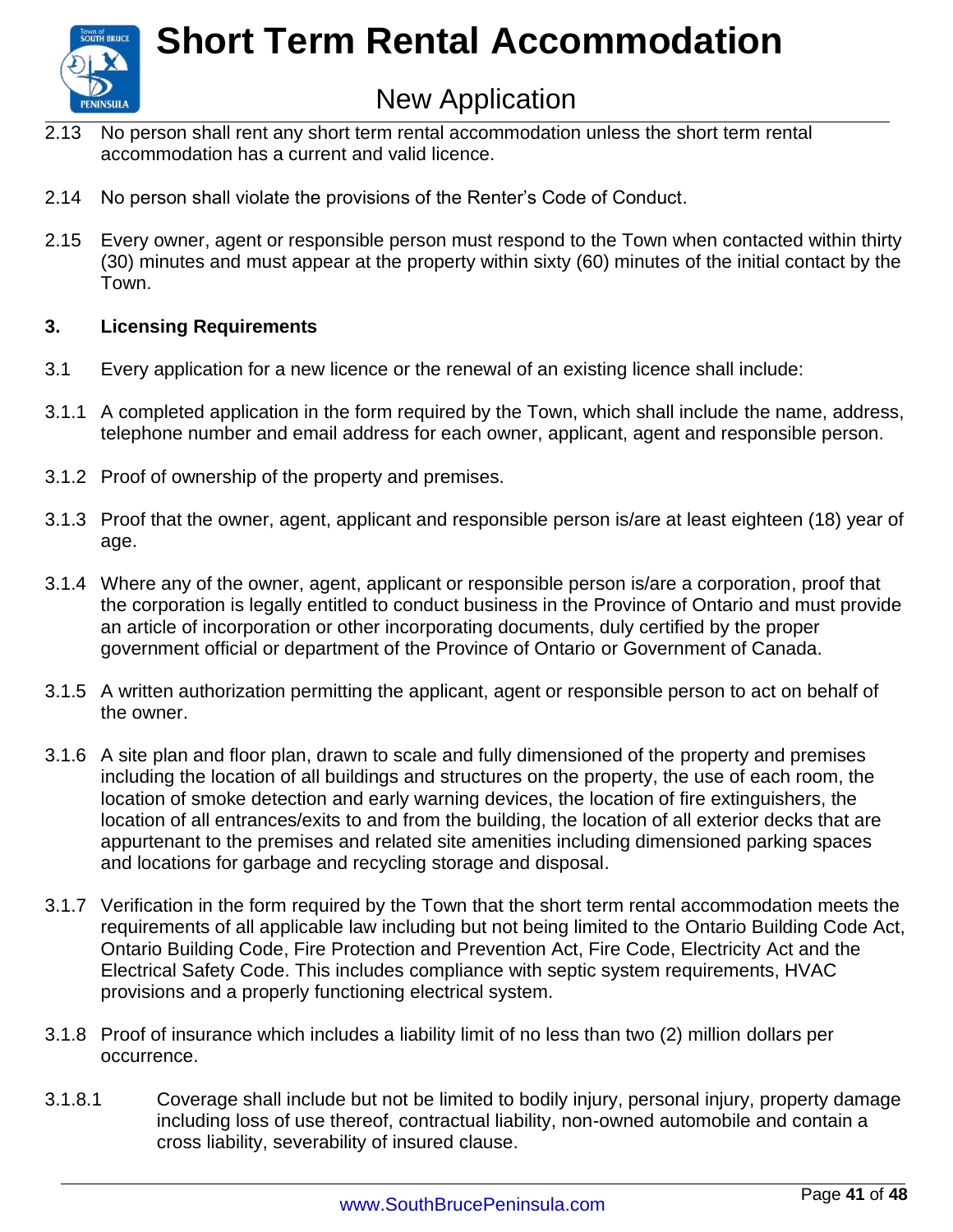

### New Application

- 3.1.8.2 The Town shall be added as an additional insured.
- 3.1.8.3 The policy must identify that the property and premises are being operated as a short term rental accommodation business.
- 3.1.9 Written confirmation that the owner, agent or responsible person can be contacted by the Town and can respond to any issue, emergency or contravention of any Town by-law within thirty (30) minutes of the initial contact by the Town and can attend at the property and premises not later than sixty (60) minutes after the initial contact by the Town.
- 3.1.10 Payment of the applicable licensing fee.
- 3.2 A licence which has been issued pursuant to this by-law shall expire upon the earliest of the following:
- 3.2.1 The date that is one (1) year after the date of the issuance of the license.
- 3.2.2 Upon the date of sale or transfer of the property and premises.
- 3.2.3 The date of suspension or revocation of the by-law by the Town.
- 3.3 A licence cannot be assigned or transferred from the licensee to any other person, party or corporation.
- 3.4 The licensee shall be responsible for informing the Town in writing of any changes to the information contained in the application or approved licence or any deviation from any approved plans within seven (7) days of such change or deviation. Nothing herein allows a licensee to rent the short term rental accommodation other than as identified and approved on the application and licence unless the Town has approved said change or deviation in a written format.
- 3.5 Upon determination by the licence issuer that information requirements and all regulatory and bylaw requirements of the Town are met, a licence shall be issued and remain valid for a period of one (1) year unless suspended or revoked or unless the licence has been expired.
- 3.6 A licence may be considered for renewal if:
- 3.6.1 An application for renewal is received from the owner, subject to all provisions contained within this by-law and any other applicable law, as the case may be.
- 3.6.2 The licence was not previously suspended or revoked.
- 3.6.3 The licence had not previously expired.
- 3.6.4 No changes to the premises and/or property have occurred.
- 3.6.5 The property and/or premises is not the subject of an investigation under any applicable law including but not limited to criminal investigation and any investigations into environmental compliance, public health compliance, structural compliance, or any other proposed breach of any applicable law.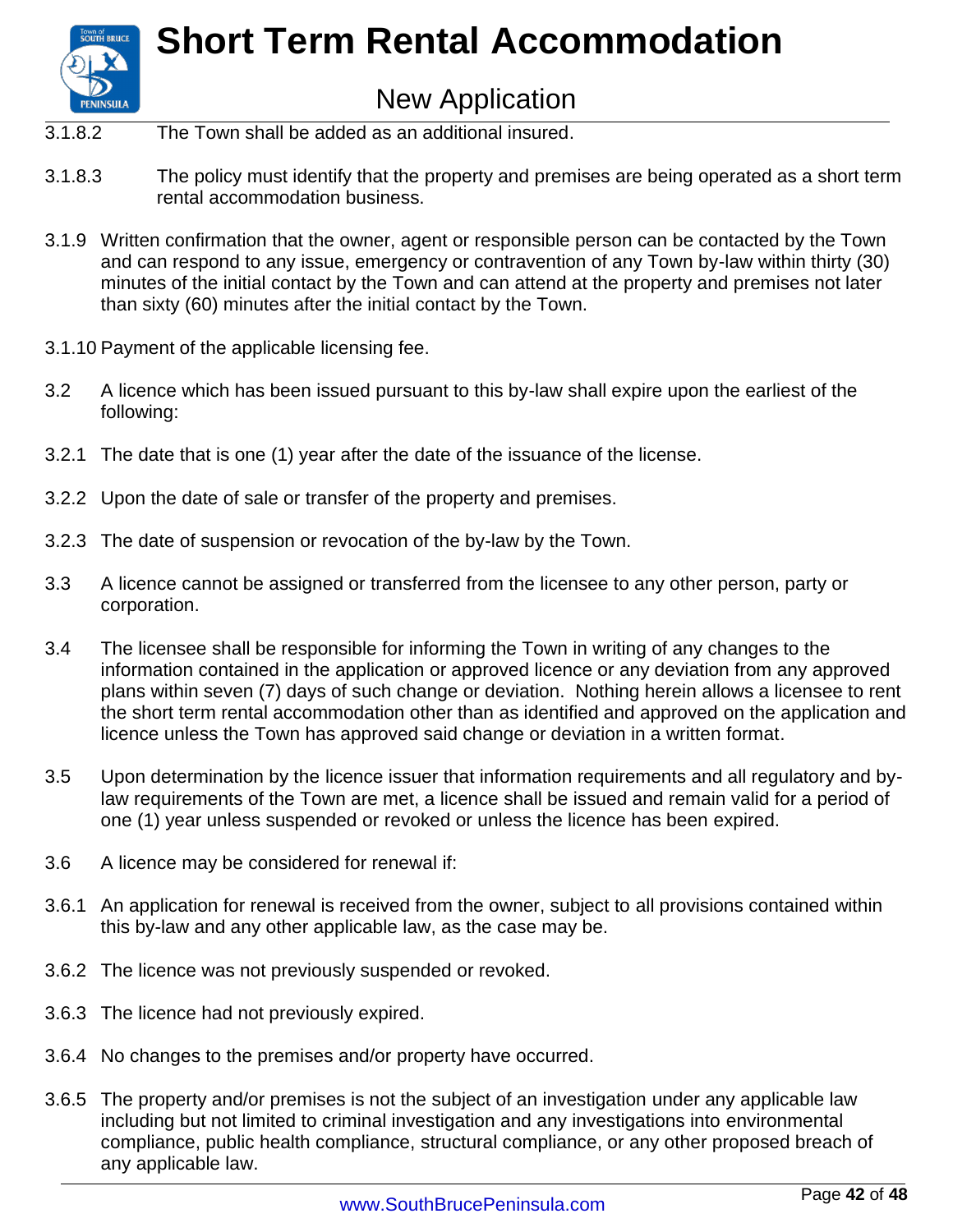

#### **4. Inspection**

- 4.1 An officer may at any reasonable time enter upon the property to inspect the property and premises where a licence has been issued under this by-law, to inspect for and determine compliance with this by-law or any other applicable law, as the case may be.
- 4.2 It is the responsibility of the owner or any person acting as an agent or responsible person to ensure that all inspections, permits and permissions as they relate to the property and premises have been undertaken to ensure that the property and premises are suitable to be operated and used as a short term rental accommodation.
- 4.3 It shall be hereby understood that any inspections, permits and permissions required shall be deemed to be considered to be at the expense of the owner, agent or responsible person.

#### **5. Enforcement, Orders, Penalties and Collection**

#### **Enforcement**

- 5.1 A By-Law Enforcement Officer shall be responsible for the enforcement of the provisions of this by-law.
- 5.2 No person shall obstruct or interfere with a By-Law Enforcement Officer during the performance of their duties under this by-law.
- 5.3 No person shall refuse to provide identification to an officer when requested.

#### **Orders**

- 5.4 Upon determination that a contravention of the provisions of this by-law has occurred, a By-Law Enforcement Officer may issue an order.
- 5.4.1 An order issued under this by-law shall set out:
- 5.4.1.1 The reasonable particulars of the contravention giving enough detail to identify the contravention and the location of the contravention.
- 5.4.1.2 The work to be done or action to be taken to remedy the contravention.
- 5.4.1.3 The date by which the work or action must be completed.
- 5.4.1.4 The date by which the owner must make the property/premises available for inspection.
- 5.4.1.5 The consequence for not complying with the order.
- 5.4.1.6 Any administrative or other penalty or fee associated with the issuance of the order.
- 5.5 Every person shall comply with an order issued by an officer.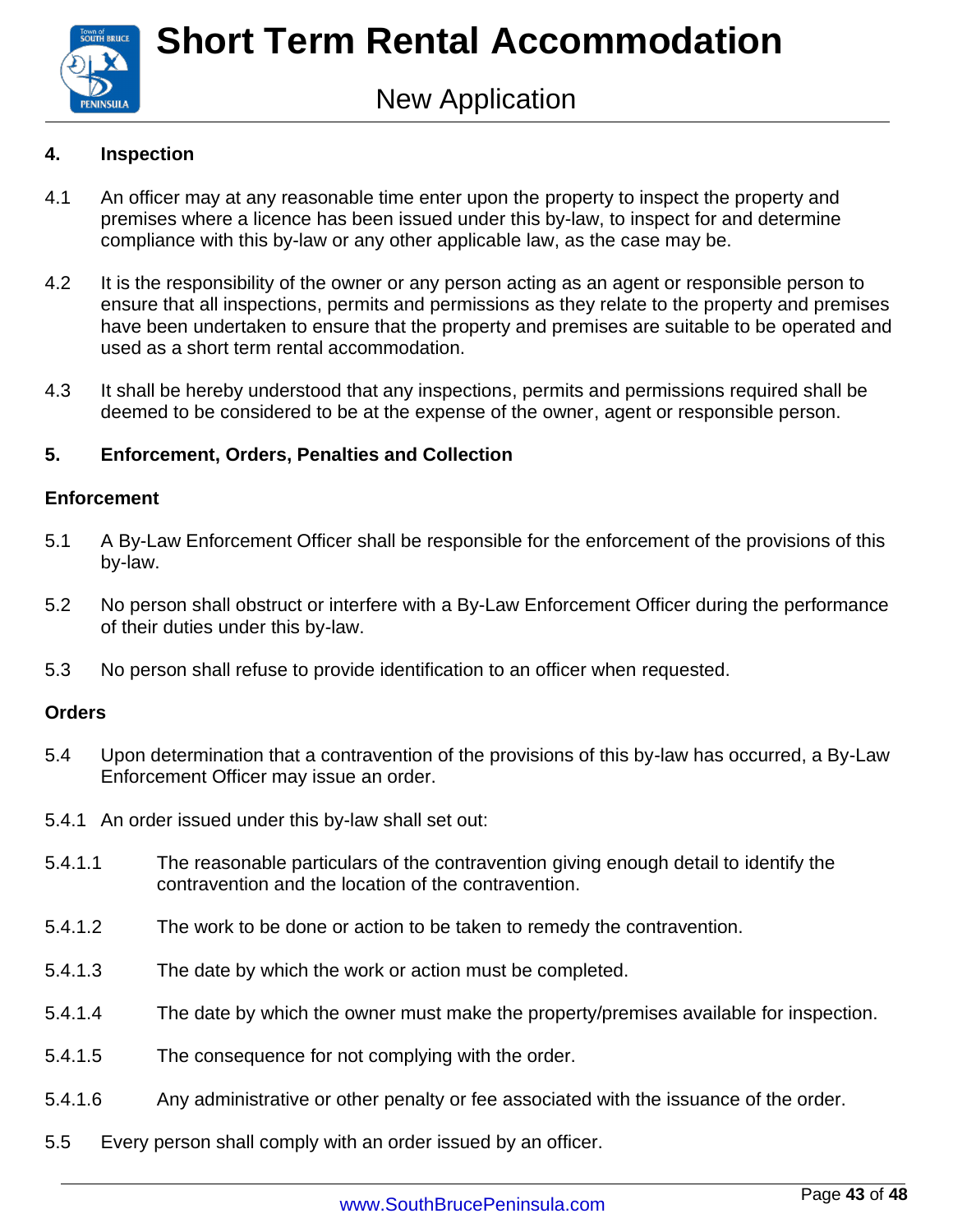

### New Application

5.6 An order under this by-law may require work to be done even though the facts which constitute the contravention of this by-law were present before this by-law came into force and effect.

#### **Penalties**

- 5.7 Every person, including a corporation who contravenes any provision of this by-law is guilty of an offence and all contraventions of the by-law are designated as continuing offences pursuant to Section 429 of the *Municipal Act*.
- 5.7.1 A minimum fine shall not exceed \$500 and a maximum fine shall not exceed \$100,000.
- 5.7.2 In the case of a continuing offence, for each day or part of a day that the offence continues, a minimum fine shall not exceed \$500 and a maximum fine shall not exceed \$10,000.

5.8 Every person who violates a provision of this by-law is guilty of an offence and upon conviction is liable to the penalty provided in Section 61 of the *Provincial Offences Act R.S.O. 1990 Chapter 33* as amended from time to time.

- 5.9 Where a person has been convicted for an offence under this by-law by a court of competent jurisdiction, the court may in addition to any other penalty imposed on the person convicted, issue an order prohibiting the continuation or repetition of the offence or the doing of any act or thing by the person convicted directed toward the continuation or repetition of the offence.
- 5.10 Any violations of any Acts, regulations or other applicable law as it relates to the requirements under this by-law may also be addressed pursuant to the respective remedies set forth in said Acts, regulations or applicable law.
- 5.11 Every person guilty of an offence under this by-law may, if permitted under the Provincial Offences Act, pay a set fine in accordance with the set fine schedule as it relates to the provisions of this by-law and as approved by the Ontario Court of Justice.
- 5.12 Any person who contravenes any provision of this by-law shall, upon issuance of an order pursuant to this by-law, be liable to pay to the Town an administrative penalty in the amount as established in the Town Fee By-Law, which may be amended from time to time.

#### **Collection**

- 5.13 Pursuant to Section 441 of the Municipal Act, if any part of a fine for a contravention of this by-law remains unpaid after the fine becomes due and payable under Section 66 of the Provincial Offences Act, R.S.O 1990 Chapter 33 including any extension of time for payment ordered under that section, the licence issuer may give the person against whom the fine was imposed a written notice specifying the amount of the fine payable and the final date on which it is payable, which shall not be less than twenty one (21) days after the date of the notice.
- 5.14 If the fine remains unpaid after the final date specified in the notice, the fine is deemed to be unpaid taxes pursuant to Section 351 of the Municipal Act and may be added to the owner's tax roll and be collected in the same manner as property taxes.

#### **6. Issuance and Renewal of Licence, Grounds for Refusal, Suspension and Revocation**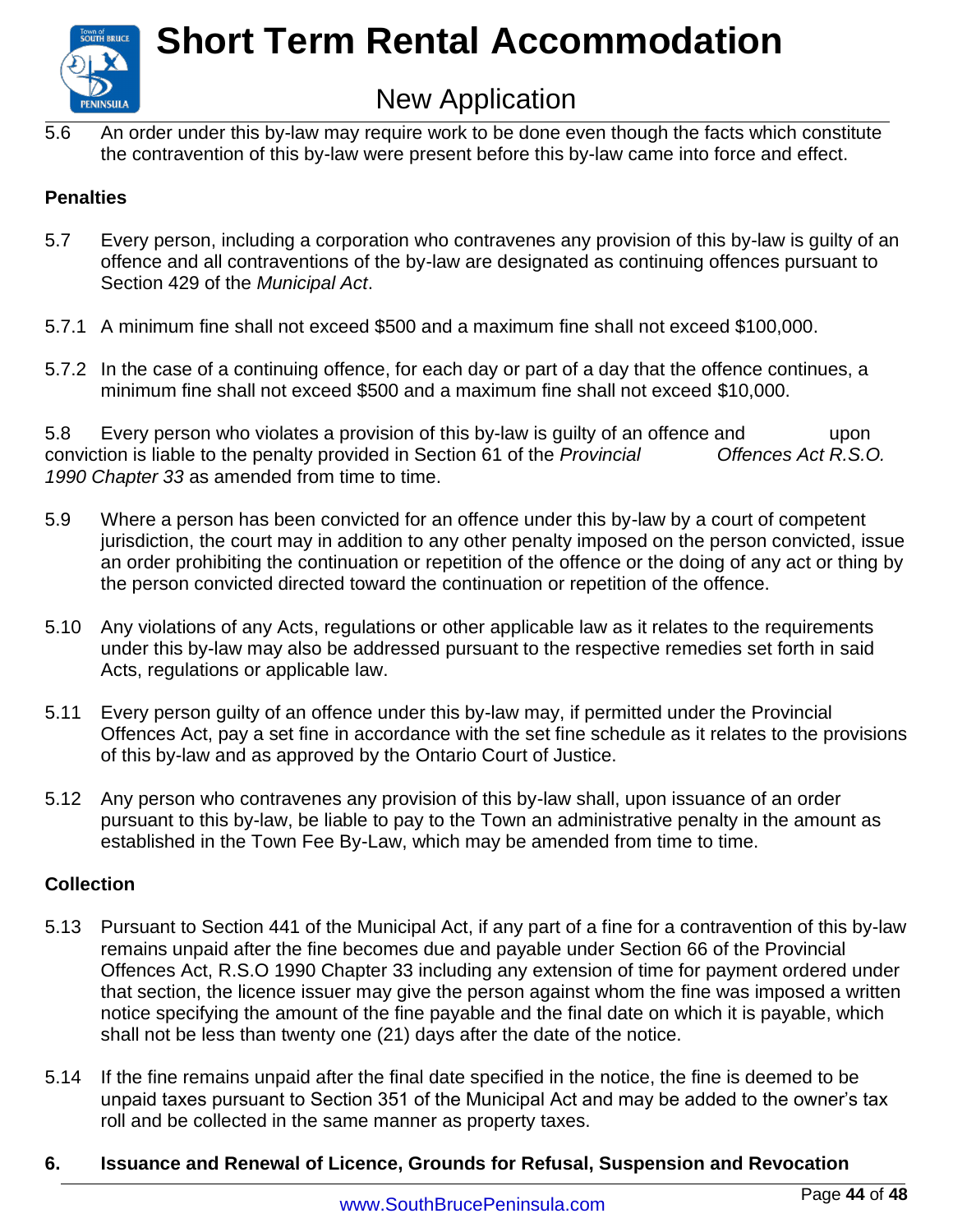

- 6.1 The licence issuer shall have the authority to issue, refuse to issue, renew, refuse to renew, revoke or suspend a licence or to impose terms and conditions on any licence.
- 6.2 The licence issuer may refuse to issue or renew a licence where:
- 6.2.1 There are reasonable grounds to believe that the operation of the short term rental accommodation may be adverse to the public interest.
- 6.2.2 A licence has been previously revoked, suspended or expired.
- 6.2.3 A person applying for a licence or renewal has presented a history of contravention of this by-law or other Town by-laws.
- 6.2.4 The Renter's Code of Conduct has been violated.
- 6.2.5 The current and/or proposed use of the premises and/or property is not in compliance with the Zoning By-Law.
- 6.2.6 The owner is indebted to the Town in respect of fines, penalties, judgements or any amounts owing, including awarding of legal costs, disbursements, outstanding property taxes and late payment charges (penalty and interest).
- 6.2.7 The property and premises to be used for the short term rental accommodation does not conform with applicable Federal and/or Provincial law and any regulations thereto.
- 6.2.8 The owner, agent or responsible person fails to respond to the Town when contacted within thirty (30) minutes and fails to appear at the property within sixty (60) minutes.
- 6.3 The licence issuer shall revoke a licence where three (3) or more orders/charges/fines/penalties are issued to the owner or to any renter.
- 6.3.1 The order total will be a cumulative total for a period of two (2) years from the date of the first order.
- 6.4 The licence issuer may suspend a licence:
- 6.4.1 When an order is issued for any contravention of this by-law and until compliance with the order is achieved.
- 6.4.2 When it is believed that a contravention of the provisions of this by-law have occurred and an investigation into the allegations are to be undertaken.
- 6.4.3 When requested by a government agency having authority.
- 6.4.4 When it believed that to continue to permit the operation of the short term rental accommodation there would be risk to health and safety.
- 6.4.5 When the owner, agent or responsible person fails to respond to the Town when contacted within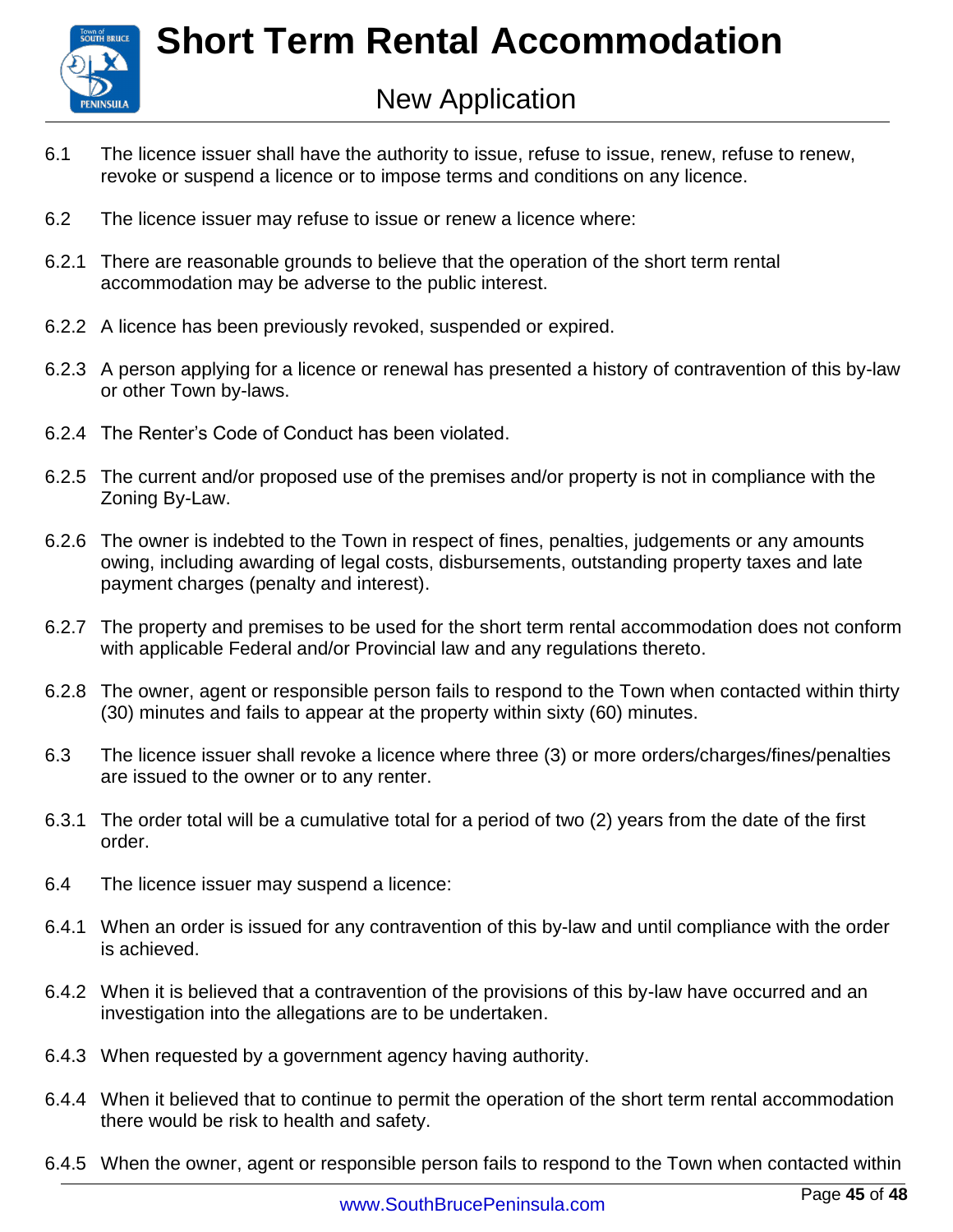

thirty (30) minutes and fails to appear at the property within sixty (60) minutes.

- 6.4.6 For any reason felt to be justified by the license issuer.
- 6.5 Where the licence issuer has denied an applicant a licence, a renewal of a licence, or has suspended or revoked a licence, the licence issuer shall inform the applicant by way of written notice, setting forth the grounds for the decision with reasonable particulars and shall advice of the right to appeal such decision to Council.

#### **7. Appeal**

- 7.1 A person may appeal to Council by submitting in a written format, the reasons for the appeal.
- 7.2 Every appeal must be served on the Town within fourteen (14) business days after service of the order or notice under this by-law.
- 7.2.1 Appeals received after fourteen (14) business days will not be considered and the decision of the By-Law Enforcement Officer and/or licence issuer will be considered to be final and binding.
- 7.3 All appeals must be accompanied by the required, non-refundable appeal fee, in such amount as set forth in the Town Fee By-Law, as may be amended from time to time.
- 7.4 The hearing of appeals will be conducted by Council in an open session. The date of the hearing of the appeal will be relayed to the appellant, giving reasonable notice of the hearing date.
- 7.5 After hearing from the appellant, the By-Law Enforcement Officer, the licence issuer and any other person deemed by Council to have relevant evidence, Council shall make a decision.
- 7.5.1 Council may consider any matter pertaining to this by-law or other mater that relates to general welfare, health and safety.
- 7.5.2 When making its decision, Council may accept the appeal, reject the appeal or partially accept or reject the appeal.
- 7.5.3 Council may also seek additional information before making a decision, however, must not delay making a decision for an extended or unreasonable period of time.
- 7.5.4 Council is not required to convene any special meeting to hear an appeal. The regular and usual Council meeting dates shall be considered to be appropriate.
- 7.5.5 Council in making its decision may impose any terms or conditions on a licence, in its sole discretion.
- 7.6 The decision of Council shall be final, binding and shall not be subject to review.
- 7.7 Where the decision of Council is:
- 7.7.1 To accept the appeal, without condition or alteration, the administrative fee/penalty changed when the order was issued will be reversed.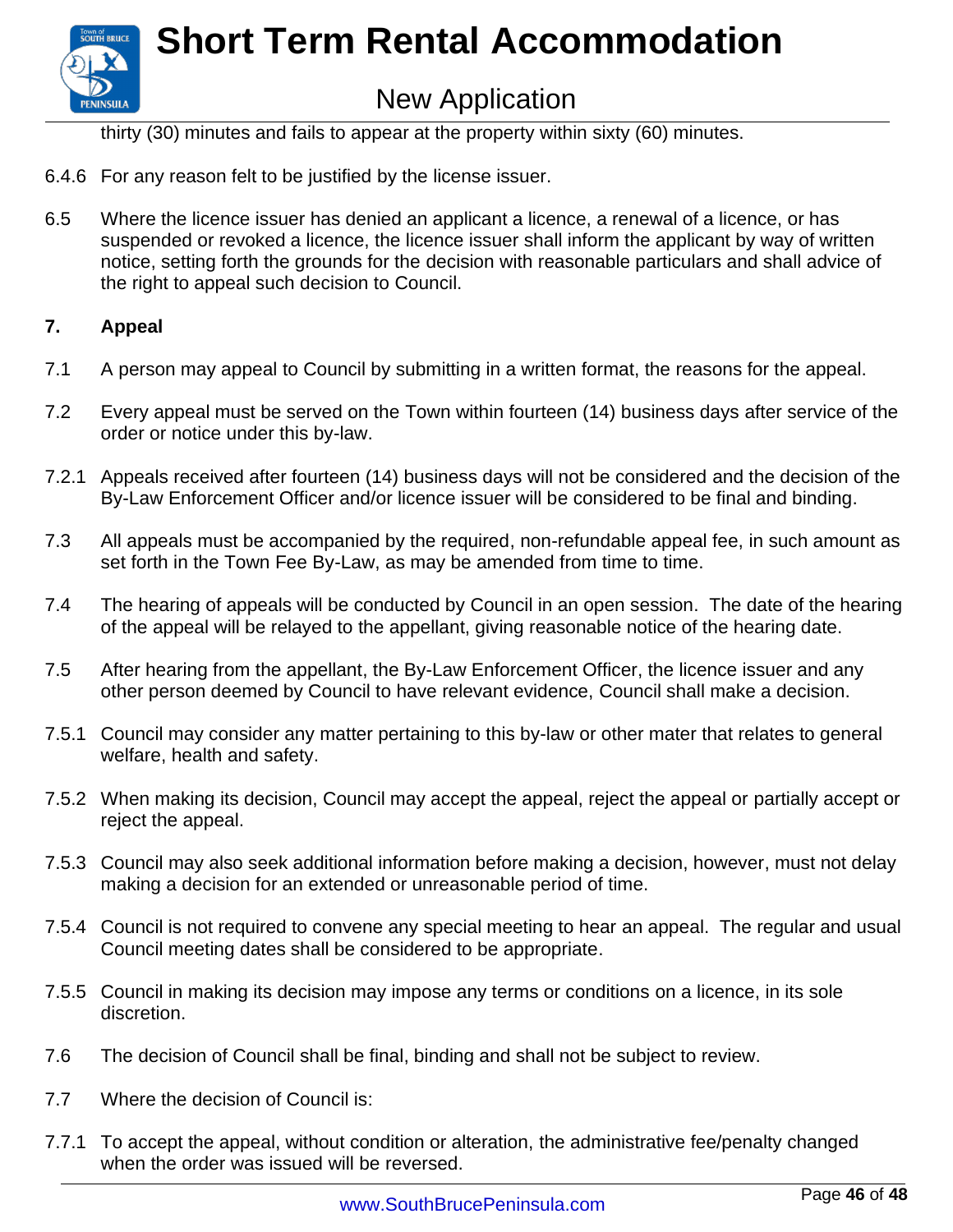

7.7.2 To deny the appeal in whole or in part or to place any terms and conditions on the licence, the administrative fee/penalty will be considered to be a debt to the Town and will be collected as is provided in Section 5 of this by-law.

#### **8. Entry and Inspection**

- 8.1 A By-Law Enforcement Officer may, at any time, enter onto a property or into a premises to determine whether the provisions of this by-law and any licence, order or notice issued hereunder are being complied with.
- 8.2 Every person shall permit the By-Law Enforcement Officer to inspect the property and premises and shall provide any document or things relevant to the inspection.
- 8.3 A By-Law Enforcement Officer may inspect and remove documents or things relevant to the investigation for the purpose of making copies or extracts and may require information from any person concerning a matter related to the inspection.
- 8.4 No person exercising a power of entry on behalf of the Town shall enter or remain in any room or place used as a dwelling unless permitted at law.
- 8.5 A By-Law Enforcement Officer exercising a power of entry under this by-law on behalf of the Town may be accompanied by any person, at their discretion.

#### **9. Service of Documents**

- 9.1 Service of any order or notice under this by-law shall be carried out by personal service or by registered mail or courier to the address of the owner shown on the application submitted to obtain a licence under this by-law.
- 9.2 Service by registered or regular mail or by courier will be considered to be sufficiently given on the fifth (5) day after the day of mailing or courier pick up.

#### **10. Title**

10.1 This by-law shall be known by its short title "The Short Term Rental Accommodation By-Law".

#### **11. Severability and Inclusion**

- 11.1 Should any provision contained herein be deemed to be invalid by a court of competent jurisdiction, said clause will be considered to be severed from the remainder of the by-law and the clause which is severed will not serve to invalidate any other provision or clause contained herein.
- 11.2 The singular in this by-law shall include the plural.
- 11.3 The masculine in this by-law shall include the feminine.

#### **12. Schedules**